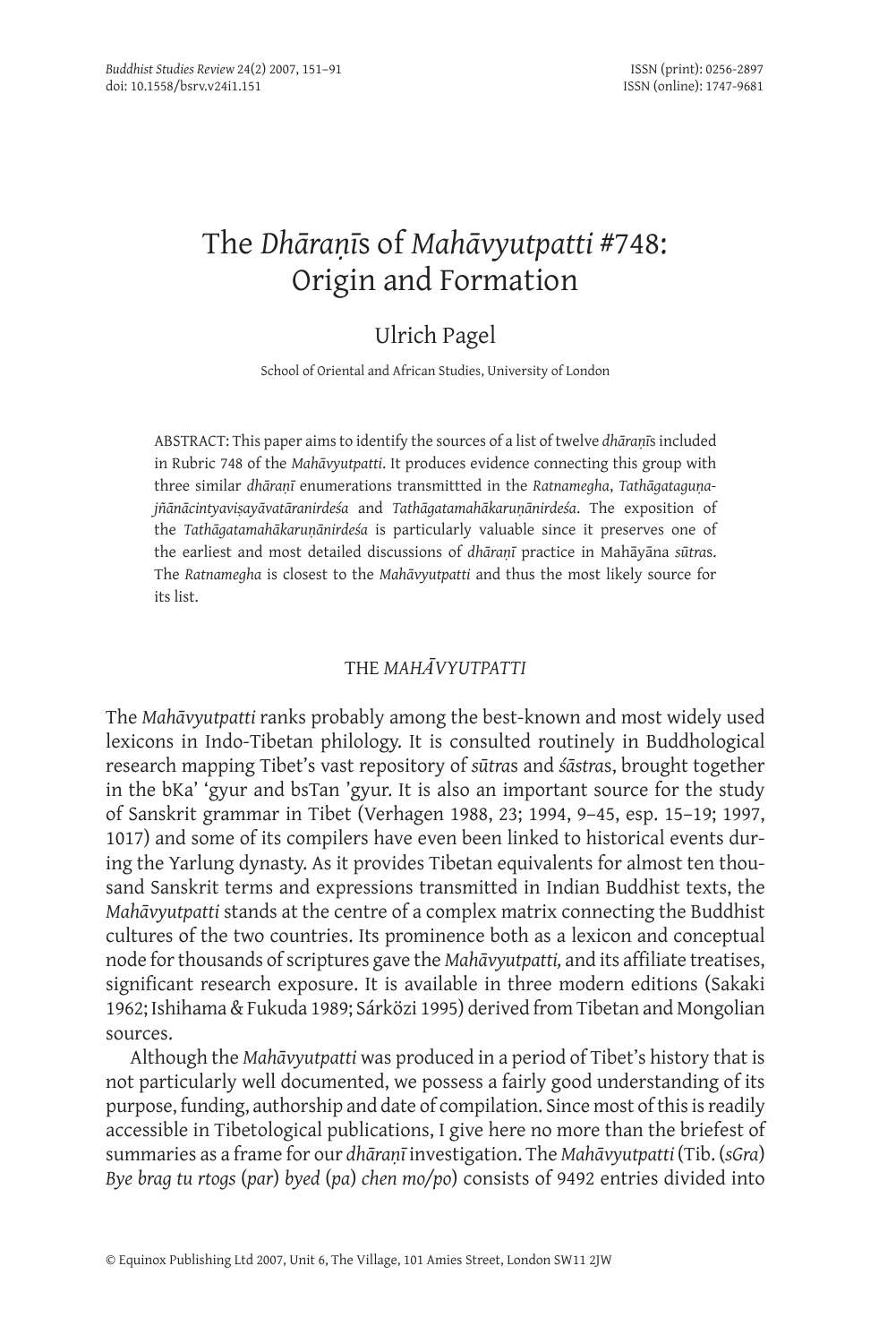283 semantic rubrics (Ishihama & Fukuda 1989).<sup>1</sup> Each entry consists of a Sanskrit term (or expression) and a Tibetan equivalent. Although the *Mahāvyutpatti* is not dated, it is usually linked with the reign of King Khri-lde-sroṅ-bstan (CE 798–800, 802–815) and his successor Khri-gtsug-lde-btsan (CE 815–841) (Simonsson 1957, 239–42).<sup>2</sup> King Khri-lde-sroṅ-bstan commissioned the work in order to standardize Tibet's translation language. He did so on the advice of ministers and councillors who judged the available idioms inadequate to achieve consistent renderings of Sanskrit technical terminology.

Almost overnight, the *Mahāvyutpatti* assumed a key role in the centrally decreed (*bkas bcad*) revision/redaction process (*źu chen*) designed to regularise current methods of translation. It was complemented by two other registers (*vyutpatti*) of similar function: the *Madhyavyutpatti* (Tib. *sGra sbyor bam* (*po*) *gñis* (*pa*)) and \**Svalpavyutpatti* (Tib. *Bye brag tu rtogs byed chuṅ ṅu*). The latter is now lost, but was still available in Bu-ston's days during the mid-fourteenth century (Ruegg 1998, 121, n.13).<sup>3</sup> Of the three, the Madhyavyutpatti is best understood. Its content, purpose and redactional principles are discussed in a good number of articles.4 The bsTan 'gyur colophon lists the people who participated in the compilation this work. They include many of the most prominent scholars and translators of the day. The Indian contingent consisted of Jinamitra, Surendrabodhi, Śīlendrabodhi, Dānaśīla and Bodhimitra. In addition, the King sequested the services of six Tibetan scholars: Ratnarakṣita, Dharmatāśīla,<sup>5</sup> Jñānasena (i.e. Żaṅ sNa

<sup>.</sup> Sakaki arrives at a slightly higher figure (9565) largely based on lexicographic and orthographic variants encountered in the Tibetan. Throughout this paper, I use the edition prepared by Ishihama & Fukuda. This edition does not give separate numbers to the rubrics but integrates them in the overall sequence. Thus, Rubric 748 in Ishihama & Fukuda corresponds to Sakaki Rubric 25. Since Ishihama & Fukuda do not number the rubrics separately, each of the rubrics is simultaneously an entry, e.g. Rubric 748 is also listed as Entry 748, but has twelve subentries (#749–60).

<sup>.</sup> On the dates of the Tibetan kings from CE 756 to 815, see now Dotson (forthcoming).

 <sup>3.</sup> Rol-pa'i rdo-rje, in his *Dag yig mkhas pa'i 'byuṅ gnas*, lists the \**Svalpavyutpatti* among the works essential for translating Tibetan texts into Mongolian. If this attestation is reliable and Rolpa'i rdo-rje actually consulted the 'minor register', rather than reporting its usefulness in the abstract, the \**Svalpavyutpatti* would have still been extant in eighteenth-century Peking. But because he cites it together with eleven other grammatical treatises and lexicons, including the *Mahāvyutpatti* and *Madhyavyutpatti*, he may simply have included it for completeness. I do not think that this passage alone gives sufficient grounds to assume that the \**Svalpavyutpatti* survived that long (Taube 1978, 184–5). For a slightly different interpretation of this passage, see Simonsson (1957, 227–8).

 <sup>4.</sup> Most of these are listed in Hu-von Hinüber (1997a). Others appear in Verhagen (1994) and Ruegg (1998). Since the *Madhyavyutpatti* has little bearing on the remit of the current investigation, I refer to it only in passing without full bibliographic survey. Even though the *Madhyavyutpatti* is closely allied with the *Mahāvyutpatti* in purpose and composition, it does not help us to trace the latter's content since it was primarily put together to explain the Tibetan translations chosen for a given Sanskrit *Mahāvyutpatti* expression. It does not address the provenance of any of the 413 entries on which it comments.

 <sup>5.</sup> The latter two participated in the translation of the *Ratnamegha-sūtra* (mDo sde, Wa, 112v7). The importance of this will become clear in due course.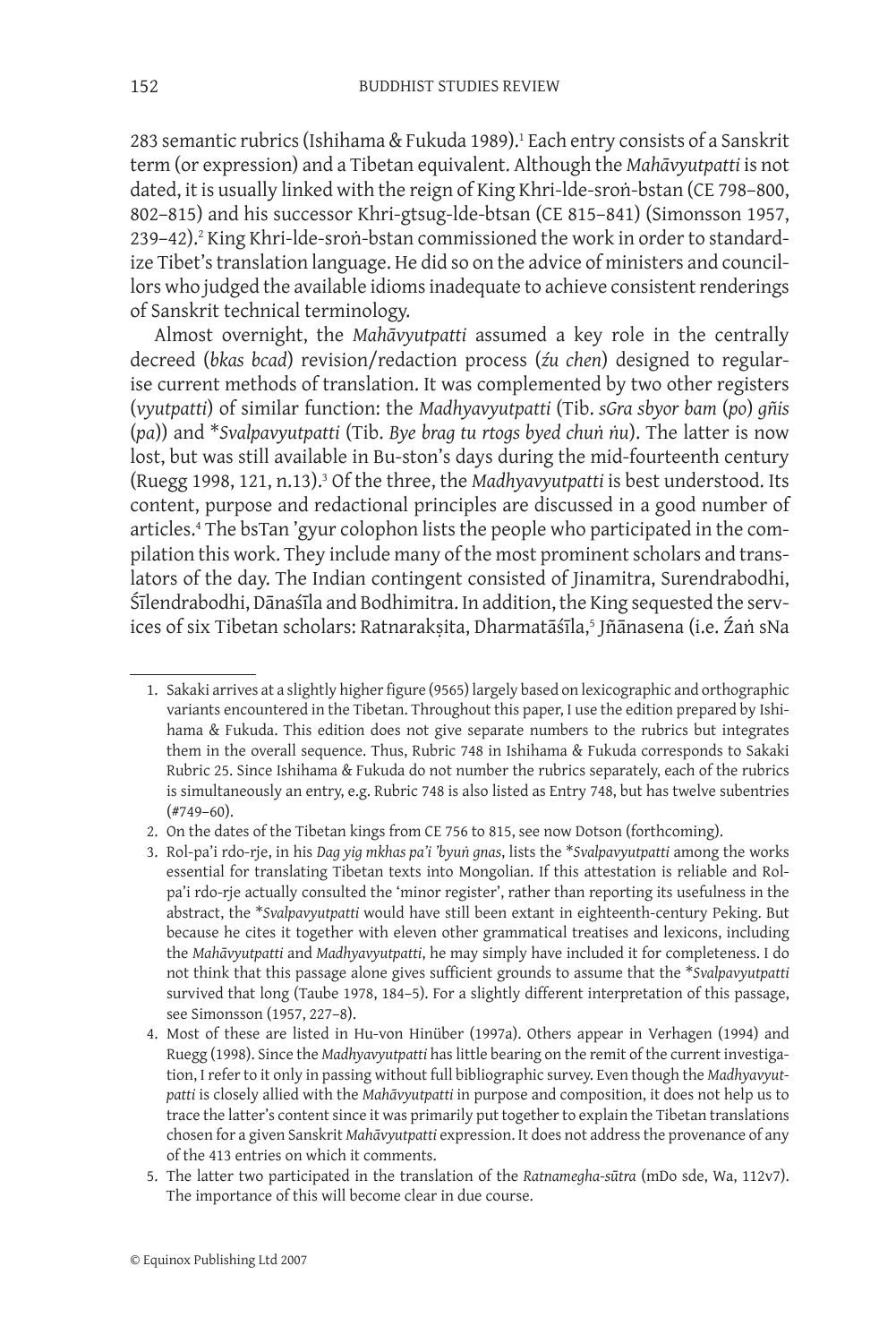nam Ye śes sde), Jayarakṣita, Mañjuśrīvarman and Ratnendraśīla (Simonsson 1957, 241). The *Mahāvyutpatti* required an even larger team. bsTan 'gyur catalogues record that it 'was made by many translators and pandits' (*lo paṇ maṅ pos mdzad*  pa) (Ruegg 1998, 120).<sup>6</sup> Since the catalogues give us neither the names nor overall number of participants, the staffing of its team remains unresolved. Most believe that the *Mahāvyutpatti* was put together by the same group that compiled the *Madhyavyutpatti*, perhaps enlarged through more Tibetans contributing in the burgeoning translation effort. Regardless of the actual size of the team, it was clearly a major project that would have required the combined resources of most scholars working at the royal court in that period.

# SOURCES OF THE *MAHĀVYUTPATTI*

Tradition tells us that much about the circumstances of its compilation. It is not a great deal, but at least we get some sense of the scale of the project. Our sources yield less about the texts from which the Sanskrit expressions were taken. The colophon of the *Madhyavyutpatti* notes that they were brought together (*bris*) into a register (*dkar chag*), fixed as technical terms (*miṅ du btags pa*), translated from the Indian language into Tibetan, as they appear in the Mahāyāna and Hīnayāna (… *theg pa che chuṅ las 'byuṅ ba'i rgya gar gyi skad las bod kyi skad du bsgyur źiṅ miṅ du btags pa rnams dkar chag tu bris te*) (Simonsson 1957, 241). Vajrayāna materials, it would seem, were not consulted. While this narrows down the field, we are still left with a large pool of source candidates, spanning several hundred works.

Scholarship has made little headway in identifying the texts that sourced the contents of the three *vyutpatti*s (Taube 1978, 167). It is generally assumed that the terms were taken from the vast corpus of manuscripts that reached Tibet from India, Nepal and Central Asia in the eighth and ninth centuries.<sup>7</sup> This is of course probable but too broad to be of much use. The titles of some of the rubrics in the *Mahāvyutpatti* allow us to be more specific. Five headings reveal the provenance of the expressions they accommodate: (1) Mvy #7654 derives from the *Buddhāvataṃsaka*, (2) Mvy #7779 from the *Gaṇḍavyūha*, (3) Mvy #7912 from the *Lalitavistara,* and (4) Mvy #8695 from the *Pravrajyāvastu* (Eimer 1985). (5) Mvy #504 lists 118 meditations (*samādhi*) supposedly derived from Prajñāpāramitā texts (*śes rab kyi pha rol tu phyin pa'i naṅ nas 'byuṅ ba'i tiṅ ṅe 'dzin gyi miṅ la*), but does not reveal a specific source.

<sup>.</sup> Rin-chen bkra-śis, the author of the seventeenth-century *Li śi gur khaṅ* reports that the *Mahāvyutpatti* was composed 'during the reign of King Khri Ral-pa-can by sKa (-ba dPal brtsegs), Chog (-ro Klu'i rgyal-mtshan), Źaṅ (-ban Ye śes sde) and others'. In later Tibetan accounts, the first two are often cited as the sole authors of the *Madhyavyutpatti*. Their contribution to the *Mahāvyutpatti* remains therefore somewhat uncertain (Taube 1978, 174, n.29).

<sup>.</sup> Berthold Laufer (1898, 548) was perhaps the first to come to this conclusion.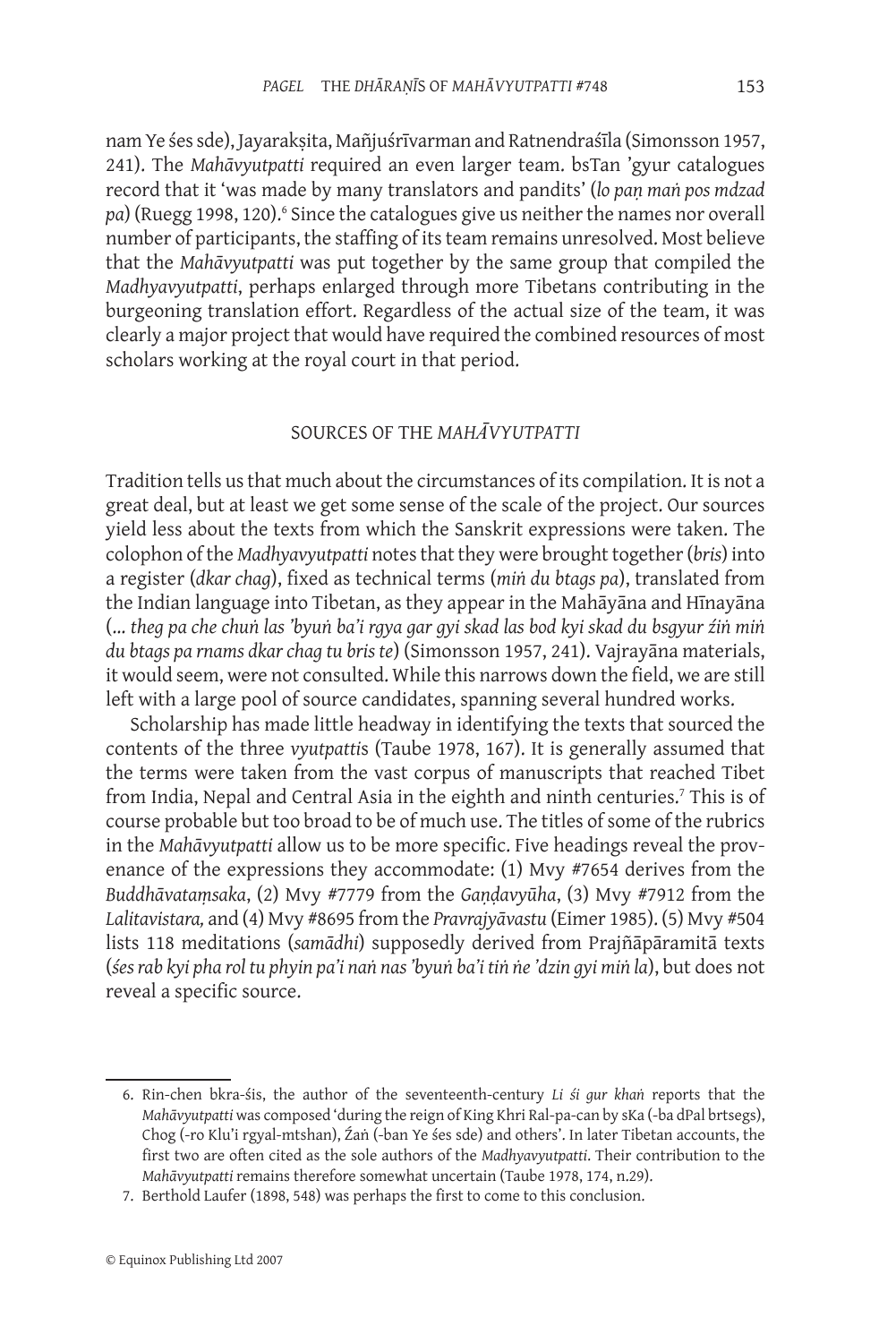We possess some information about the origin of the *vinaya* section (Mvy #8170–9413). Hu-von Hinüber linked one whole rubric (Mvy #9036) and several expressions within another section (Mvy #9200: 9263-9289) to Gunaprabha's *Vinayasūtra* and *Vinayasūtravṛtti*. Unless the compilers of the *Mahāvyutpatti* had access to a redaction of the Mūlasarvāstivāda-*vinaya* that is no longer available, Guṇaprabha enjoyed seemingly greater esteem than the *vinaya* itself (Hu-von Hinüber 1997b, 343–4). Hu-von Hinüber's findings widen the field and compel us to include also non-canonical treatises within the purview of our investigation.

Since the *Mahāvyutpatti* contains almost ten thousand entries assembled by a dozen or more scholars from hundreds of translations, we have little choice but to examine each of its rubrics on its own. In order to give structure to this process, I propose to divide the rubrics into three genres. First, there are those that reproduce established lists. Enumerations of this kind, in particular if their content is rare or unusual, are easier to trace than groups that consist of common expressions. The 17 titles of the *Vinayavastu*, now linked to the *Vinayasūtra*, belong to this category. Second, other lists have a specific but widely used content, such as Mvy #232 'About the names of the thirty-two physical characteristics of a *Mahāpuruṣa*'. Since this list was codified early and appears in similar form in numerous texts, it would probably be very difficult to connect it to any one particular source. Third, there are a good number of sections without Indian precedent. These were put together by the team and consist of expressions drawn from a range of texts. Their composite nature renders them untraceable as a whole. It might still be possible to identify within them individual subgroups, but this would require a very substantial search effort. The third category includes, for example, the epithets of the *Tathāgata* in Mvy #81, the list of 104 titles of Buddhist scriptures in Mvy #1329 and the extensive inventory of *śrāvaka* qualities reproduced in Mvy #1077. Since the last type offers no real prospect of identification, I propose to concentrate on those lists with an established, stable content. At the hub of my search I place Mahāyāna *sūtra*s. Since the *Mahāvyutpatti* was conceived at a time when Mahāyāna spirituality was still a key concern to Tibet's ruling class, a large proportion of its resources set aside for religious patronage were directed towards the translation of its texts.<sup>9</sup> As a result, Mahāyāna *sūtra*s would have been a natural first port of call, offering an abundant supply of Sanskrit expressions. Furthermore, the *Mahāvyutpatti*'s very purpose was of course to systematize the language used in the translation effort. This would have tied its content intrisically to the texts whose translation it was designed to facilitate.

To begin with, we need to select a suitable Category I list. Ideally, it should consist of a set of prominent and conspicuous yet relatively rare expressions.

<sup>.</sup> Hu-von Hinüber 1997a; 1997b. The second publication (1997b) is particularly useful since its notes give a number of good leads to previous research on the *Mahāvyutpatti* and its commentary, the *Madhyavyutpatti*.

 <sup>9.</sup> Many of these translations are recorded in the Ldan-dkar-ma catalogue, named after the palace where a large part of the translation activity took place (Lalou 1953).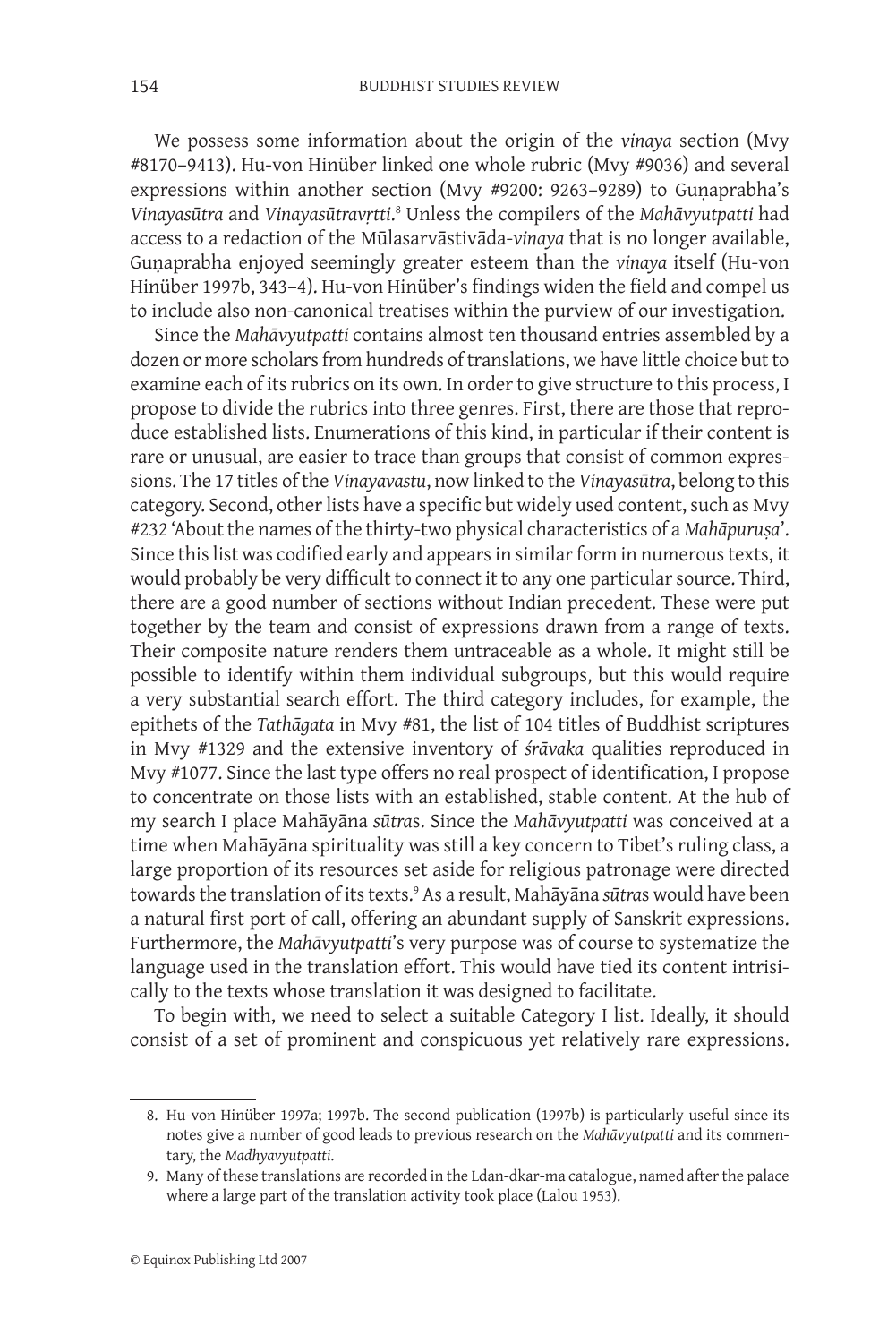It is important for them to stand out in order to allow ready identification. But they must not be too popular either since this would make it very difficult to establish their precise origin. I spotted such a list while mapping the different functions of *dhāraṇī*s. A handful of *sūtra*s preserve short enumerations of *dhāraṇī*s practised by *bodhisattva*s in the more advanced stages of the path. Some of these resemble a *dhāraṇī* list included in the *Mahāvyutpatti* (#748). In one text the concurrence is complete, in others only partial. Three of them are probably related and served as prototype for the *Mahāvyutpatti dhāraṇī*s. But we are now jumping ahead of ourselves. Let us first examine the *Mahāvyutpatti* list and its environment.

*Mahāvyutpatti* #748 consists of twelve *dhāraṇī*s all attributed to *bodhisattva*s*.*  It is surrounded by five other groups of *bodhisattva* practice. These include a group of nine *bodhisattva* meditations (*samādhi*) (#738), twelve *bodhisattva* powers (*bala*) (#761), ten *bodhisattva* abilities (*vaśitā*) (#772), four *bodhisattva* assurances (*vaiśāradya*) (#783) and eighteen exclusive *bodhisattva* qualities (*āveṇika dharma*) (#788). At first sight, the five seem familiar since sets of practices with identical titles and similar scope feature in many Mahāyāna *sūtra*s. But this is deceptive. First, in the *sūtra*s these practices are usually associated with the *tathāgata*, not with the *bodhisattva*. Secondly, their content is completely different. The two must therefore not be conflated.10 Since the *Mahāvyutpatti* positions the six groups next to each other, they probably serve as a catalogue of minor practices and complement the ten perfections (*pāramitā*) cited elsewhere (#915). Despite their prominence in the *Mahāvyutpatti*, little has been written about these *bodhisattva dharma*s. Apart from Étienne Lamotte, Sylvain Lévi and Franklin Edgerton, nobody seems to have even noticed them.<sup>11</sup> What is their origin and how, if really so obscure, did they end up in the *Mahāvyutpatti*? Do they derive from the *tathāgata* qualities or constitute a separate tradition?

The first 'modern' reference to these six categories appears in Lévi's translation of the *Sūtrālaṃkāra* (1911, 27, n.3). In an attempt to explain two sets of powers (*bala*) and assurances (*vaiśāradya*) that, according to the *Sūtrālaṃkāra*, signal membership in the *tathāgata* family (*gotra*), Lévi points to lists with identical titles (both for the *buddha* and *bodhisattva*) in the *Mahāvyutpatti*. He does not know what to make of them though, calling the *bodhisattva vaiśāradya* 'une list fort obscure'. Edgerton's discussion does not go much further. Although he cites all six, because he aligns them, like Lévi before him, with the *tathāgata* qualities,

<sup>10.</sup> The *tathāgata* qualities appear themselves in Mvy #117–347. For a canonical discussion of these attributes, turn, for example, to the *Tathāgatamahākaruṇānirdeśa* where they are called *tathāgata*  activity (mDo sde, Pa, 185r6–216v1). The *Bodhisattvapiṭaka-sūtra* contains a similar exposition (dKon brtsegs, Ga, 8r6–48v6). I analyse these parallels in more detail later on. All references to the Tibetan bKa' 'gyur and bsTan 'gyur are to the sDe dge Edition (Taipei) prepared under the supervision of A. W. Barber (1991). In the transliteration of Tibetan terms, I follow the Library of Congress system.

<sup>11.</sup> I discuss their interpretation, for what it is worth, further below. But we should not pitch our expectations too high, since none of the three has much to say about those practices.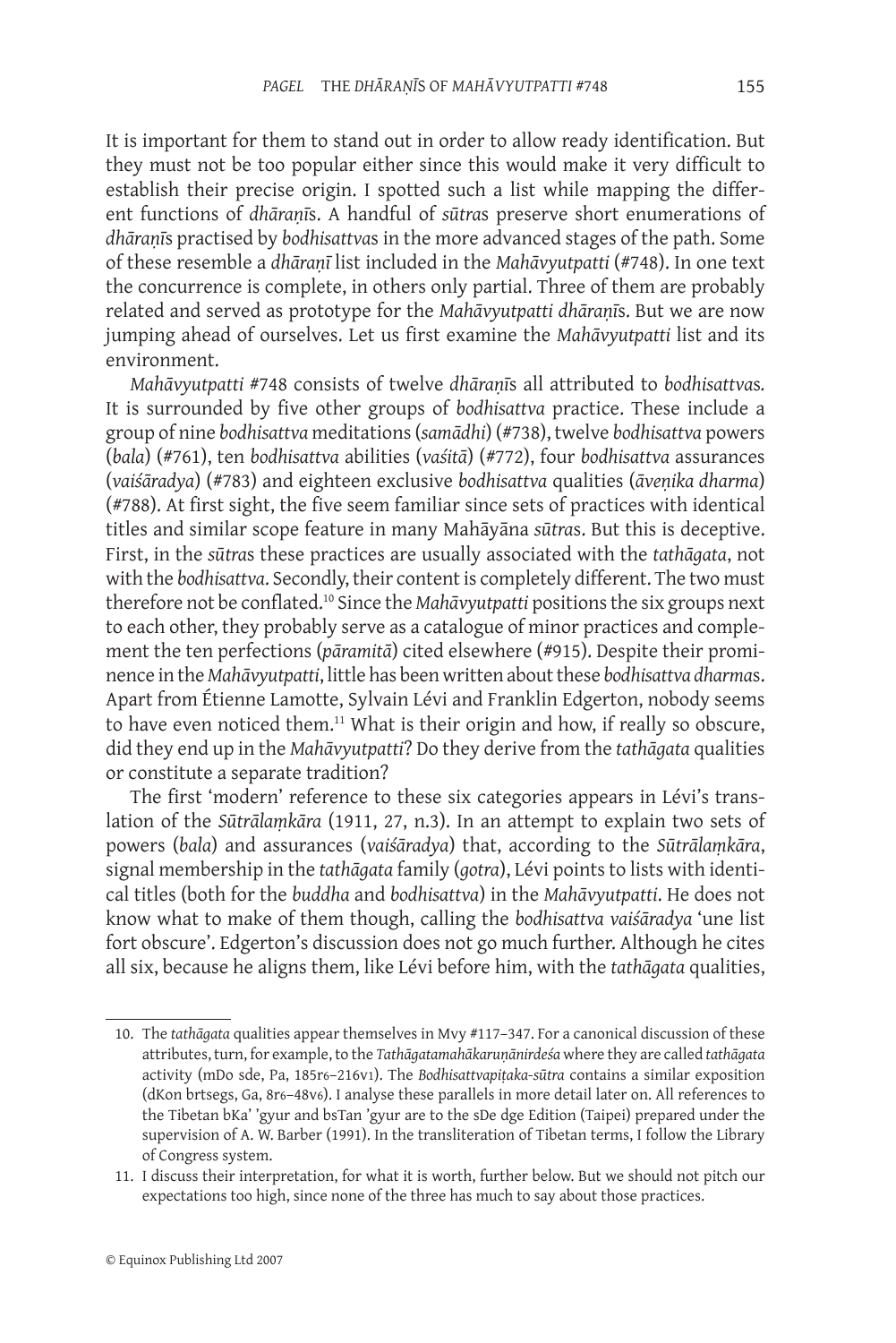he soon gets stuck. The *bala* and *āveṇika* lists, Edgerton reports, are 'wholly different'12 from everything else he has seen and he describes the *samādhi* list as an 'ad hoc invention' (1953, 569). Lamotte's analysis yields a little more. He identifies four texts that contain references to our *bodhisattva dharma*s (*Śūraṃgamasamādhi*, *Buddhāvataṃsaka, Vikurvaṇarājaparipṛcchā* and *Ratnamegha*) but does not probe their connection with the *Mahāvyutpatti* (1970–81: 1605–8).<sup>13</sup> To Lamotte these practices are relatively late, in particular if compared to the age of the *buddha* attributes (p. 1606).

Today, fifty years on, we can say a great deal more about the *bodhisattva dharma*s and their sources. References to the six categories occur in half a dozen *sūtra*s. The most important remains the *Ratnameghasūtra* (Rtm), as it contains the full set.14 Other material is buried in the expositions of the *Tathāgatamahākaruṇānirdeśa* and *Tathāgataguṇajñānācintyaviṣayāvatāranirdeśa*. Their accounts, in turn are complemented by a handful of citations from the *Gaṇḍavyūha*, *Sāgaranāgarājaparipṛcchā, Akṣayamatiparipṛcchā, Pañcaviṃśatisāhasrikā, Daśasahāsrikā* and *Śatasahāsrikā Prajñāpāramitā*. Let us begin with the *Ratnamegha*.

#### THE *BODHISATTVA DHARMA*S OF THE *RATNAMEGHA*

The *Ratnamegha* has long been recognized to rank among the most authoritative Mahāyāna *sūtra*s. It is available in four Chinese translations (T. 489, T. 658, T. 659, T.660), an eighth-century Tibetan translation (sDe dge no. 231) and a large number of extracts in Sanskrit preserved in Buddhist exegetical literature. A quick glance at commentarial sources within arm's reach shows that it is cited in many places. Śāntideva, for example, quotes from the *Ratnamegha* no less than 29 times in the *Śikṣāsamuccaya* (Bendall 1897–1902, 7.13, etc.)*.* <sup>15</sup> The *sūtra* appears also four times in the *Akṣayamatinirdeśaṭīkā*16 and *Bhāvanākrama* (Tucci 1978, 514.14, 530.8– 9, 531.23, 533.18)*,* three times in the *Sūtrasamuccaya* (Pāsādika 1989, 69.6, 93.22, 136.6)*,* twice in the *Abhisamayālaṃkārālokā Prajñāpāramitā* (Wogihara 1932, 64.8–9, 960.6) and once each in the *Madhyamakāvatāra* (La Vallée Poussin [1907–12] 1970b,

<sup>12.</sup> To be fair, Edgeton refers to a parallel listing in the *Dharmasaṅgraha* (Müller & Wenzel 1885, §74) and *Daśabhūmika* (Rahder 1926, 70.8–18) for the *vaśitā*s but his other leads are of little value, since they point to occurrences of the root term (*vaśitā, bala, dhāraṇī, samādhi*, etc.) without context.

<sup>13.</sup> At first sight, these references appear promising. However, three of the four *sūtra*s transmit only the names of the categories. Their content is quite different. The *Ratnamegha* is the only one that preserves the titles as well as the individual practices cited in the *Mahāvyutpatti* categories.

<sup>14.</sup> I would like to thank Peter Skilling for drawing my attention to this parallel. Without this crucial lead, my investigation would have taken a very different direction.

<sup>15.</sup> For a full list, see Bendall (1897–1902, 380).

<sup>16.</sup> bsTan 'gyur, mDo sde, Ci, 66r5, 101r5–v4, 125r1–4, 125v7–126r2.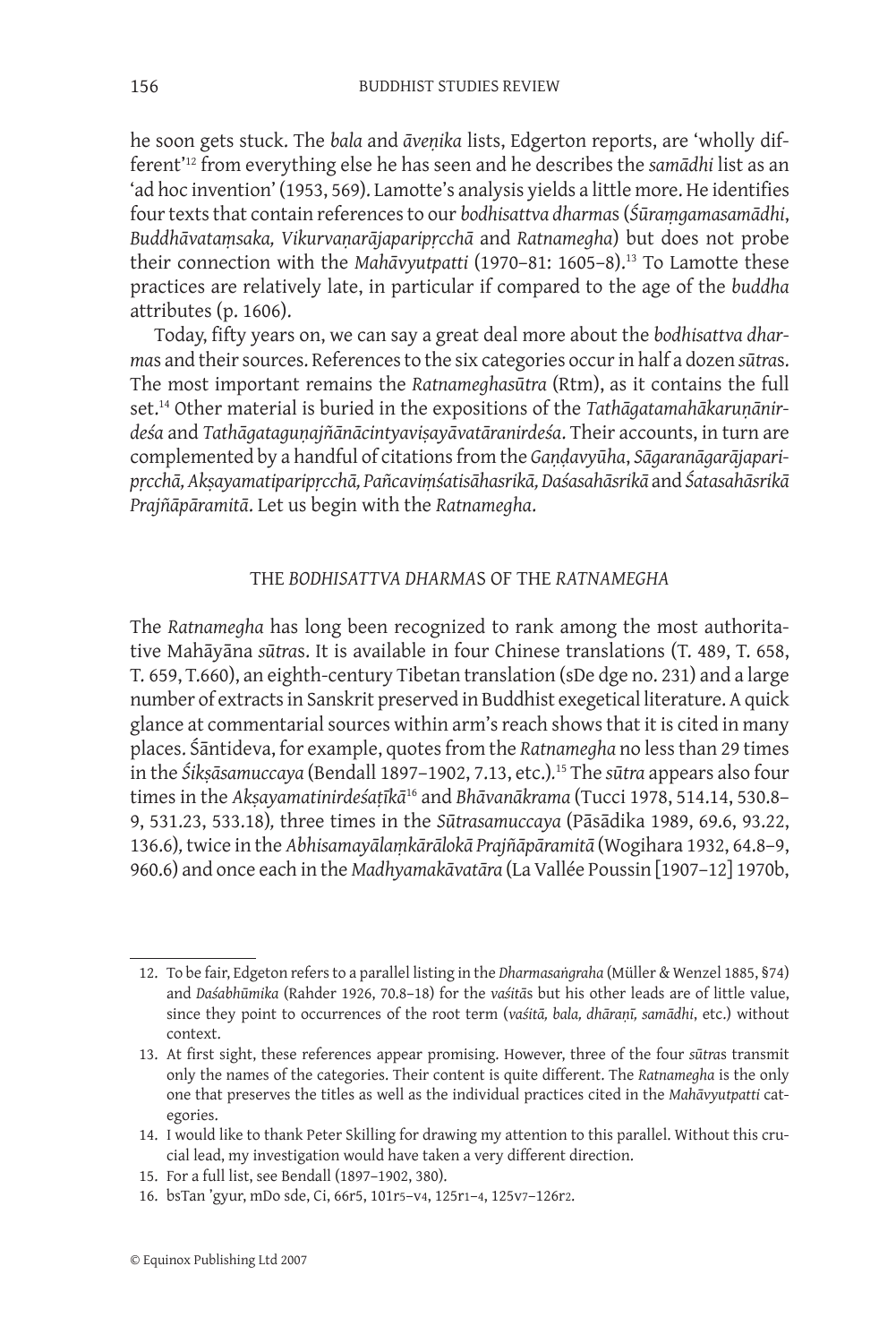13.12)17 and *Prasannapadā* (La Vallée Poussin [1903–1913] 1970a, 225.7)*.* No doubt, a more systematic search would yield numerous other citations.

Most sections of the *Ratnamegha* are devoted to the *bodhisattva* path. Its exposition is broken down into about one hundred lists, each describing ten practices or qualities. Since no other *sūtra* relies quite as heavily on enumerations, they have come to form the text's hallmark. It opens with a description of the better-known *bodhisattva* practices. This includes, in due order, the ten perfections (*pāramitā*: Wa, 11v3–37r7), nine *bodhisattva* meditations (*samādhi*: 47r6–v1), twelve *bodhisattva* memories (*dhāraṇī*: 47v1–3), six super-knowledges (*abhijñā*: 47v3–5), ten *bodhisattva* abilities, (*vaśitā*: 47v5–48r3), ten *bodhisattva* powers (*bala*: 48r3–4), four *bodhisattva* assurances (*vaiśāradya*: 48r5–7) and eighteen exclusive *bodhisattva* qualities (*āveṇika*: 48v1–6). Next, the *sūtra* gives four lists of attributes connected with the Buddha: ten *tathāgata* abilities (*vaśitā*: 48v6–49r2), four *tathāgata* assurances (*vaiśāradya*: 49r2–4), eighteen exclusive *tathāgata* qualities (*āveṇika*: 49r4–v1) and thirty-two kinds of *tathāgata* compassion (*karuṇā*: 49v2–51r5). After this interlude about the Buddha, the text returns to the *bodhisattva*. Now it shifts its attention to the minor practices. These it divides into eighty-eight categories, most of which consist of ten constituents each (Wa, 54v1–109r3). Some of them are quite well known (e.g. *apramāṇa*s, *dhūtaguṇa*s) but many others are obscure. Most have no counterpart elsewhere, at least not in the format in which they appear here. I shall return to these practices later on. This section pretty much concludes the text.

A little earlier we established that the *Ratnamegha* was a frequently cited, and presumably popular, text in Buddhist India. I shall now present evidence that its fame reached well beyond the subcontinent, that its content helped to shape the *Mahāvyutpatti.* Much of my argument derives from the striking similarities that prevail between the lists of *bodhisattva* practices in those two texts. Broadly speaking, my analysis covers sequence, content and chronology. The parallels in organization are the most conspicuous, and hence make a good starting-point. Both *Ratnamegha* and *Mahāvyutpatti* arrange their lists in similar sequence. The *Ratnamegha* orders them as follows: *samādhi, dhāraṇī, abhijñā, vaśitā, bala, vaiśāradya*  and *āveṇika*.The *Mahāvyutpatti* starts with the meditations (#738) and then proceeds to the *dhāraṇī*s (#748), powers (#761), abilities (#772), assurances (#783) and exclusive *bodhisattva* qualities (#788). In other words, it reverses the *bala*/*vaśitā* order and omits the *abhijñā*s. Since the *Mahāvyutpatti* is wholly composite, compiled from multiple sources and governed by a strict editorial code, its organization is probably younger. The scholars who oversaw its gestation would have spotted that the super-knowledges are normally classed as *buddha* qualities.<sup>18</sup> As

<sup>17.</sup> In his index, la Vallée Poussin lists a second *Ratnamegha* reference on page 222.11. This, however, is wrong since no such citation appears on that page or anywhere else in the text.

<sup>18.</sup> The *Tathāgatamahākaruṇānirdeśa* (Pa, 197r5–200r6), for instance, ranks three of them as *tathāgata*  activities (*de bźin gśegs pa'i 'phrin las*), nos 8–10. The *Bodhisattvapiṭaka-sūtra* (dKon brtsegs, Ga, 25r7–28v4) discusses the *abhijñā*s in Chapter 4, 'About the Inconceivability of the *Tathāgata*' (*de bźin gśegs pa'i bsam gyis mi khyab pa'i le'u* (Kha, 288r1–Ga, 48v7)).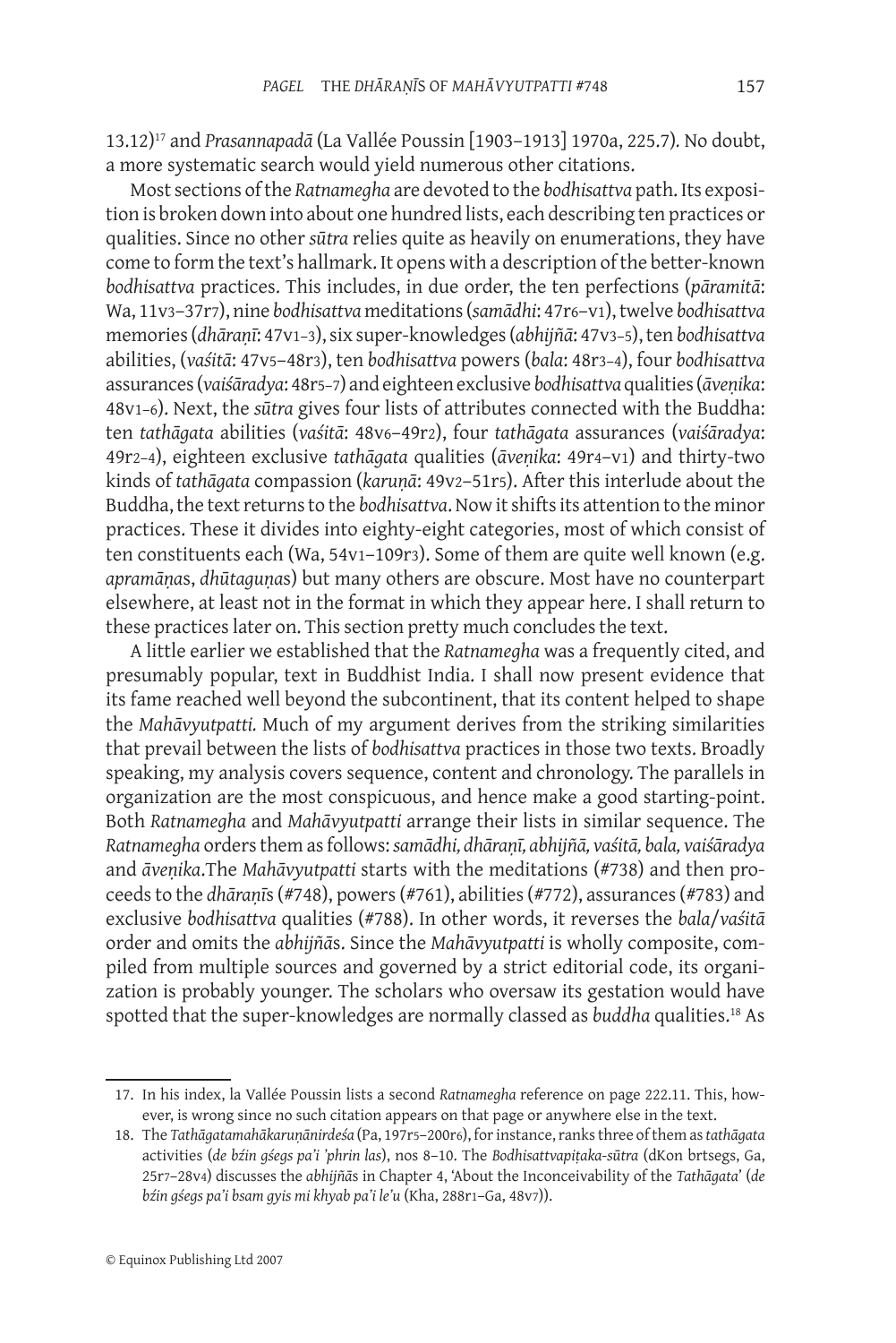a result, they moved them to the front among the *tathāgata* attributes which open the *Mahāvyutpatti*. If the *tathāgata* qualities were compiled first, inspired by piety, convenience or chance, their order would have probably shaped the organization of the *bodhisattva* qualities. Since most *sūtra*s place the *tathāgata vaśitā*s immediately before the *vaiśāradya*s,19 the *bala*s had to be placed ahead of the *vaśitā*s. This measure aligned the *bodhisattva* practices with the more authoritative *tathāgata* attributes. The relocation of the *abhijñā*s and adjustments within the *samādhi* list (discussed below) show that the *Mahāvyutpatti* did not just copy the *Ratnamegha*. In order to achieve an appropriate configuration, it subjected the content of the *sūtra* to careful scrutiny, moved it around or deleted parts as necessary.

However persuasive, parallels in sequence alone are insufficient to establish provenance. For this we need to examine the contents of the lists. I reproduce first the *Ratnamegha* version. The Sanskrit stems from the *Mahāvyutpatti*. The annotations after the Sanskrit highlight Tibetan variants in the *Mahāvyutpatti*.

Table 1: Ten *bodhisattva* meditations (byaṅ chub sems dpa'i tiṅ ṅe 'dzin)

- (1) Rin chen kun tu 'phags pa (Mvy 739: *ratnasamudgata* but reads *'phags* for *'phags pa*)
- (2) Śin tu gnas pa (Mvy 740: *supratiṣṭhita*)
- (3) Mi sgul ba (Mvy 741: *ākampya*)
- (4) Phyir mi ldog pa (Mvy 742: *avinivartanīya*)
- (5) Rin chen 'byuṅ gnas (Mvy 743: *ratnākara* but reads *dkon mchog* for *rin chen*)
- (6) Ñi ma'i 'od kyi gzi brjid (Mvy 744: *sūryaprabhateja*)
- (7) Don thams cad grub pa (Mvy 745: *sarvārthasiddha*)
- (8) Ye śes sgron ma (Mvy 746: *jñānolka*)
- (9) Da ltar gyi saṅs rgyas mṅon du bźugs pa (Mvy 747: *pratyutpannabuddhasaṃmukhāvasthita* but reads *mṅon sum du* for *mṅon du*)
- (10) dPa' bar 'gro ba'i tiṅ ṅe 'dzin (*śūraṃgamasamādhi* but not given in Mvy)

Table 1 shows that the meditations cited in both *Ratnamegha* and *Mahāvyutpatti*  are virtually identical. Differences in the Tibetan reflect editorial preference and do not call into question the Sanskrit match. The only difference is in volume. The *Mahāvyutpatti* gives nine *samādhi*s while the *Ratnamegha* has ten. The missing meditation, *Ratnamegha samādhi* 10 (*dpa' bar 'gro ba'i tiṅ ṅe 'dzin*), is the famous *śūraṃgamasamādhi*, which occurs already in Mvy #504 as the first of 118 meditations of Prajñāpāramitā origin (#505). Its inclusion in #504 explains its omission from the *bodhisattva samādhi*s. The compilers sought to avoid duplication; none of the remaining nine has a counterpart among the Prajñāpāramitā *samādhi*s*.*

<sup>19.</sup> See, for example, the *tathāgata* description in the *Mahāyānopadeśa-sūtra* (mDo sde, Ba, 281r3– 297r2), which gives the following order: *vaśitā, vaiśāradya, āveṇika*. The *Ratnacūḍaparipṛcchā* records the same sequence (dKon brtsegs, Cha, 228v5–6). The Tibetan version of the *Pratyutpannabuddhasaṃmukhāvasthitasamādhi* (Harrison 1978, 169–85 (20A–22B)) replaces the *vaśitā*s with the ten *bala*s but otherwise follows the same order. In his translation, Harrison provides a fine English interpretation of the *bala*s, *vaiśāradya*s and *āveṇika dharma*s (1990, 156–71). For a full discussion of the ten powers, assurances and exclusive *buddha* qualities, see Lamotte (1970– 1981, 1505–1613, 1625–61).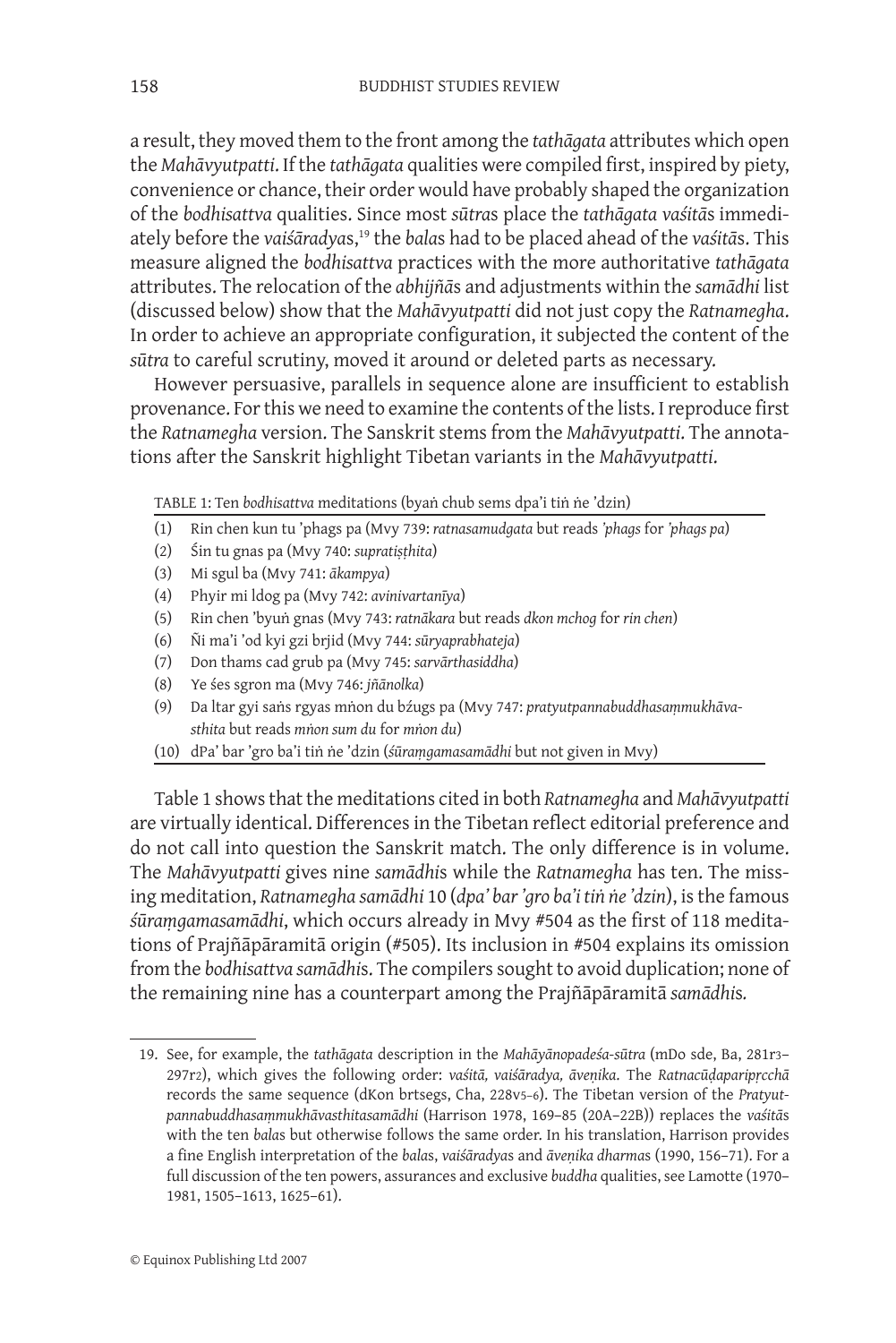Table 2: Twelve *bodhisattva dhāraṇīs* (byaṅ chub sems dpa'i gzuṅs)

- (1) dBaṅ bskur ldan (Mvy 749: *abhiṣecanī*)
- (2) Ye śes daṅ ldan pa (Mvy 750: *jñānavatī* but reads *ye śes ldan*)
- (3) sGra dbyaṅs rnam par dag pa (Mvy 751: *viśuddhasvaranirghoṣa*)
- (4) Mi zad pa'i za ma tog (Mvy 752: *akṣayakaraṇḍa*)
- (5) 'Khyil ba mtha' yas (Mvy 753: *anantāvarta*)
- (6) rGya mtsho'i phyag rgya (Mvy 754: *sāgaramudrā*)
- (7) Padma bkod pa (Mvy 755: *padmavyūha*)
- (8) Chags pa med pa'i sgor 'jug pa (Mvy 756: *asaṅgamukhapraveśa*)
- (9) So so yaṅ dag par rig pa rnam par gdon mi za ba la 'jug pa (Mvy 757: *pratisaṃvinniścayaavatāra* but reads *ṅes pa* for *rnam par gdon mi za ba*)
- (10) Saṅs rgyas kyi rgyan gyi byin gyis brlabs pa (Mvy 758: *buddhālaṃkārādhiṣṭhita*)
- (11) Kha dog mtha' yas pa (Mvy 759: *anantavarṇa*)
- (12) Saṅs rgyas kyi sku'i kha dog rdzogs pa mṅon par bgrub pa) (Mvy 760: *buddhakāyavarṇapariniṣpattyabhinirhāra* but reads *yoṅs su rdzogs pa* for *rdzogs pa*)

The twelve *dhāraṇī*s of the *Ratnamegha* (reproduced in Table 2) constitute an exact match of Mvy #748. The Tibetan differs slightly twice (2, 9). Both cases mirror variants in translation terminology and do not affect the underlying Sanskrit. It is curious though that the *Mahāvyutpatti* favours *ṅes pa* over *rnam par gdon mi za ba* for *niścaya* (#757), given that it renders *viniścaya* through *rnam par gdon mi za ba* in Mvy #1382. This could of course be intentional, but might also be an editorial slip.

Table 3: Ten *bodhisattva* abilities (byaṅ chub sems dpa'i dbaṅ ba)

- (1) Tshe la dbaṅ ba (Mvy 773: *āyur-vaśitā*)
- (2) Sems la dbaṅ ba (Mvy 774: *citta-vaśitā*)
- (3) Yo byad la dbaṅ ba (Mvy 775: *pariṣkāra-vaśitā*)
- (4) Las la dbaṅ ba (Mvy 776: *karma-vaśitā*)
- (5) sKye ba la dbaṅ ba (Mvy 777: *upapatti-vaśitā*)
- (6) Mos pa la dbaṅ ba (Mvy 778: *adhimukti-vaśitā*)
- (7) sMon lam la dbaṅ ba (Mvy 780: *praṇidhāna-vaśitā*)
- (8) rDzu 'phrul la dbaṅ ba (Mvy 781: *ṛddhi-vaśitā*)
- (9) Chos la dbaṅ ba (Mvy 779: *dharma-vaśitā*)
- (10) Ye śes la dbaṅ ba (Mvy 782: *jñāna-vaśitā*)

Once again, the *Mahāvyutpatti*/*Ratnamegha* lists run very close (Table 3). This time, they display discrepancies in organization, not translation. Rtm *vaśitā* 7 appears as Mvy *vaśitā* 8, Rtm *vaśitā* 8 as Mvy *vaśitā* 9 and Rtm *vaśitā* 9 as Mvy *vaśitā* 7. Otherwise, the two are identical. References to *bodhisattva vaśitā*s are quite rare. I found only three other lists in the *sūtra*s. Of these, the ten *vaśitā*s of the *Daśabhūmika* (Rahder 1926, 70.8–18) are probably most famous. The same set surfaces twice in the *Tgjn* (Tsa, 129v2–130r1, 135v1–2), once with commentary and once as a plain list. The *Ratnacūḍaparipṛcchā* (dKon brtsegs, Cha, 231r4–233r3) preserves a different group of *vaśitā*s (*tshe, lus, chos, byin gyis rlabs*). But for the first, this does not match the *Ratnamegha* version.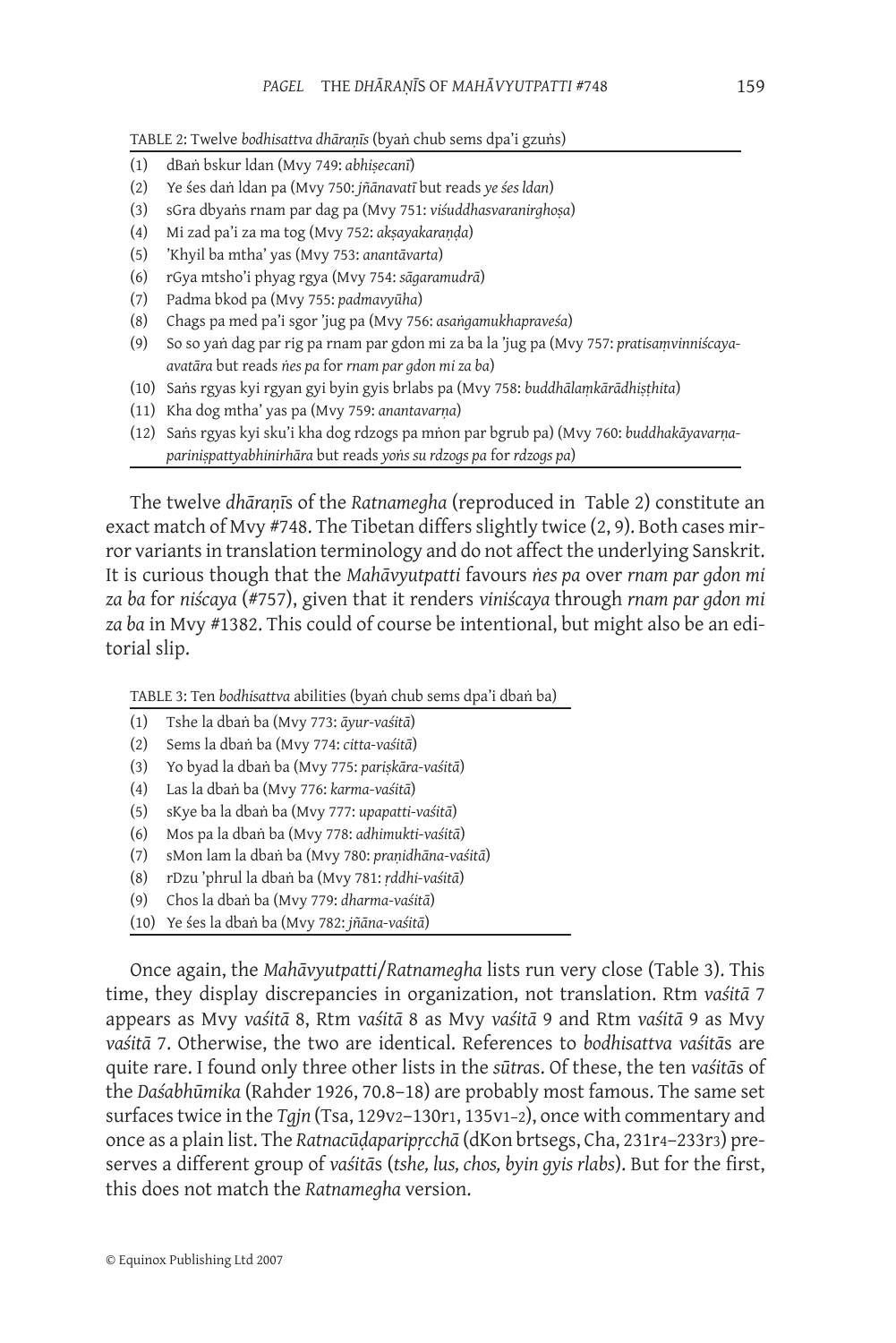TABLE 4: Ten *bodhisattva* powers (byaṅ chub sems dpa'i stobs)<sup>20</sup>

- (1) bSam pa'i stobs (Mvy 762: *āśaya-bala*)
- (2) lHag pa'i bsam pa'i stobs (Mvy 763: *adhyāśaya-bala*)
- (3) sByor ba'i stobs (Mvy 764: *prayoga-bala*)
- (4) Śes rab kyi stobs (Mvy 765: *prajñā-bala*)
- (5) sMon lam gyi stobs (Mvy 766: *praṇidhāna-bala*)
- (6) sPyod pa'i stobs (Mvy 768: *caryā-bala*)
- (7) Theg pa'i stobs (Mvy 767: *yāna-bala*)
- (8) rNam par 'phrul ba'i stobs (Mvy 769: *vikurvaṇa-bala*)
- (9) Byaṅ chug kyi stobs (Mvy 770: *bodhi-bala*)
- (10) Chos kyi 'khor lo rab tu skor ba'i stobs (Mvy 771: *dharmacakrapravartana-bala*)

Table 4 gives the *bodhisattva bala*s as recorded in the *Ratnamegha* and *Mahāvyutpatti*. Like the *vaśitā*s, the *bala* lists possess identical content but differ in arrangment. Rtm *bala* 6 corresponds to Mvy *bala* 7 and Rtm *bala* 7 matches Mvy *bala* 6. Apart from this, the two are the same.

Table 5: Four *bodhisattva* assurances (byaṅ chub sems dpa'i mi 'jigs pa)

- (1) gZuṅs kyis thos pa 'dzin ciṅ don bstan pa la mi 'jigs pa (Mvy 784: *dhāraṇīśrutodgrahaṇāarthanirdeśa-vaiśāradya*)
- (2) bDag med pa khoṅ du chud pas gźan gyis gtse ba'i mtshan ma mi 'byuṅ źiṅ raṅ bźin gyis spyod lam smad du med pa'i las gsum yoṅs su dag pa'i bsruṅ ba chen po phun sum tshogs pa'i mi 'jigs pa (Mvy 785: *nairātmyādhigamāt paraviheṭhanānimittasamudācārasahajānadhigateryāpathatrikarmapariśuddhamahārakṣasaṃpanna-vaiśāradya*)
- (3) Chos bzuṅ ba yun du mi brjed pa daṅ thabs daṅ śes rab mthar phyin pas sems can sgrol źiṅ dad bston pa daṅ dge ba'i bar chad du mi 'gyur ba'i mi 'jigs pa (Mvy 786: *sadodgṛhītadharmāvismaraṇaprajñopāyaniṣṭhāgatasattvanistāraṇaprasādasaṃdarśanaśubānantarāyika-vaiśyāradya*: *ston* for *bston*)
- (4) Thams cad mkhyen pa ñid kyi sems ma ñams śiṅ theg pa gźan gyis mi 'byuṅ bar dbaṅ yoṅs su rdzogs pa daṅ sems can gyi don rnam pa thams cad du yaṅ dag par thob par bya ba la mi 'jigs pa (Mvy 787: *sarvajñātācittāsaṃpramoṣānyayānāniryāṇasaṃpūrṇavaśitāsarvaprakārasattvārthasaṃprāpaṇa-vaiśāradya*: *ma* for *mi*, *'byuṅ* for *'gyur*)

Table 5 reproduces the *bodhisattva* assurances as they appear in the *Ratnamegha*. Again, there is no substantive difference between the *Ratnamegha* and *Mahāvyutpatti*. Except for a handful of redactional variants in the Tibetan, the lists are virtually identical.

<sup>20.</sup> The *bodhisattva* powers (*bala*) and *bodhisattva* assurances (*vaiśāradya*) are discussed in Lamotte (1970–81, 1605–1613). He also cites two sets of exclusive *bodhisattva* qualities (*āveṇika dharma*) but offers little by way of explanation (p. 1607). Apart from the *Ratnamegha*, in the *sūtra*s the three occur together only in the *Vikurvaṇarājaparipṛcchā*. As in the *Ratnamegha* and *Mahāvyutpatti*, the powers appear here first (mDo sde, Ba, 202v6–203v1), followed by four assurances(203v1–5) and eighteen exclusive *bodhisattva* qualities (203v5–207v2). Since the *Vikurvaṇarājaparipṛcchā* preserves a different set of *vaiśāradya*s and *āveṇika dharma*s, it cannot have been the source for the *Mahāvyutpatti*.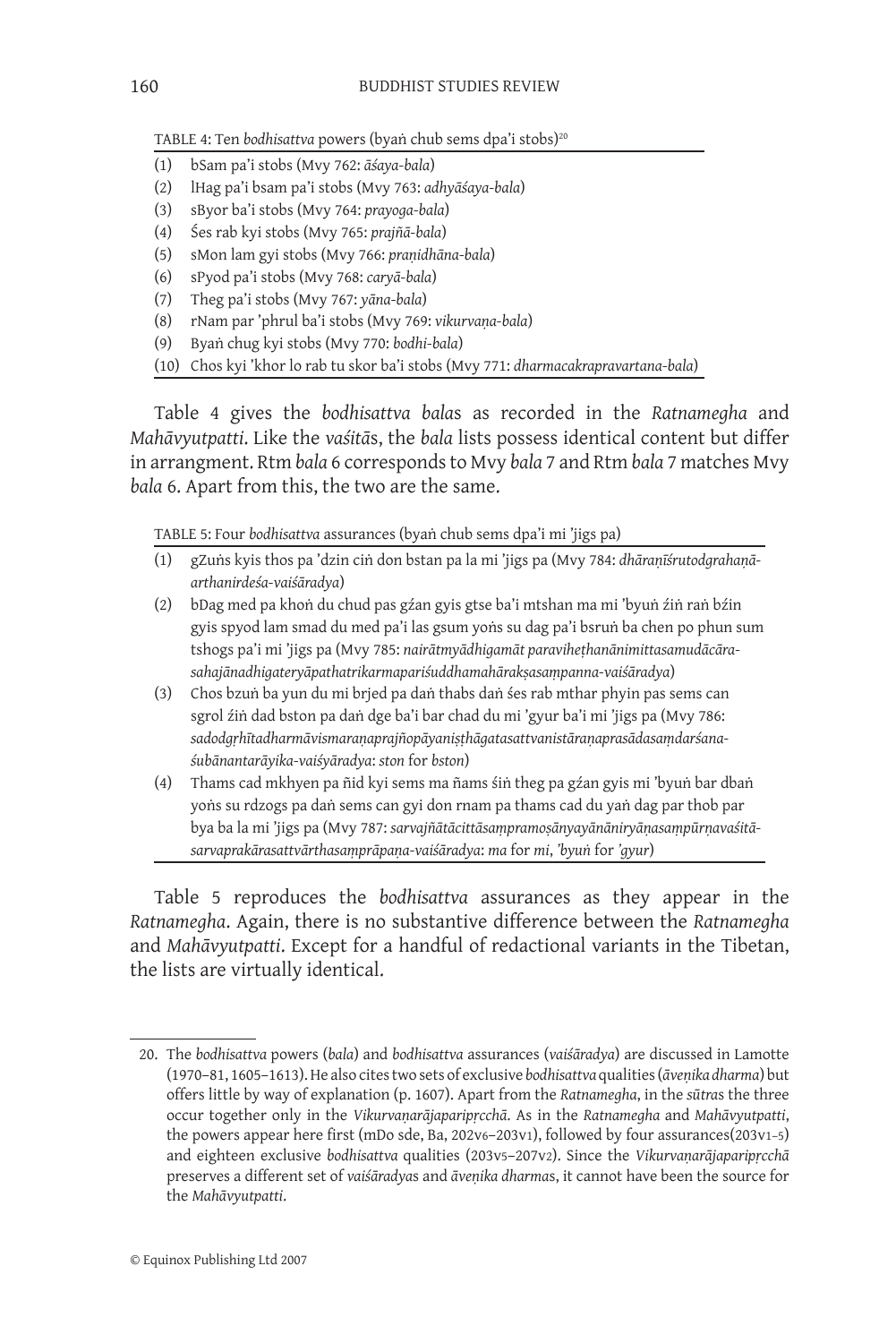Table 6: Eighteen exclusive *bodhisattva* qualities (byaṅ chub sems dpa'i chos ma 'dres pa)

- (1) Ma bstan pa'i sbyin pa can (Mvy 789: *anupadiṣṭadāna*)
- (2) Ma bstan pa'i tshul khrims can (Mvy 790: *anupadiṣṭaśīla*)
- (3) Ma bstan pa'i bzod pa can (Mvy 791: *anupadiṣṭakṣānti*)
- (4) Ma bstan pa'i brston 'grus can (Mvy 792: *anupadiṣṭavīrya*)
- (5) Ma bstan pa'i bsam gtan can (Mvy 793: *anupadiṣṭadhyāna*)
- (6) Ma bstan pa'i śes rab can (Mvy 794: *anupadiṣṭaprajñā*)
- (7) bsDu ba'i dṅos pos sems can thams cad sdud pa (Mvy 795: *saṃgrahavastusarvasattvasaṃgrāhaka*)
- (8) Yoṅs su bsṅos ba'i cho ga śes pa (Mvy 796: *pariṇāmanavidhijñā*)
- (9) Thabs la mkhas pas sems can thams cad kyi spyod pa'i dbaṅ gi theg pa'i mchog gis 'byuṅ ba ston pa (Mvy 797: *upāyakauśalyasarvasattvacaritādhipatyaparamayānaniryāṇasaṃdarśaka*: *dbaṅ gis* for *dbaṅ gi*, *'byuṅ bas* for *'byuṅ ba*)
- (10) Theg pa chen po las ma ñams pa (Mvy 798: *mahāyānācyuta*)
- (11) Mya ṅan las 'das pa'i sgo ston pa (Mvy 799: *saṃsāranirvāṅamukhasaṃdarśaka*: adds *'khor ba daṅ* at the beginning)
- (12) Źuṅ daṅ snrel źi'i rgyud la mkhas pa (Mvy 800: *yamakavyatyastāhārakuśala*)
- (13) Ye śes sṅon du 'gro ba'i mṅon par 'du mi byed ciṅ kha na ma tho ba med par tshe rabs thams cad du mṅon bar 'phags pa (Mvy 801: *jñānapūrvaṃgamānabhisaṃskāraniravadyasarvajanmābhimukhapravṛtta*: *'gro bas* for *'gro ba'i*, *mṅon du źugs pa* for *mṅon bar 'phags pa*)
- (14) Lus daṅ ṅag daṅ yid kyi las kyi mtha' dge ba bcu daṅ ldan pa (Mvy 802: *daśakuśalaupetakāyavāgmanaskarmānta*)
- (15) sDug bsṅal gyi phuṅ po thams cad bzod pa'i lus len pas sems can gyi khams thams cad yoṅs su mi gtoṅ ba (Mvy 803: *sarvaduḥkhaskandhasahānātmopādanasarvasattvadhātuaparityāgina*)
- (16) 'Gro ba thams cad mṅon par dga' bar ston pa (Mvy 804: *sarvajagadabhirucisaṃdarśakā*)
- (17) Byis pa daṅ ñan thos mi bzad pa ji sñed cig gi naṅ na yaṅ dge ba maṅ po'i rin po che'i śiṅ dpag bsam ltar brtan pa'i thams cad mkhyen pa ñid kyi sems yoṅs su ma ñams pa rnams (Mvy 805: *kiyatkṛcchrabālaśrāvakamadhyaśubhavyūharatnakalpavṛkṣadṛḍhasarvajñatācittāsampramuṣita*)
- (18) Chos thams cad kyi thabs sbyin pas dbaṅ bskur ba thob par bya ba'i phyir saṅs rgyas kyi chos btsal ba bstan pa las mi ldog pa rnams (Mvy 806: *sarvadharmapaṭṭāvabaddhābhiṣekaprāptibuddhadharmaparyeṣṭisaṃdarśanānivṛtta*: adds *phyir* before *mi ldog pa*)

Table 6 does not require much comment. It enumerates the eighteen exclusive *bodhisattva* qualities (*āveṇika dharma*). Also here, *Ratnamegha* and *Mahāvyutpatti*  preserve identical lists. Even though the *āveṇika dharma*s constitute the most voluminous group by far, they correspond practically word for word, arranged in the same order, in both texts.

In sum, for five of the six categories the *Ratnamegha* and *Mahāvyutpatti* give the same practices and adopt matching principles of organization. The only discrepancy occurs in the meditation group where the *Mahāvyutpatti* is one *samādhi* short. Since it lists the missing meditation elsewhere in a prominent position, this exclusion must have been a deliberate editorial decision to avoid repetition within its rubrics. The parallels between the *Ratnamegha* and *Mahāvyutpatti* suggest that the two are connected. Since the *Ratnamegha* was composed before the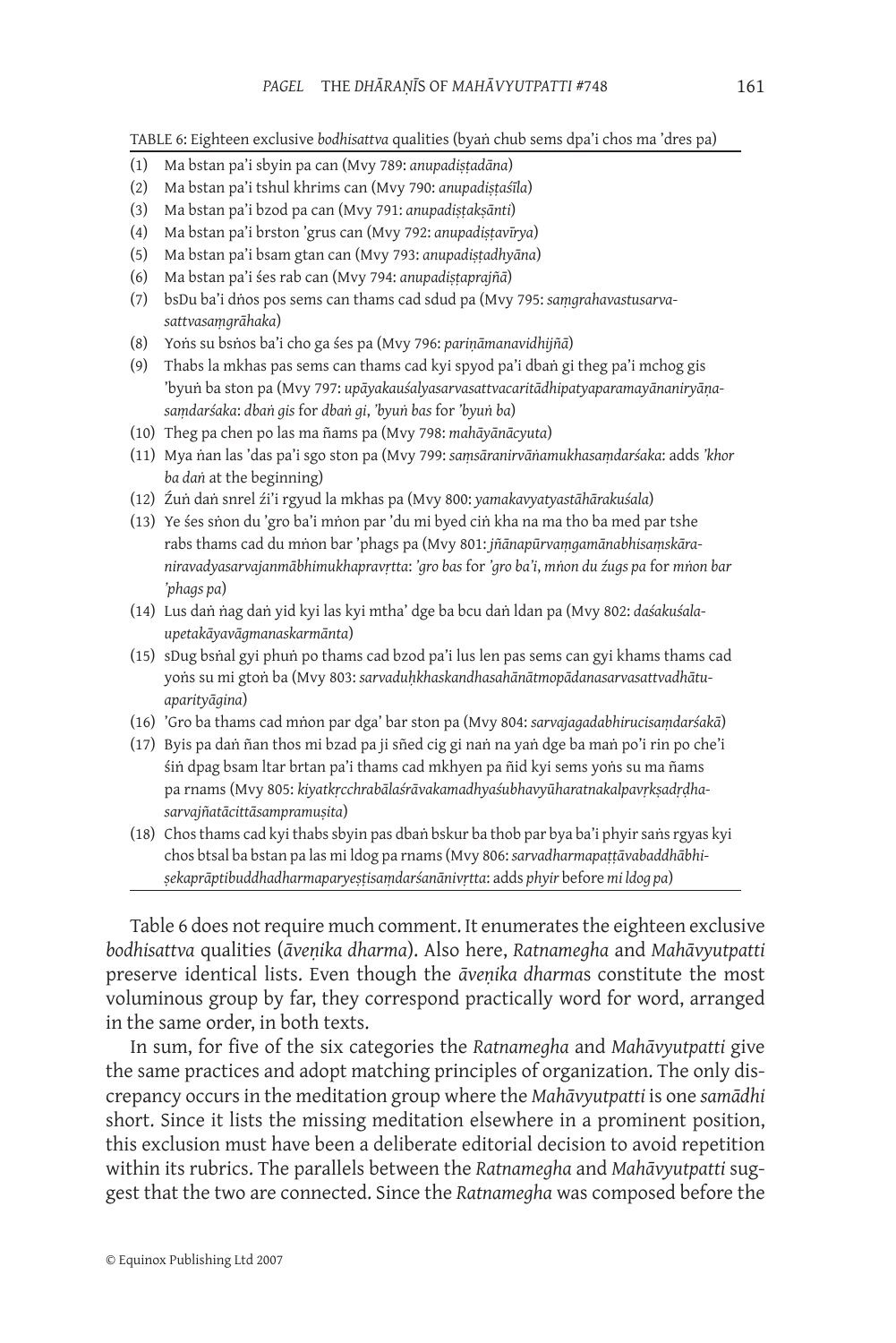*Mahāvyutpatti,* it was either the source for the *Mahāvyutpatti* or both took material from a third, as yet unidentified, common work.

In order to test the hypothesis of a shared source, we need to find another text with all six lists. Lévi and Edgerton knew of no such work. Lamotte met with similar enumerations in the *Śūraṃgamasamādhi*, *Buddhāvataṃsaka* and *Vikurvaṇarājaparipṛcchā*. But since the content of these does not correspond to even one of our lists, let alone all six, they must constitute a different tradition. Perhaps we need to look elsewhere. As it is not viable to search the whole bKa' 'gyur for all six lists, I limit my efforts to the first two: the nine *samādhi*s and twelve *dhāraṇī*s. Any text that served as blueprint for the *Ratnamegha* and *Mahāvyutpatti* must include those as well. If there is none, we can be fairly confident that the *Mahāvyutpatti* took its *bodhisattva* practices from the *Ratnamegha*. If we find a text with both lists, we examine them and look for the remaining four.

I begin with the *samādhi* list. Descriptions of meditations are very frequent in Mahāyāna *sūtra*s. Some develop in-depth discussions of the actual contemplative processes, but most give only the names of the *samādhi*s and perhaps the benefits that derive from their practice. As a rule, the meditations are either connected with the *buddha* or the *bodhisattva*. In total, I counted over 1250 different titles*.* This figure is certain to go up if one were to scan all texts of the bKa' 'gyur and include references to individual *samādhi*s. For this paper, I searched the Phal po che (Avataṃsaka), dKon brtsegs (Ratnakūṭa) and mDo sde (Sūtra) sections for lists of nine or more meditations. The vast majority is linked with the *Tathāgata* (1068 meditations over nine lists). *Bodhisattva samādhi*s are fairly rare and appear by title only in the *Gaganagañjaparipṛcchā* and *Gaṇḍavyūha* (175 over two lists).21 Among all those lists, I found not a single one that would match, or even approximate, Mvy #738. Several of its *samādhi*s occur in other *sūtra*s but never as a group.22 Of course, until we have identified, and then examined, all the sources behind the *Mahāvyutpatti,* this does not establish a connection with the *Ratnamegha*. But it gives us some indication of the rarity of its *bodhisattva samādhi*s. It appears that not many people knew of those meditations, individually or as a set.

<sup>21.</sup> I spotted these meditations in the following sources. (1) *Tathāgata samādhi*s: *Maitreyaparipṛcchā*, dKon brtsegs, Cha, 108r1–4 (10 meditations); *Karaṇḍavyūha,* mDo sde, Ja, 221v3–222v3 (64 meditations), 235r2–7 (17 meditations), 243v7–245r3 (34 meditations); Tgjn, mDo sde, Tsa, 139v6–140v4 (47 meditations); *Drumakinnararājaparipṛcchā*, Harrison (1992, 97.10–99.15) (50 meditations), *Bodhisattvapiṭaka*, Pagel (1995, 419–22) (101 meditations); *Akṣayamatinirdeśa* (Braarvig 1993, 58.33–60.19) (118 meditations); *Mahāmegha-sūtra*, mDo sde, Wa, 146v5–153v4 (436 meditations); *Śatasāhasrikā Prajñāpāramitā*, Ghoṣa (1902–14, 1412.8–1414.21) (121 meditations); *Aṣṭasāhasrikā Prajñāpāramitā*, Mitra (1888, 490.11–492.6) (60 meditations). (2) *Bodhisattva samādhi*s: *Gaganagañjaparipṛcchā*, mDo sde, Pa, 290r6–292v6 (78 meditations); *Gaṇḍavyūha*, Suzuki & Idzumi (1949, 36.22–40.1) (97 meditations) (Phal po che, 304v5–308r2).

<sup>22.</sup> The *ratnākarasamādhi* (Mvy #743, Rtm 5), for example, features in position 8 of the list of the *Drumakinnararājaparipṛcchā* (Harrison 1992, 98.1); the *śūraṃgamasamādhi* is included in the *Śatasāhasrikā* (Ghoṣa 1902–14, 1412.8).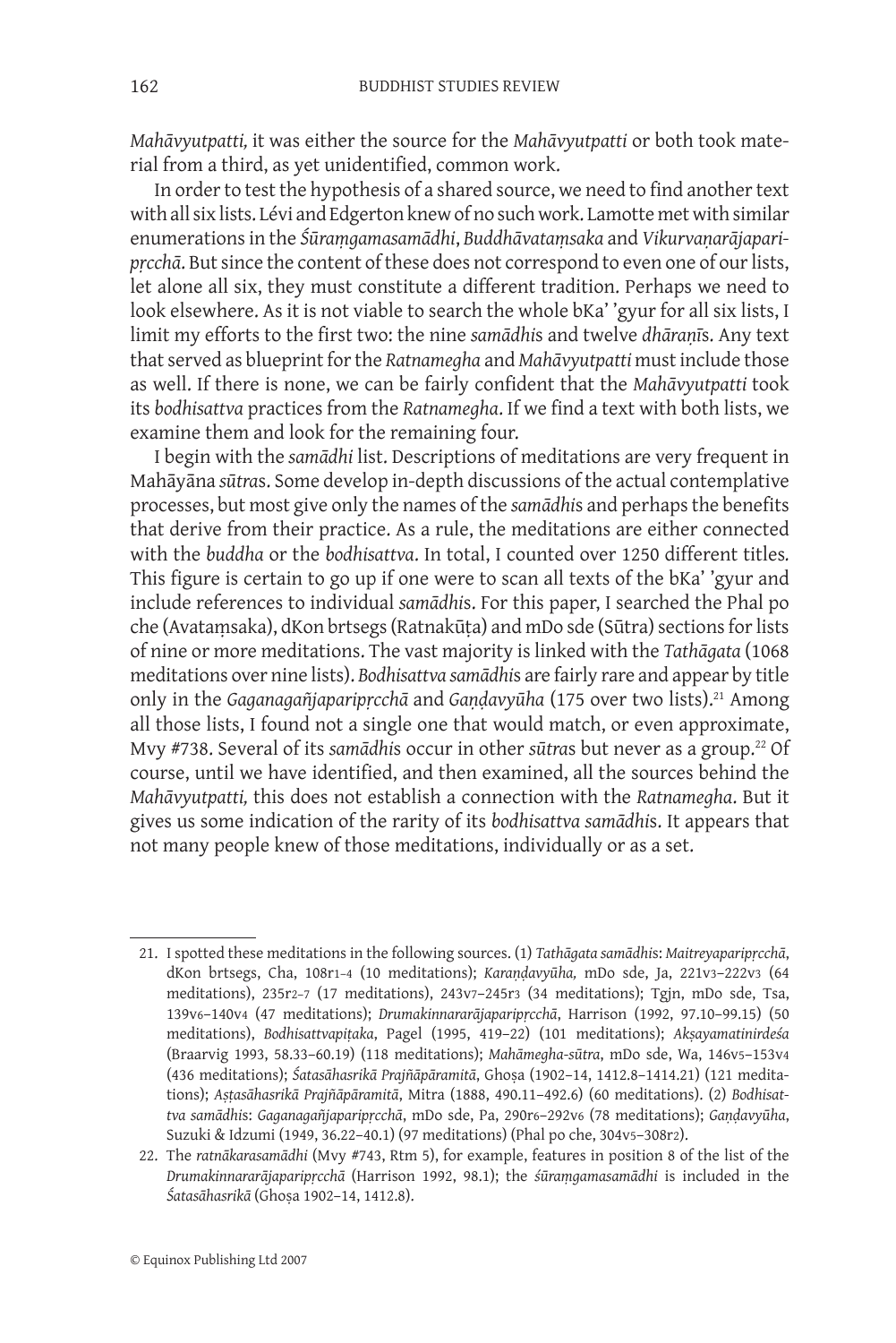# THE *DHĀRAṆĪ*S OF *MAHĀVYUTPATTI* #748

References to *dhāraṇī*s, like meditations, are a regular feature in *sūtra* expositions. About a hundred texts speak of *dhāraṇī*s. Some interpret them as a type of scriptural memory that *bodhisattva*s produce during the advanced phases of the path. Others use the term to refer to magic spells recited for worldly or spiritual gain. Even though we possess now several good publications of *dhāraṇī* practice, significant gaps remain. For example, we still await a study mapping its full semantic range. Very often, *dhāraṇī*s play a role in the acquisition of learning and thus promote recollection or understanding. Elsewhere, the term *dhāraṇī* is close to mantra and introduces a particular magic formula. Mahāyāna *sūtra*s preserve a handful of expressions where *dhāraṇī* and mantra are juxtaposed. The *Sūryagarbha* and *Buddhanāmasāhasrapañcaśatacaturtripañcadaśa*, for instance, speak of *dhāraṇīmantra*. Others employ the terms *dhāraṇīmantrapada,*<sup>23</sup> *dhāraṇīpada*24 and *vidyamantra*(*pada*).25 When *dhāraṇī* introduces a magic formula, the term *mantrapada* is often used to close the spell*.* This happens in twenty-one *sūtra*s. A small number of texts speak of non-Buddhists mantras, in particular Dravidian mantras,26 brahmin mantras, *vaiśya* mantras and *śudra* mantras.27 In total, I identified thirty-seven *sūtra*s that contain magic formulae. In some, the spells appear towards the end to give protection and closure, but many others place them in the centre of their discourse.<sup>28</sup> Altogether, the *sūtra*s preserve about one hundred and eighty

<sup>23.</sup> For example, see the *Anantamukhanirhāra* (Inagaki 1987, 150.3–4); *Saddharmapuṇḍarīka* (Kern & Nanjio 1908–12, 396.3, 400.1); *Mahāmegha*, mDo sde, Wa, 259r4.

<sup>24.</sup> This expression appears in the *Saddharmapuṇḍarīka* (Kern & Nanjio 1908–12, 398.3/5/8, 399.2/7/9); *Mahāmegha*, mDo sde, Wa, 257r4; *Daśakṣitigarbha*, mDo sde, Źa, 114v7, 115v2 and *Daśabhūmika* (Rahder 1926, 79.10).

<sup>25.</sup> See, *Gaganagañjaparipṛcchā*, mDo sde, Pa, 318v5, 327r1; *Daśakṣitigarbha*, mDo sde, Źa, 115v5, *Saptabuddhaka*, mDo sde, Ya, 14r2–5, *Sāgaranāgarājaparipṛcchā*, mDo sde, Pha, 196v3, 197r1; *Sūryagarbha-sūtra*, mDo sde, Za, 124r7, Za, 126v7, 127r4.

<sup>26.</sup> This term, although cited several times in exegetical literature, is not very frequent in the *sūtra*s. I found only one reference in the bKa' 'gyur: In the *Bhadrakarātrī* (mDo sde, Sa, 162v4), a text belonging to the Śrāvakayāna, Dravidian is translated with *'gro ldiṅ pa* (*dramidha*). For a detailed analysis of one such Dravidian spell, see Bernhard (1967).

<sup>27.</sup> To my knowledge, these terms are used only once, and not in a Mahāyāna *sūtra*. They are cited in the *Sārdūlakarṇāvadāna* (mDo sde, Aḥ, 249v7, 250r2, 250r3/4). Since the *avadāna* does not discuss the content of these mantras, there is not much we can say about them. At any rate, they do not appear to be Buddhist in origin.

<sup>28.</sup> These include the following texts: *Acintyabuddhaviṣayanirdeśa, Ākāśagarbha, Anantamukhanirhāra, Āṭānāṭīya, Bhadrakarātrī, Brahmaviśeṣacintiparipṛcchā, Buddhākṣepaṇa, Buddhanāmasahasrapañcaśatacaturtripañcadaśa, Daśakṣitigarbha, Drumakinnararājaparipṛcchā, Dvādaśabuddhaka, Gaganagañjaparipṛcchā, Karaṇḍavyūha, Karuṇāpuṇḍarīka, Laṅkāvatāra, Mahāmegha, Mahāmeghavāyumaṇḍalaparivartasarvanāgahṛdaya, Mahāparinirvāṇasūtra, Mahāsamāja, Nāmāṣṭāśatikā Prajñāpāramitā, 'Phags pa rtogs pa chen po yoṅs su rgyas pa'i mdo, Ratnakeṭuparivarta, Saddharmapuṇḍarīka, Sāgaramatiparipṛcchā, Sāgaranāgarājaparipṛcchā, Saptabuddhaka, Samyagācāravṛttaganavarṇavinayakṣān ti, Saptapañcaśatikā Prajñāpāramitā, Sarvadharmaguṇavyūharāja, Sarvatathāgatādhiṣṭhānasattvāvalokena, Śrīmahādevīvyākaraṇa, Sūryagarbha, Suvarṇaprabhāsottama, Tathāgataguhyaka, Tathāgataśrīsamaya, Vaiśālīpraveśa, Vimalaprabhāparipṛcchā.*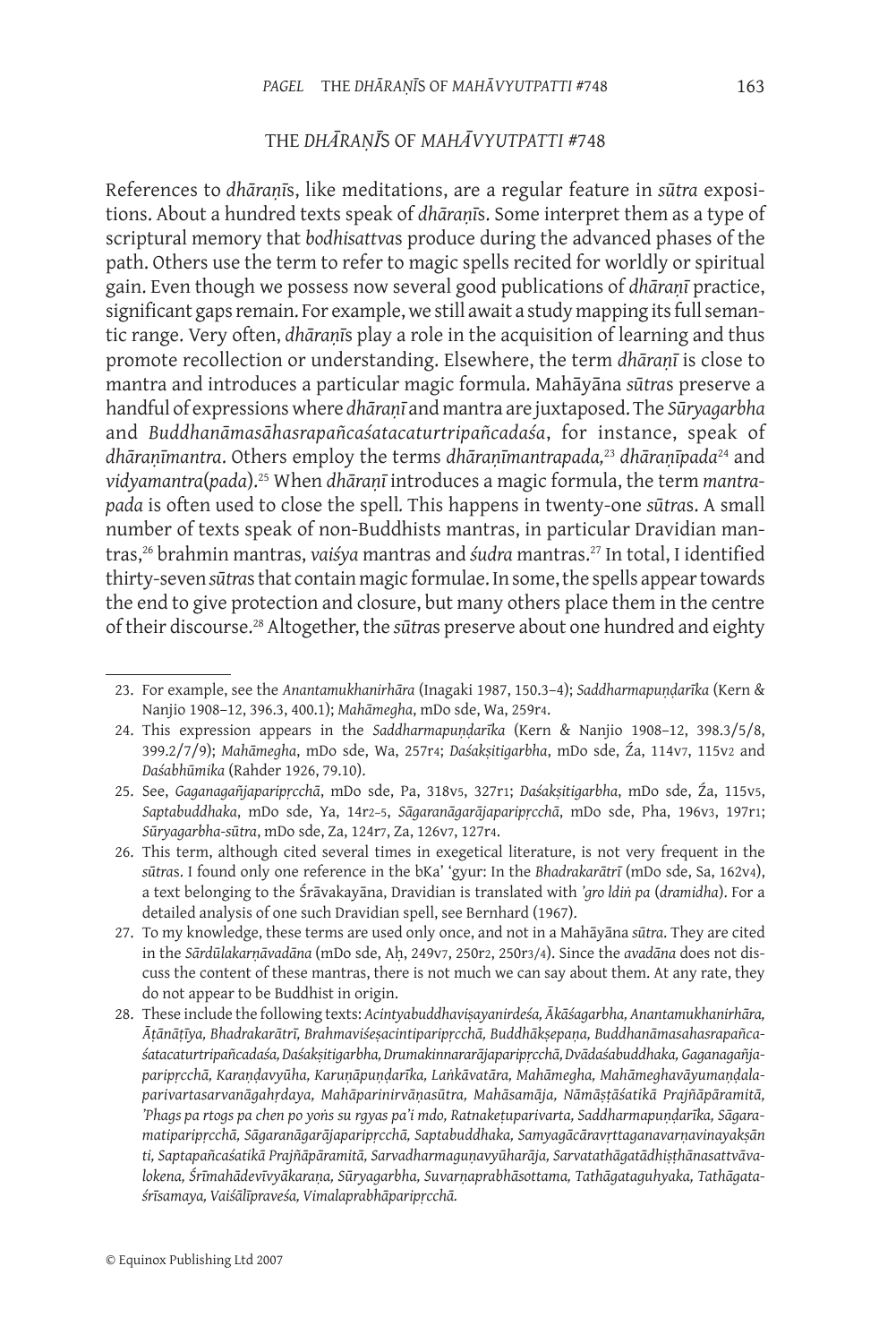(different) spells.29 Some use very similar material, perhaps derived from a shared source. Their length varies considerably. Many consist of twelve or fewer components, other are much longer. Most have between thirty and fifty elements. The longest spell, transmitted in the *Ratnakeṭuparivarta*, divides into 118 components (Kurumiya 1978, 131.6–135.4). Table 7 assembles the principal expressions related to the term *dhāraṇī*.

References to *dhāraṇī* (*gzuṅs*) as a cognitive quality<sup>30</sup> appear in fifty-three sources.<sup>31</sup> Many of them align *dhāranī* with recollection (*anusmrti*),<sup>32</sup> meditation

Next, Mañjuśrī explained at length the *Dharma* exposition called *Dhāraṇī* to the assembled *bodhisattva*s. What is *dhāraṇī* here? *Dhāraṇī* is infallible recollection, unwavering comprehension, lucid intelligence, realised understanding, knowledge to explain the path by pointing to the true nature of all factors, safeguarding the fruit after one has attained it, knowledge how to enter into flawless conduct, knowledge of the different wording of all teachings. O son of good family, *dhāraṇī* causes [the *bodhisattva*] to hold in mind (*'dzin par byed do*) all factors of existence. How does *dhāraṇī* cause him to hold them in mind? It causes him to hold them in mind as empty, signless and wishless. He holds them in mind as dispassionate, abstracted and non-existent, as same, non-abiding, nonoriginating and non-arising, … as lacking in self-existence and existence, … as lacking in self and sentience … as non-cognized (*gzuṅ ba med pa*), non-practised (*sbyor ba med pa*) and non-arisen (*ma byuṅ ba*), as neither seeing, hearing, smelling, tasting, touching or mentally apprehending. Therefore it is called *dhāraṇī.*

- 31. I noted the use of the term *dhāraṇī* in the following *sūtra*s, listed here in alphabetical order: *Ajātaśatrukaukṛtyavinodanā, Akṣayamatinirdeśa, Akṣayamatiparipṛcchā, Anantamudrā, Aṣṭādaśasāhasrikā Prajñāpāramitā, Aṣṭasāhasrikā Prajñāpāramitā, Bhadrakalpika, Bhadramāyakāravyākaraṇa, Bodhisattvapiṭaka, Buddhākṣepaṇa, Buddhasaṅgīti, Buddhāvataṃsaka, Catuṣkanirhāra, Daśabhūmika, Drumakinnararājaparipṛcchā, Gaganavarṇavinayakṣānti, Gaṇḍavyūha, Guṇaratnasaṅkusumitaparipṛcchā, Kāśyapaparivarta, Lalitavistara, Mahāprātihāryanirdeśa, Mahāyānopadeśa, 'Phags pa byaṅ chub sems dpa' byams pa dga' ldan gnam du skye ba blaṅs pa'i mdo, Pañcaviṃśatikasāhasrikā Prajñāpāramitā, Pitāputrasamāgamana, Prajñāpāramitā Namāṣṭāśatikā, Pratyutpannabuddhasaṃmukhāvasthitasamādhi, Pūrṇaparipṛcchā, Puṣpakūṭadhāraṇīsūtra, Rāṣṭrapalaparipṛcchā, Ratnacūḍaparipṛcchā, Ratnamegha, Ratnolka-dhāraṇī, Samādhirāja, Samādhyagrottama, Saṃdhinirmocana, Samyagācāravṛttagaganavarṇavinayakṣānti, Sarvadharmapravṛttinirdeśa, Sarvavaidalyasaṃgraha, Śatapañcaśatikā Prajñāpāramitā, Śatasāhasrikā Prajñāpāramitā, Sukhāvatīvyūha, Śūraṅgamasamādhi, Susthitamatidevaputraparipṛcchā, Suvikrāntacintadevaputraparipṛcchā, Tathāgataguṇajñānācintyaviṣayāvatāranirdeśa, Tathāgataguhyaka, Tathāgatajñānamudrāsamādhi, Tathāgatamahākaruṇānirdeśa, Ugradattaparipṛcchā, Upāyakauśalya, Vajramaṇḍadhāraṇī, Vajrapāṇi Prajñāpāramitā, Vidyutprāptaparipṛcchā, Vimalakīrtinirdeśa*. This list demonstrates, if nothing else, that *dhāraṇī*s are much more frequent in the *sūtra*s than hitherto assumed. It also establishes that they are not limited to a particular time period. Some of the *sūtra*s that include *dhāraṇī*s have early Chinese translations (*Ajātāśatrukaukṛtyavinodanā*, *Drumakinnararā japaripṛcchā*), others are a good deal later (*Samādhirāja*). A study of the use of *dhāraṇī*s in Mahāyāna *sūtra*s, based on these and related sources, is in progress.
- 32. Two texts in particular connect *dhāraṇī* practice with the recollection of the Buddha. In the *Anantamukhanirhāra* we meet with the following statement: 'The *bodhisattva* who holds in mind

<sup>29.</sup> The status of some of the formulae is uncertain since many duplicate parts of other spells. In order to resolve this and establish the exact number, one would need to enter all formulae into a database and establish viable identity criteria. My figure does not take into account overlap.

<sup>30.</sup> A detailed account of the link between *dhāraṇī* and knowledge is preserved in the *Ajātaśatrukaukṛtyavinodanā* which contains one of the earliest discussions of *bodhisattva dhāraṇī* practice (mDo sde, Tsha, 238v2–239v1):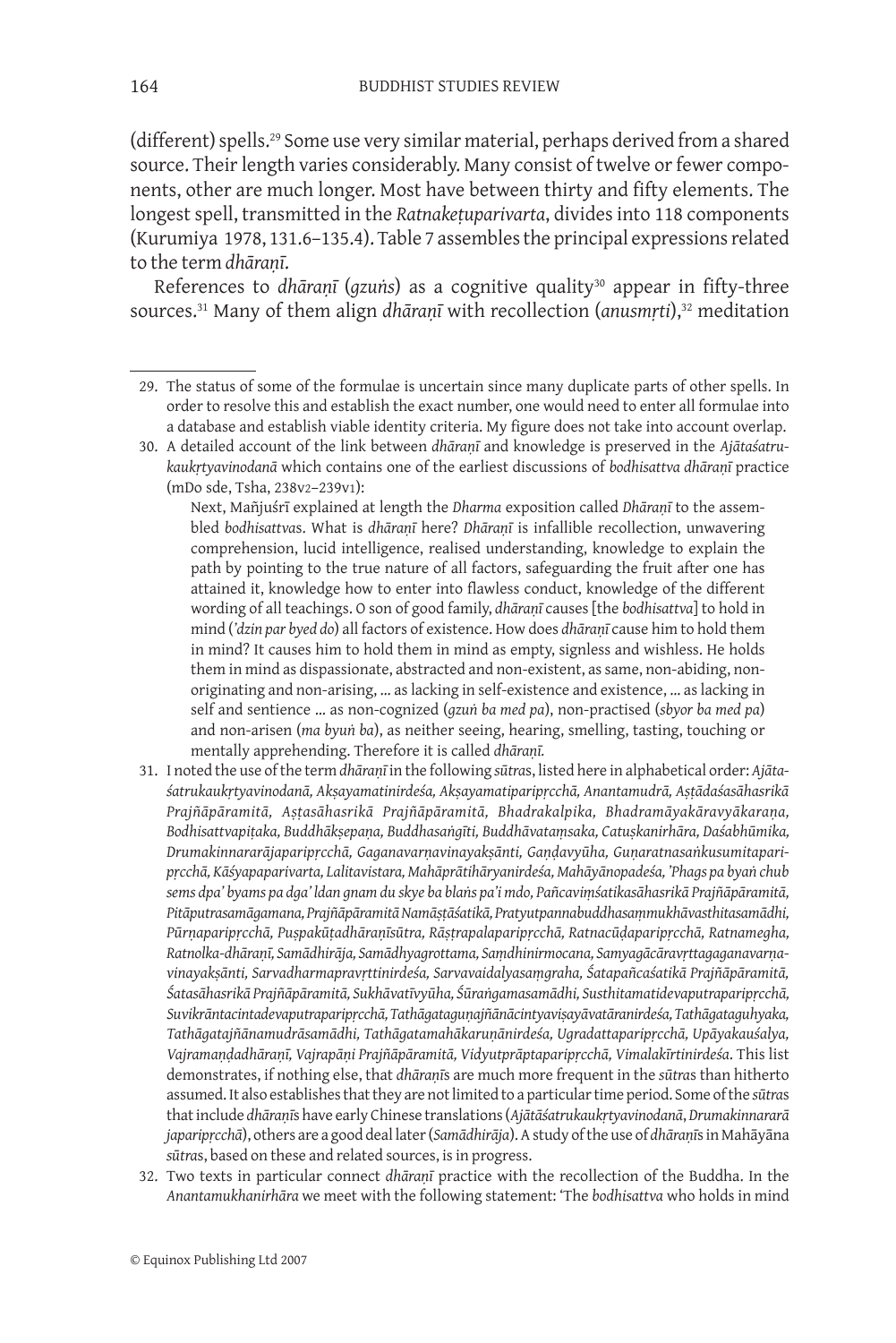| Dhāranī/Mantra term              | Canonical source                                                                                     |
|----------------------------------|------------------------------------------------------------------------------------------------------|
| dhāranīmantra                    | Buddhanāmasāhasrapañcaśatacaturtripañcadaśa<br>Sūryagarbha                                           |
| dhāranīmantrapada                | Anantamukhanirhāra<br>Mahāmegha<br>Saddharmapundarīka                                                |
| dhāranīpada                      | Daśaksitigarbha<br>Daśabhūmika<br>Mahāmegha<br>Saddharmapundarīka                                    |
| Vidyamantra(pada)                | Gaganagañjapariprcchā<br>Daśaksitigarbha<br>Sāgaranāgarājapariprcchā<br>Saptabuddhaka<br>Sūryagarbha |
| Dravidian mantra                 | Bhadrakarātrī                                                                                        |
| Brahmin, vaiśya and śudra mantra | Sārdūlakarņāvadāna                                                                                   |

Table 7: Variants in *dhāraṇī* terminology

the [preceding 108-component] *dhāraṇī*, contemplates neither conditioned nor unconditioned factors of existence, nor does he grasp them, posit them, hanker after them or denominate them. … He practices only the recollection of the Buddha (s*aṅs rgyas rjes su dran pa*)' (mDo sde, Na, 292r7–v3; Inagaki 1987, 153.1–15).

Jñānagarbha, in his commentary to the *Anantamukhanirhāra*, links *artha-dhāraṇī* with the practice of *buddha* recollection (Inagaki 1987, 102). The *Gaṇḍavyūha* refers to *buddha* recollection twice in a list of ten *dhāraṇī* cycles (Suzuki & Idzumi [1934] 1949, 305.17–306.1; Phal po che, A, 150r6–v4):

Furthermore, I shall expound the Doctrine to sentient beings through tenthousand *dhāraṇī*  cycles (*dhāranīmaṇḍala*). What ten? (1) The *dhāraṇī* cycle called 'gathering the whole ocean of the *Dharma*' (*sarvadharmasamudrasamavasaraṇa*), (2) *dhāraṇī* cycle called 'sustaining power of all factors of existence' (*sarvadharmādhiṣṭhāna*), (3) *dhāraṇī* cycle called 'holding in mind all clouds of the *Dharma*' (*sarvadharmameghasaṃpratīccha*) (4) *dhāraṇī* cycle called 'lamp of the recollection of all *tathāgata*s' (*sarvatathāgatasmṛtipradīpa*), (5) dhāraṇī cycle called 'lamp of the ocean of the deeds of all beings' (*sarvasattvakarmasamudrapradīpa*) [Tib: 'essence which illuminates the ocean of the deeds of all beings'], (6) *dhāraṇī* cycle called 'gathering [Tib: 'applying oneself to'] the whole pure ocean of the methods of the vehicles (*sarvayānanayasamudravimalasamavasaraṇa*), (7) *dhāraṇī* cycle called 'pronouncing the turning of the wheel of the names of all *tathāgata*s' [Tib: 'essence of the lamp of the whole ocean of *buddha*s'] (*sarvatathāgatanāmacakrāvartanirghoṣa*), (8) *dhāraṇī* cycle called 'gathering of [Tib: 'applying oneself to'] the elucidation of the ocean of previous resolutions of the *buddha*s of the three times' (*tryadhvabuddhapūrvapraṇidhānasāgaranirdeśasamavasaraṇa*), (9) *dhāraṇī* cycle called 'swift turning towards all factors of existence' [Tib: 'proclamation of the turning (*gloṅ*) of the wheel of the names of all *tathāgata*s'] (*sarvadharmābhimukhāvartavega*), and (10) *dhāraṇī* cycle called 'light of entry into allknowing' [Tib: 'going forth to the power of all-knowing'] (*sarvajñatāveśaprabha*).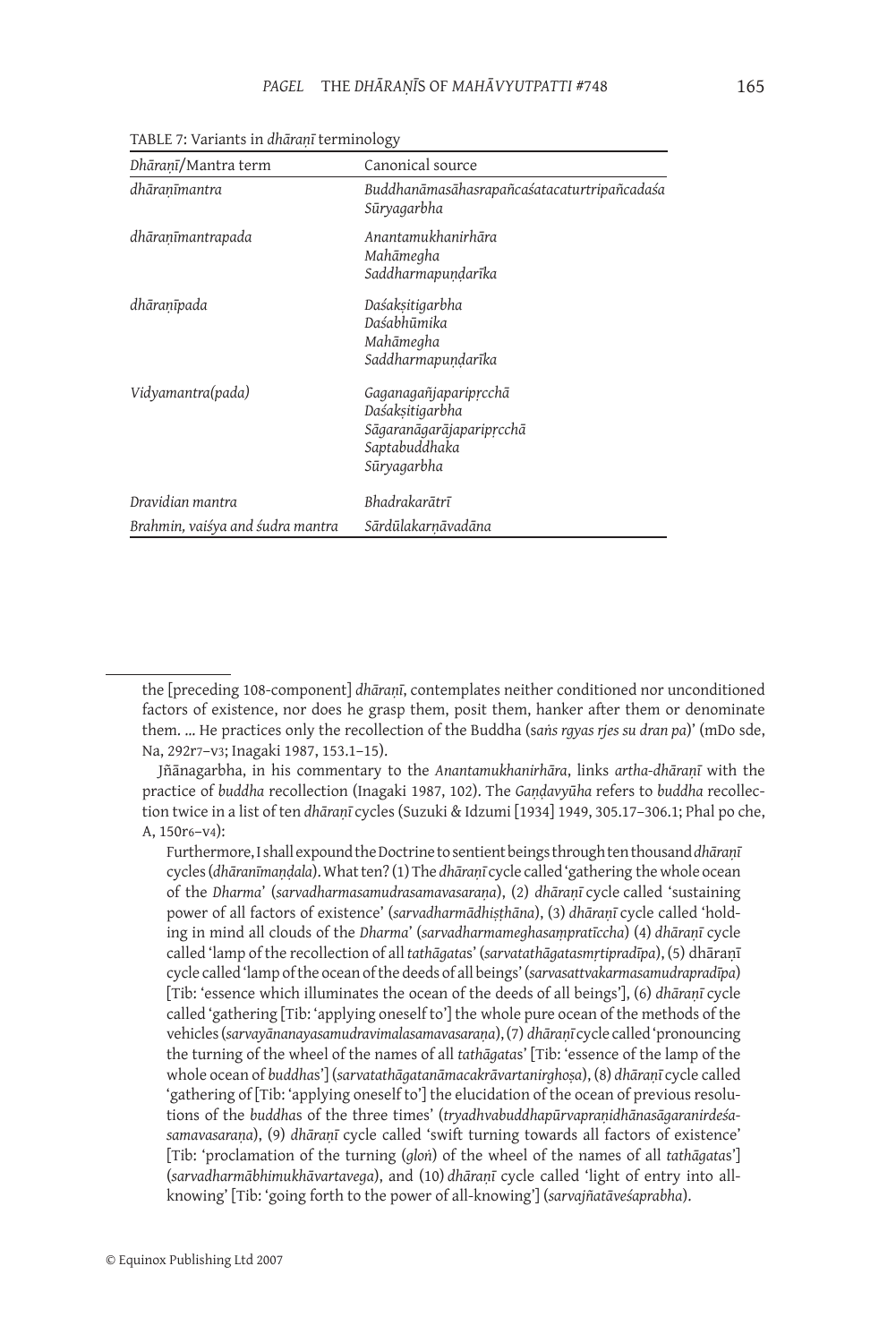(*samādhi*), mindfulness (*smṛti*) 33 or inspired eloquence (*pratibhāna*).34 Their frequency in the *sūtra*s and association with key Buddhist practices render *dhāraṇī*s, both as an instrument of cognition and a resource in magic, central to the *bodhisattva* training.35 Such prominence would also explain their inclusion in the *Ratnamegha* and *Mahāvyutpatti* alongside other key *bodhisattva dharma*s.

Since both texts give us specific *dhāraṇī* titles, we need to narrow down our analysis and focus on *sūtra*s that record the names of *dhāraṇī*s. Most *dhāraṇī*s for which we have a title consist of a spell. It is usually appended at the end of the formula. From here it rarely moves. That is to say, the titles of *dhāraṇī* spells do not appear in lists removed from the formula they designate. The titles of *dhāraṇī*s linked with cognition, in contrast, occur rarely in isolation. Most are batched in lists, part of a larger catalogue of practices. In total, I counted forty-three different *dhāraṇī* titles. Thirty-eight appear in four separate clusters. The remainder

- 33. The connection to mindfulness is explicit in the *Ratnacūḍaparipṛcchā,* which proffers in general much useful information about the *bodhisattva* training (dKon brtsegs, Cha, 234r6–7): O son of good family, furthermore, through the *bodhisattva*'s power of faith, he does not approach any other [teacher] with devotion. Through the power of energy, he does not become dismayed at a later time (*bar ma dor*). Through the power of mindfulness, he attains *dhāraṇī* and inspired eloquence. Through the power of meditation, he teaches the factors of existence to be alike (*mtshuṅs par chos*). Through the power of discriminative understanding, he eliminates all doubt in all sentient beings.
- 34. For a discussion establishing the link between *dhāraṇī* and *pratibhāna*, see Braarvig (1985; cf. Lamotte 1970–81, 1860). The *Tathāgatamahākaruṇānirdeśa* brings many of these associations together into a single catalogue of *dhāraṇī* practices (*alaṃkāra*) (mDo sde, Pa, 159r6; 164r1–165r3): (1) O son of good family, the *dhāraṇī* practices of the *bodhisattva* are of one kind: Infallible recollection. (2) O son of good family, they are two kinds: memory and retention. (3) O son of good family, they are of three kinds: skill in meaning, phonemes and etymology. (4) O son of good family, they are of four kinds: statements free from lust, statements that are refined, statements about liberation and statements without falsehood. (5) O son of good family, they are of five kinds: reliance on meaning, gnosis and *sūtra*s of certain meaning, reliance on the true nature of being, reliance on the supramundane over the mundane. (6) O son of good family, they are of six kinds: [to develop] a conduct that matches one's statements, [to show] allegiance to statement that correspond with truth, to teach statements that are worthy to be kept in mind without conceit … (7) O son of good family, they are of seven kinds: [to develop] inspired eloquence that is swift-paced, forceful, quick and dispassionate, that is without interruption, undistorted and consists of definitions (*śin tu ṅes pa'i tshig*). (8) O son of good family, they are of eight kinds: knowledge of the languages of gods, *nāga*s, *yakṣa*s, *gandharva*s, *asura*s, *garuḍa*s, *kinnara*s and *mahoraga*s. (9) O son of good family, they are of nine kinds: lack of worry while in *saṃsāra*, absence of despondency in speech, fearlessness when explaining the Doctrine, … (10) O son of good family, they are of ten kinds: knowledge how to teach resolutely to all those who harbour doubts, … knowledge how to embark on analytic knowledge granted by the Buddha. O son of good family, the ten *dhāraṇī* practices of the *bodhisattva* are of this kind.
- 35. Until quite recently, many scholars thought *dhāraṇī* to be a marginal phenomenon in Mahāyāna *sūtra*s. See, for example, Lamotte (1970–81, 1860) ('Dans les oeuvres canoniques, les Mantra sont rares et font figure de hors-d'oeuvre.') Lamotte then proceeds to cite passages from the *āgama*s and *Karuṇāpuṇḍarīka* that contain mantras.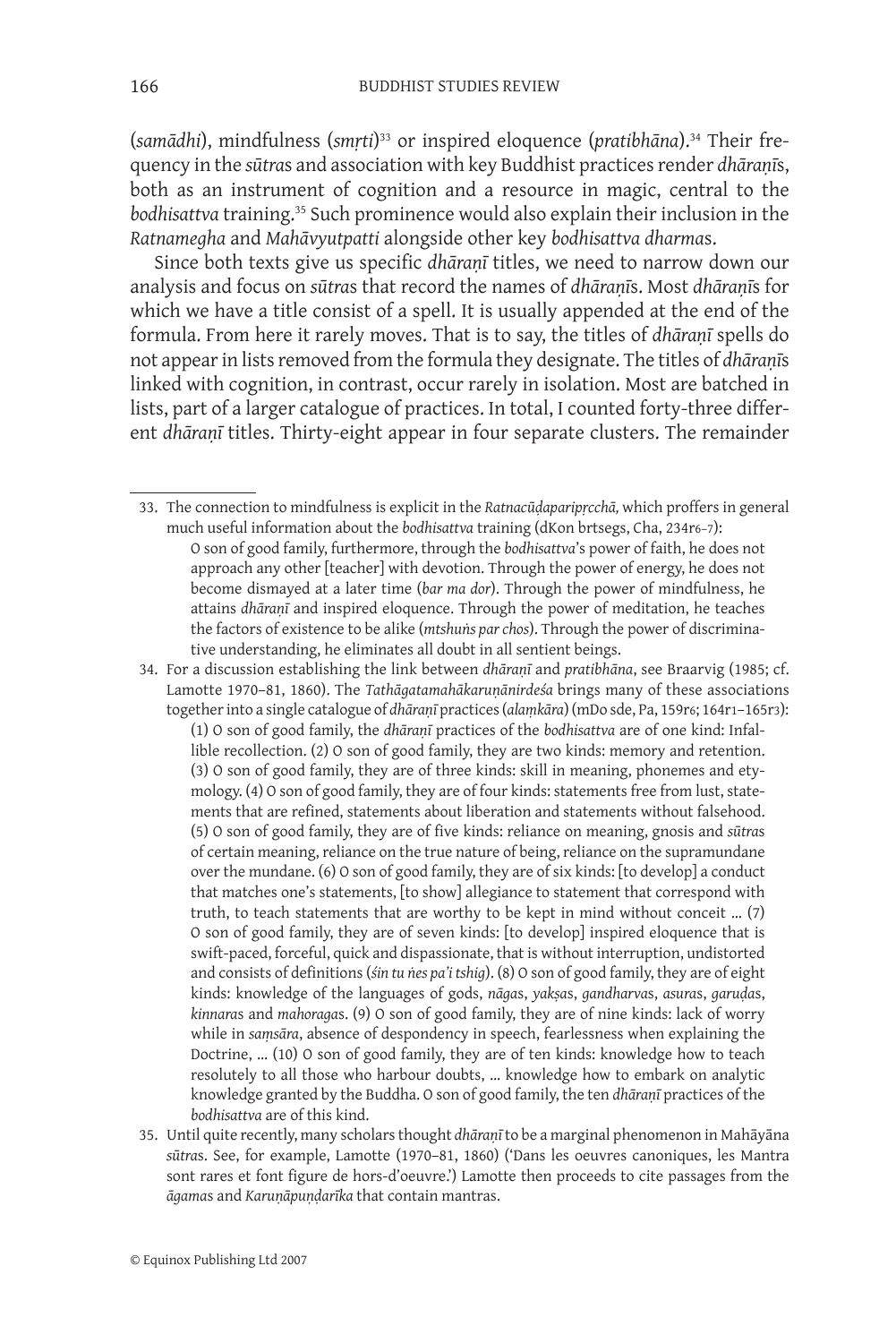are scattered over five texts, on occasion in duplicate or replicating *dhāraṇī*s in the lists.36

## *DHĀRAṆĪ* LISTS OUTSIDE THE *RATNAMEGHA*

I begin our analysis with the ten *dhāraṇī* cycles (*maṇḍala*) of the *Gaṇḍavyūha* as this is fairly well known. It is preserved in Sanskrit and has been available in a critical edition for more than seventy years (Suzuki & Idzumi [1934] 1949, 66.13–23; Phal po che, Kha, 331v4–332r1).

#### Table 8: The *dhāraṇīs* of the *Gaṇḍavyūha*

- (1) Śrutodgrahaṇa
- (2) Śāntamukha
- (3) Anantāvarta (Mvy 753)
- (4) Bhūmyavacāraṇānugama
- (5) Tejovatī
- (6) Padmavyūha (Mvy 755)
- (7) Svaravivikta
- (8) Gaganagarbha
- (9) Jyotiṣakuṭa
- (10) Sāgaragarbha

How does the content of Table 8 compare to the *dhāraṇī*s of the *Mahāvyutpatti*? Two of the ten have a counterpart: *anantāvarta* (3) and *padmavyūha* (6). The first matches Mvy #753, the second Mvy #755. The other seven have no parallel. *Gaṇḍavyūha* 10 (*sāgaragarbha*) resembles Mvy #754 (*sāgaramudrā*). I conclude that the *dhāraṇī*s of the *Gaṇḍavyūha* and *Mahāvyutpatti* are not particularly close as a group even though they show some overlap. Another list occurs in the *Akṣayamatiparipṛcchā* of the Ratnakūṭa collection. This text too distinguishes ten *dhāraṇī*s (dKon brtsegs, Cha, 181r3–6) (Table 9).

<sup>36.</sup> These include the *Mañjuśrīmūlakalpa* (Vaidya 1964, 8.31–32): *meruśikharakūṭāgāra-dhāraṇī*, *ratnaśikharakūṭāgāra-dhāraṇī*, *daṇḍa-dhāraṇī*, *nigraha-dhāraṇī*, *ākarśaṇa-dhāraṇī*; *Pūrṇaparipṛcchā* (dKon brtsegs, Ṅa, 199r3–4): *maṅ du thos pa'i dṅos gźi'i tshig bźi, rnam pa sna tshogs kyi tshig bdun, sgo'i tshig bcu bźi pa*; *Bhadrakalpika* (mDo sde, Ka, 14r4, Ka, 337v5–6): *saṅs rgyas thams cad kyi bka' daṅ ṅes pa'i tshig daṅ dbyaṅs sdud pa, khyim can*; *Tathāgatamahākaruṇānirdeśa* (mDo sde, Pa, 231r5): \**dhāraṇī-dhāraṇī (gzuṅs gzuṅs),* (mDo sde, Pa, 231r7–233r6): *ratnapradīpa-dhāraṇī* (*rin chen sgron ma'i gzuṅ*s); *Ratnakeṭuparivarta* (Kurumiya 1978, 37.14): *ratnakeṭu-dhāraṇī*; *Sāgaranāgarājaparipṛcchā* (mDo sde, Pha, 137r6): *akṣayakaraṇḍa-dhāraṇī* (*mi zad pa'i za ma tog ces bya ba'i gzuṅs*); *Buddhākṣepaṇa* (mDo sde, Ya, 48r6): \**sarvasiddhajñānamukha* (*thams cad grub pa'i ye śes kyi sgo*); *Pañcaviṃśatisāhasrikā Prajñāpāramitā* (Ñi khri, Kha, 371v2–372r3): *akṣayakaraṇḍa-dhāraṇī*, *sāgaramudrā-dhāraṇī*, *padmavyūha-dhāraṇī*, \**pragrāhaka-dhāraṇī*; *Daśasāhasrikā Prajñāpāramitā*  (Khri pa, Ṅa, 366v2–367r4): *akṣayakaraṇḍa, sāgaramudrā, padmavyūha*; *Śatasāhasrikā Prajñāpāramitā*  ('Bum, Tha, 143v3–144r5): *akṣayakaraṇḍa, sāgaramudrā, padmavyūha, \*pragrāhaka*. I would like to thank Peter Skilling for the *dhāraṇī* references in the last two Prajñāpāramitā texts.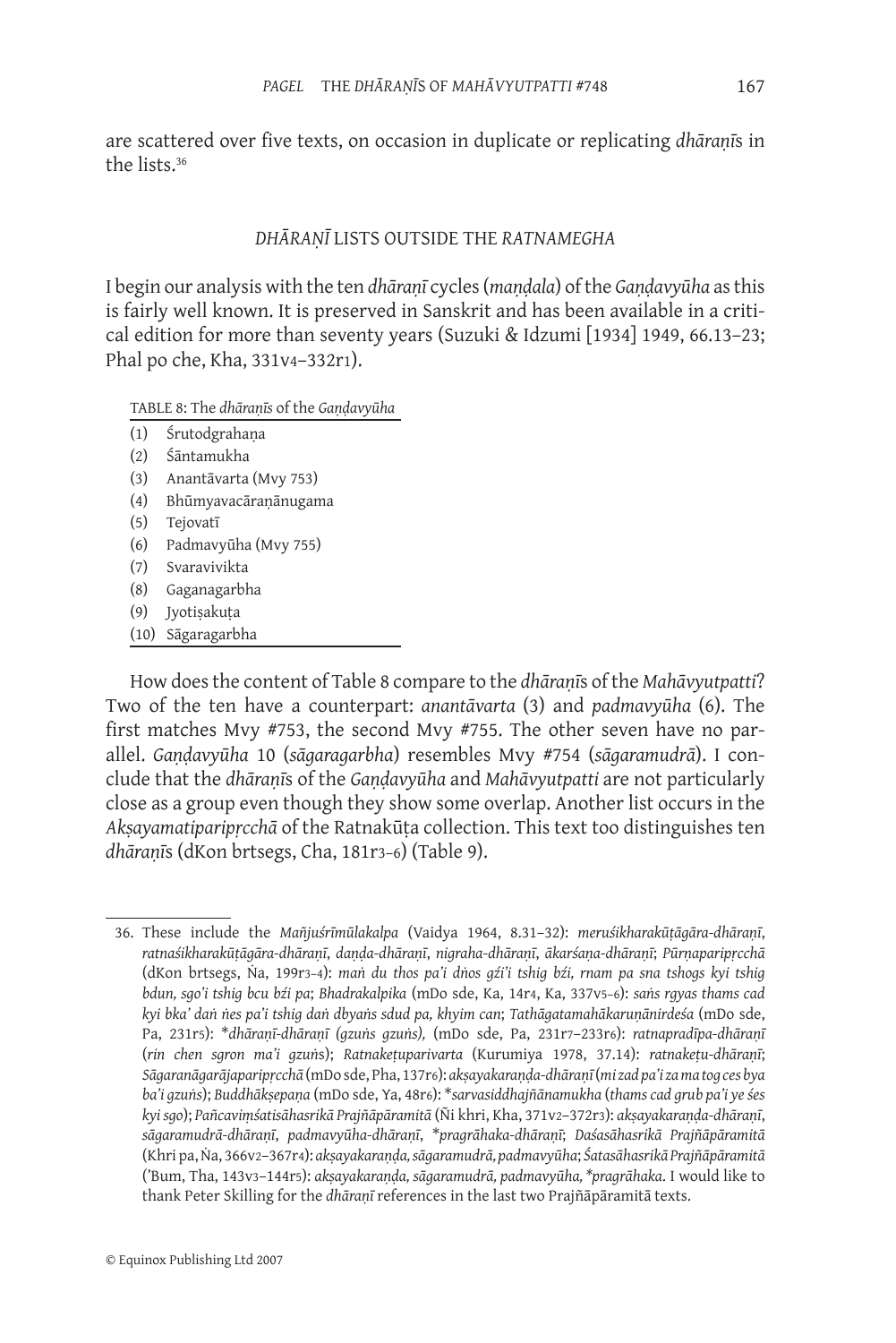Table 9: The *dhāraṇīs* of the *Akṣayamatiparipṛcchā*

- (1) Khyad par gyi byin gyi brlabs (\**viśeṣādhiṣṭhita*)
- (2) gŹan gyis mi thub pa (\**aparājita*)
- (3) Rab tu gnas pa (\**pratiṣṭha*)
- (4) gDul dka' ba (*\*durdānta*)
- (5) Yon tan sna tshogs (\**nānāguṇa*)
- (6) Ye śes kyi dkyil 'khor gyi sgron ma (\**jñānamaṇḍalapradīpa*)
- (7) Khyad par du 'phags pa (\**viśiṣṭha*)
- (8) rÑog pa med pa'i rtog pa (\**anāvilakalpa*(*na*))
- (9) sGo mtha' yas pa'i rgyan (\**anantamukhālaṃkāra*)
- (10) Zad mi śes pa'i za ma tog (Mvy 752: *akṣayakaraṇḍa*)

Here, each *dhāraṇī* is associated with a particular stage (*bhūmi*) in ascending order. The last and presumably most advanced *dhāraṇī*—*akṣayakaraṇḍa*—corresponds to the fourth of the *Mahāvyutpatti*. None of the remaining nine has an exact counterpart. Three of them share material with the *Mahāvyutpatti* (*sgo mtha' yas pa'i rgyan*, *khyad par gyi byin gyi brlabs*, *rab tu gnas pa*) but fall well short of a full match. Clearly, if the *Akṣayamatiparipṛcchā* or *Gaṇḍavyūha* were consulted for the *Mahāvyutpatti* list, they did not impress. Together they would have contributed only three *dhāraṇī*s. While the two may have inspired the formation of the *Ratnamegha* list in some loose sense*,* they are not a credible source for the *Mahāvyutpatti.*

For this we leave behind the well-charted territory of the Avataṃsaka and Ratnakūṭa collections and enter the Sūtra section of the bKa' 'gyur. Here we meet with two texts that contain valuable thought on *dhāraṇī*: the *Tathāgatamahākaruṇānirdeśa* (Tmkn) and *Tathāgataguṇajñānācintyaviṣayāvatāranirdeśa* (Tgjn). The *Tmkn* contains the longest (and perhaps earliest) exposition of *bodhisattva dhāraṇī*s among the *sūtra*s. It develops this in two phases. First, it batches *dhāraṇī*  with three seminal practices (*alaṃkāra*).37 All three are well known and constitute together the bedrock of Buddhist spirituality: (1) *śīla-alaṃkāra*, (2) *dhyāna-alaṃkāra* and (3) *prajñā-alaṃkāra.* To this the text adds, crucially for us, (4) *dhāraṇī*-*alaṃkāra* (Pa, 159r7–165r3). The juxtaposition of *dhāraṇī* with *śīla*, *dhyāna* and *prajñā* attests to its status as a major practice. Since it features in fourth position, it was probably still new but accepted nonetheless. *Dhāraṇī-alaṃkāra* itself consists of ten subcategories, but because none of them bears on the *Mahāvyutpatti* list we ignore their content for the time being (Pa, 164r1–165r3). The second part of the *dhāraṇī* exposition is significantly more relevant. It emerges towards the end of the text

<sup>37.</sup> The term *alaṃkāra* possesses a wide semantic range in Indian literature. In poetry it is often rendered by 'ornament' or 'adornment'. Gonda (1975, 265–6) rejects this association for religious texts. References in the *Śatapathabrāhmaṇa* and related works indicate that initially *alaṃkāra* was not at all about aesthetics. It designated a set of magical-religious expedients bearing ritual function in spiritual practice. Judging by the *alaṃkāra* passage of the Tmkn, which aligns *alaṃkāra* with *śīla, dhyāna, prajñā* and *dhāraṇī*, this would indeed be a more appropriate interpretation.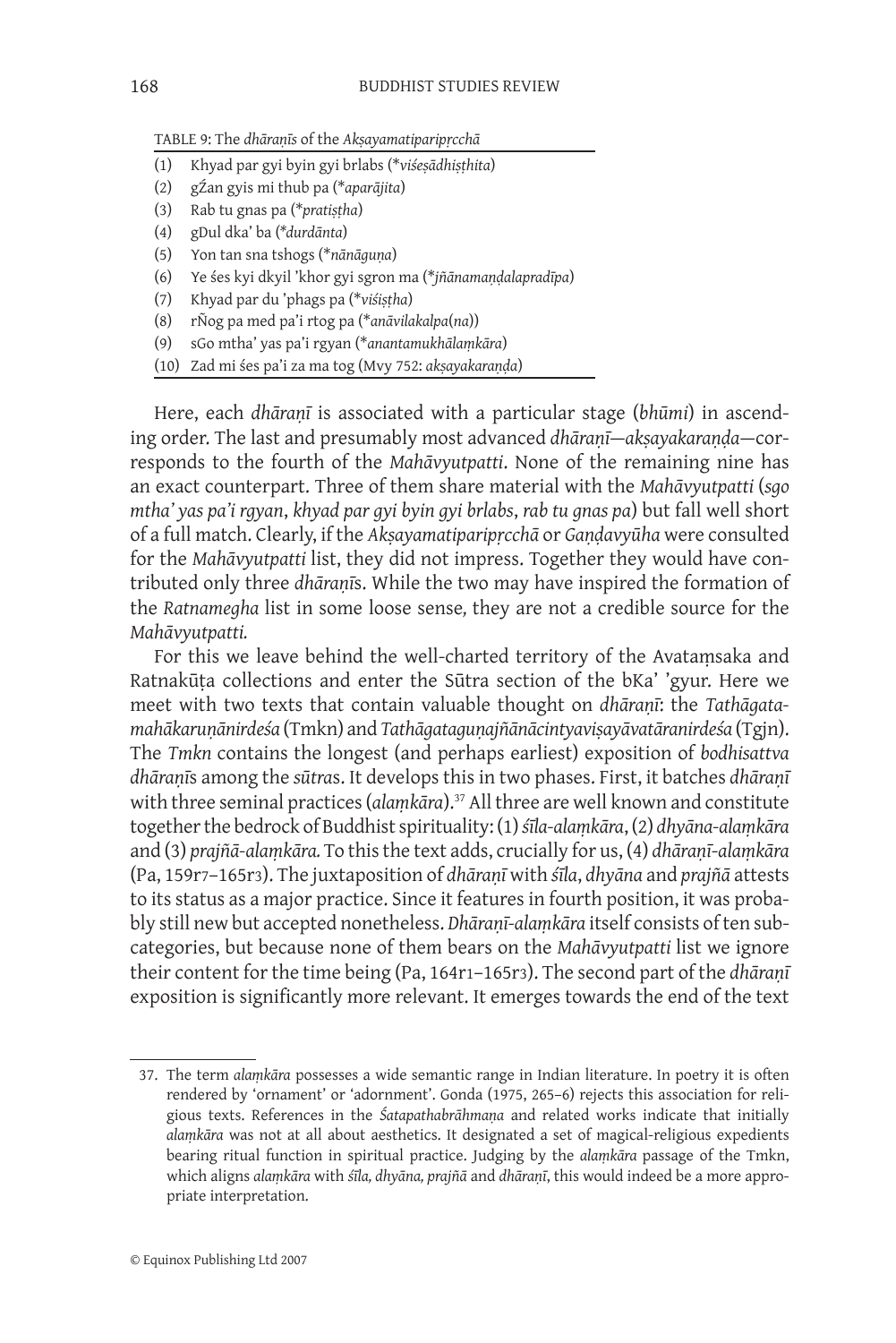(219r4–233v5) where Dhāraṇīśvararāja enquires about the forces that guide the *bodhisattva*'s conduct in the world. His actions are governed by eight *dhāraṇī*s(Pa, 219r1–228r2) (Table 10).

Table 10: The *dhāraṇīs* of the *Tathāgatamahākaruṇānirdeśa*

- (1) sGra dbyaṅs rnam par dag pa (Mvy 751: *viśuddhasvaranirghoṣa*)
- (2) Mi zad pa'i za ma tog (Mvy 752: *akṣayakaraṇḍa*)
- (3) 'Khyil ba mtha' yas (Mvy 753: *anantāvarta*)
- (4) rGya mtsho'i phyag rgya (Mvy 754: *sāgaramudrā*)
- (5) Pad ma vyūha (Mvy 755 *pad ma bkod pa: padmavyūha*)
- (6) Chags pa med pa'i sgor 'jug pa (Mvy 756: *asaṅgamukhapraveśa*)
- (7) So so yaṅ dag par rig pa rnam par ṅes pa la 'jug pa (Mvy 757: *pratisaṃvinniścayāvatāra*)
- (8) Saṅs rgyas kyi rgyan byin gyis brlabs pa (Mvy 758: *buddhālaṃkārādhiṣṭhita*)

The content of this list runs very close to Mvy #748. Its eight *dhāraṇī*s are all included in the *Mahāvyutpatti*, even in identical order. Of course, the *Tmkn* is four *dhāraṇī*sshort, but this does not deflect from the significance of its enumeration. Since Mvy #748 accomodates the whole list, the eight may have been an early prototype. But because the *Tmkn* list is so much shorter, we need to look for an intermediary that bridged the gap to the *Mahāvyutpatti.* As it stands today, the *Tmkn* cannot have been the direct source for either Mvy #748 or the *Ratnamegha*.

If the *dhāraṇī*s of the *Tmkn, Ratnamegha* and *Mahāvyutpatti* all belong to the same tradition, we need to establish the circumstances that led to the longer list. Was the *Ratnamegha* the first text to produce the missing four or did it adopt them from another source? This leads us to the *Tathāgatagunajñānācintyavisayaavatāranirdeśa*. The *Tgjn* is a relatively short and obscure text that describes how spiritual friends (*kalyāṇamitra*) assist the *bodhisattva* in his spiritual quest. It matters to us since it cites ten *dhāraṇī*s among the many benefits that derive from such association (mDo sde, Tsa, 140v4-7) (Table 11).

Table 11: The *dhāraṇī*s of the *Tathāgataguṇajñānācintyaviṣayāvatāranirdeśa*

- (1) Saṅs rgyas kyi sku daṅ kha dog mtha' yas pa yoṅs su 'grub pa sgrub pa (Mvy 760: *buddhakāyavarṇapariniṣpattyabhinirhāra*, *saṅs rgyas kyi sku'i kha dog yoṅs su rdzogs pa mṅon par bsgrub pa*)
- (2) Ye śes daṅ ldan pa (Mvy 750: *jñānavatī, ye śes ldan*)
- (3) sGra dbyaṅs rnam par dag pa (Mvy 751: *viśuddhasvaranirghoṣa*)
- (4) Mi zad pa'i za ma tog (Mvy 752: *akṣayakaraṇḍa*)
- (5) mTha' yas 'khyil pa (Mvy 753: *anantāvarta, 'khyil ba mtha' yas*)
- (6) rGya mtsho'i phyag rgya (Mvy 754: *sāgaramudrā*)
- (7) Padma bkod pa (Mvy 755: *padmavyūha*)
- (8) Chags pa med pa'i sgor 'jug pa (Mvy 756: *asaṅgamukhapraveśa*)
- (9) So so yaṅ dag par rig pa rnam par ṅes pa la 'jug pa (Mvy 757: *pratisaṃvinniścayāvatāra, ṅes pa* for *rnam par ṅes pa*)
- (10) Saṅs rgyas kyi rgyan gyis byin gyis brlabs pa (Mvy 758: *buddhālaṃkārādhiṣṭhita, saṅs rgyas kyi rgyan byin gyis brlabs pa*)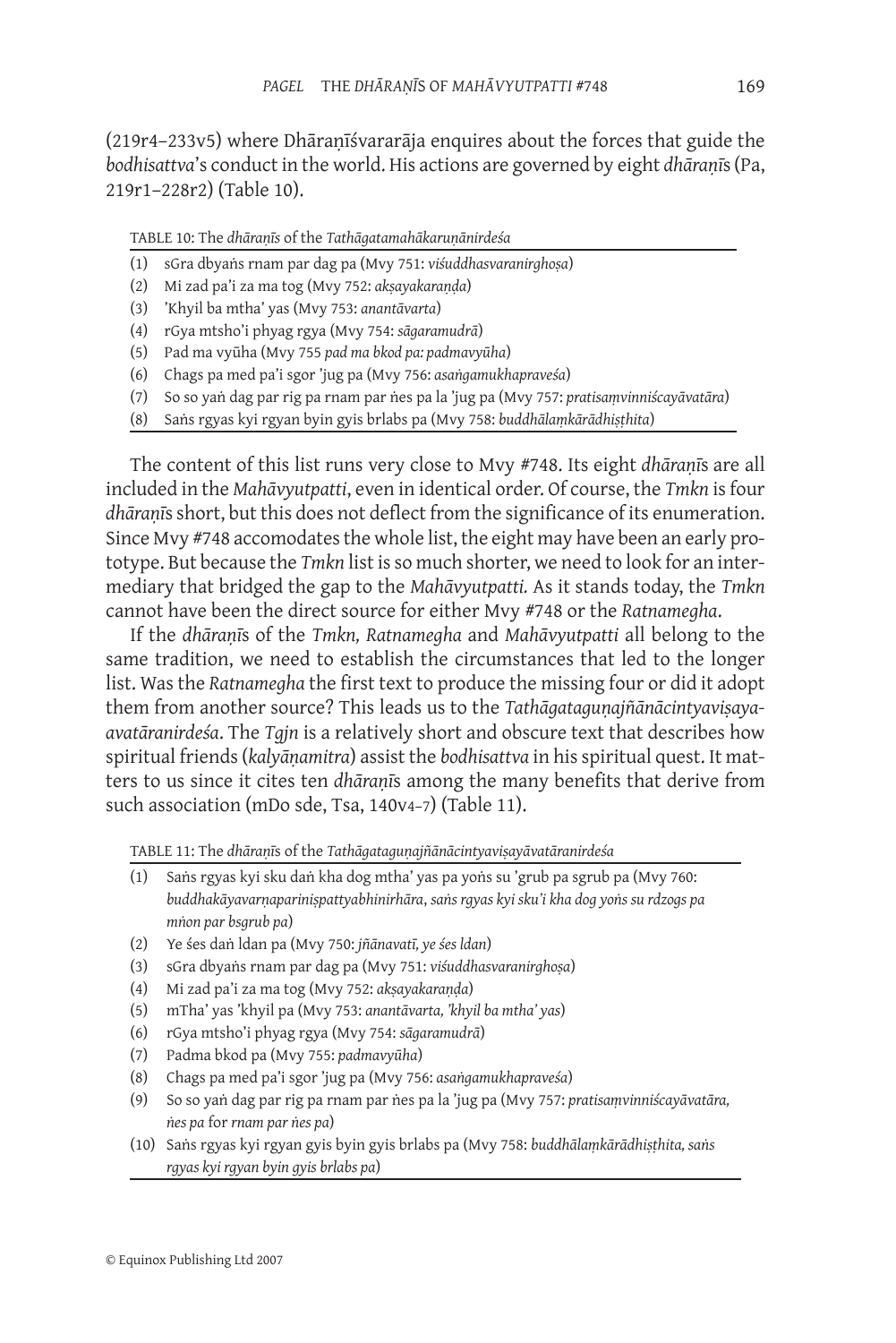So what do we make of this group? How does it help us link the *Tmkn* with Mvy #748? First, we note that it falls still short of the lists in the *Mahāvyutpatti* and *Ratnamegha*. Two *dhāraṇī*s are missing: *abhiṣecanī* and *anantavarṇa*. Both appear at the periphery in position (1) and (11). The *Tgjn* reproduces the middle part or main body of our lists: Mvy #750–58 and Rtm 2–10. It also encompasses the eight *dhāraṇī*s of the *Tmkn* (Tgjn 2–10)*.* Second, the *Tgjn* gives in first position the *dhāraṇī* that comes last in both *Mahāvyutpatti* and *Ratnamegha* (*buddhakāyavarṇapariniṣpattyabhinirhāra*). This suggests that the order at the margins had yet to be fixed. The centre ground was secured first. Third, the Tibetan of four *dhāraṇī*s of the *Tgjn* differs slightly from the version preserved in the *Mahāvyutpatti, Ratnamegha* and *Tmkn* (Mvy#750/Rtm2; Mvy#757/Rtm9/Tmkn7; Mvy#758/Rtm10/ Tmkn8; Mvy#760/Rtm12)*.* Finally*,* the *Tgjn* does not consider its list closed. It speaks of the ten *dhāraṇī*s as an example of a much larger group (*de dag la sogs pa gzuṅs bye ba khrag khrig 'bum phrag graṅs med pa dag kyaṅ*; Tsa, 140v7). The *Tmkn* and *Ratnamegha* do not allow for either addition or subtraction. Their lists are tightly indexed to the surrounding discourse and hold a specific place within the matrix of *bodhisattva* practice. How do we explain these differences?

It is odd that the *Tgjn* should begin its list with a *dhāraṇī* that marks normally the highpoint of the path and comes elsewhere last while retaining the order of the remaining nine. The explanation lies in the passage that introduces its *dhāranī* cluster. We noted already that the *Tgjn* derives the attainment of *dhāraṇī* from the company of virtuous friends (Tsa, 128v7). *Bodhisattva*s who cultivate (*yoṅs su 'dzin pa*) such a relationship obtain two types of *dhāraṇī*: (1) *dbaṅ bskur bar 'gyur ba'i gzuṅs* and (2) *rgya mtsho dam pa'i sñiṅ po dri ma med par snaṅ ba 'od gsal ba'i gzuṅs*. The first is very close to Mvy#749/Rtm1 (*abhiṣecanī*/*dbaṅ skur ldan*); the second recalls *Gaṇḍavyūha* 10 (*sāgaragarbha*/*rgya mtsho sñiṅ po*). The reference to *dbaṅ bskur bar 'gyur ba'i gzuṅs* underscores the *Tgjn*'s proximity to the *Ratnamegha* as this contains a *dhāraṇī* with a similar title. It is also one of the four not attested in the *Tmkn*. The *Tgjn* containstwo more *dhāraṇī* references. Both speak of a *buddhakāyaananta-varṇa-niṣpattyabhinirhāra*-*dhāraṇī* (*saṅs rgyas kyi sku daṅ kha dog mtha' yas yoṅs su 'grub pa*) (134v3, 137r5). The title is of interest as it appears to be composite, accommodating two *dhāraṇī*s cited in the *Ratnamegha*: *buddhakāya-varṇapariniṣpattyabhinirhāra* and *ananta-varṇa*. If the *Ratnamegha* used the *Tgjn* as source*,* it is conceivable that it split the compound into two in order to achieve, together with *dbaṅ bskur bar 'gyur ba'i gzuṅs*, a list of twelve. Perhaps it is a reflection of their origin that the former are listed next to each in the *Ratnamegha* (11/12). On the other hand, the reference to *buddhakāyānantavarṇapariniṣpattyabhinirhāra* ahead of the list may explain why this *dhāraṇī* ranks first in the *Tgjn*. It is mentioned twice early on and might have been considered foundational to the whole group. The closing sentence seems to support this as it cites the *buddhakāyānantavarṇapariniṣpattyabhinirhāra* as an example for all other *dhāraṇī*s produced through trust in the *Tgjn* (139v1, 140v6–7). The Buddha gives it first because he regards it pivotal to all *dhāraṇī* practice. This may have also been the reason why the *Ratnamegha* moved it to the very top. If we recognize *dbaṅ bskur bar 'gyur ba* as a variant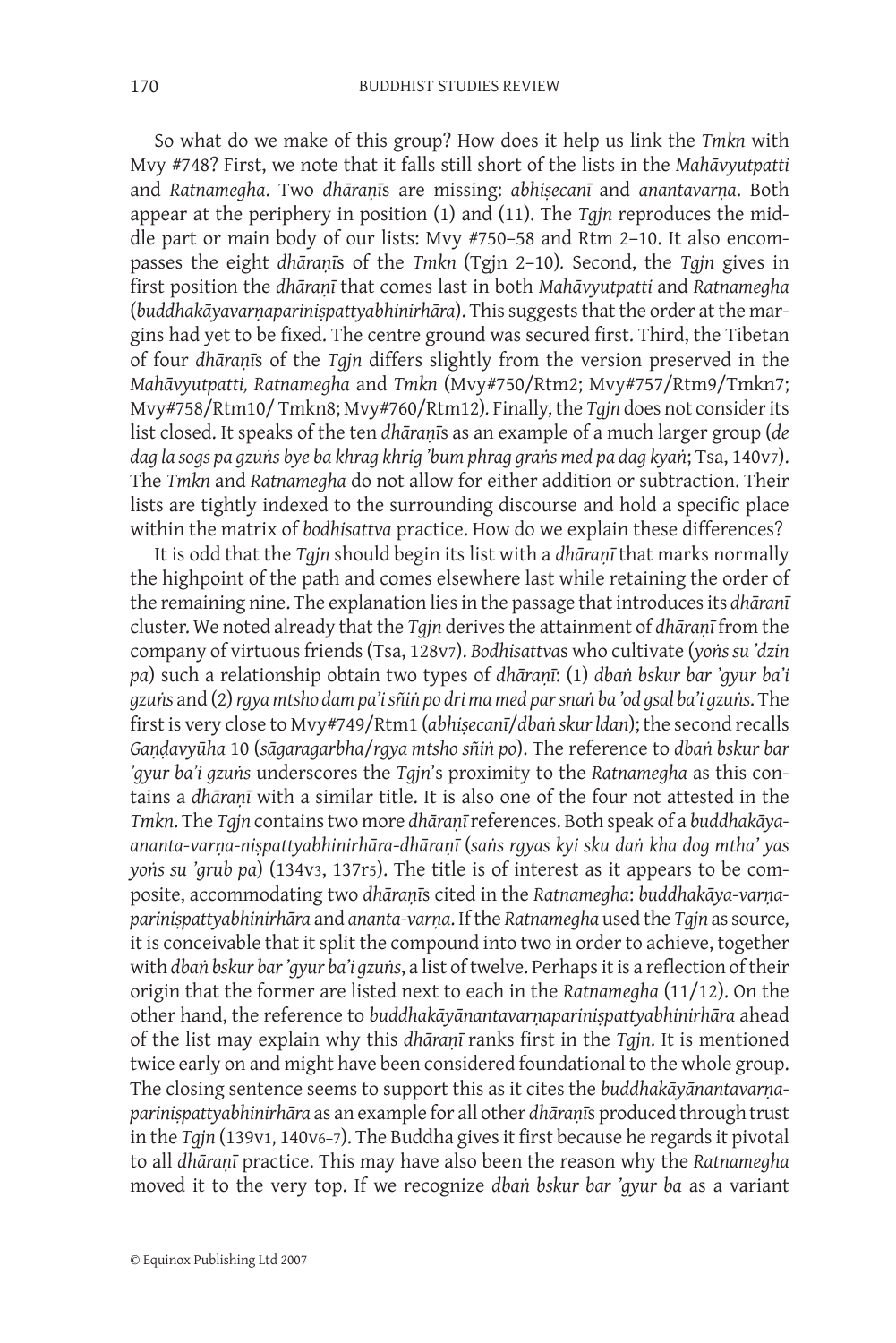translation for *abhiṣecanī* and divide *buddhakāyānantavarṇaniṣpattyabhinirhāra* into *ananta[-varṇa]* and *buddhakāyavarṇapariniṣpattyabhinirhāra*, the gulf to the *Ratnamegha* is practically closed. Some questions though remain. For example, we still do not know why the *Ratnamegha* favoured *dbaṅ bskur bar 'gyur ba'i gzuṅs* over *rgya mtsho dam pa'i sñiṅ po dri ma med par snaṅ ba 'od gsal ba'i gzuṅs*. Both appear in the prologue to the *Tgjn*'s *dhāraṇī* list, yet only the first is included.

The proposed ties between the *Tmkn*, *Tgjn, Ratnamegha* and Mvy #748 yield the following chronology. The *Tmkn* was the first to assemble a group of *bodhisattva dhāraṇī*s*,* accompanied by a systematic exposition of their application. The *Tgjn* adopted the central list but increased the *Tmkn*'s eight *dhāraṇī*s to ten. The *Ratnamegha*, in turn, drew on the *Tgjn* and added two more *dhāraṇī*s. In the late eighth century, its list of twelve was spotted by the Tibetans and incorporated into the *Mahāvyutpatti.* For this transmission to work, we need to compare it to the dates of our texts. I begin with the *Mahāvyutpatti*. The colophon of the *Madhyavyutpatti* places the *Mahāvyutpatti* into the reign of Khri-lde-sroṅ-bstan (CE 798–800, 802–815). Some entries were perhaps prepared a little earlier, but most of the work will have been done in the early ninth century. We know a good deal less about the *Ratnamegha*. Quotations in the *Śikṣāsamuccaya* show that it existed, in pretty much its current form, by the eighth century. Because it is cited in the *Prasannapadā* and *Madhyamakāvatāra,* it cannot be later than the first half of the seventh century. The *Akṣayamatinirdeśaṭīkā,* which quotes the *Ratnamegha* four times, poses some difficulty. The Tibetan tradition attributes the *Akṣayamatinirdeśaṭīkā* to Vasubandhu (Freeman 1991, 107–8, 112, 114). More recently it has been connected with Sthiramati, redacting material brought together by Vasubandhu before him (Braarvig 1993, cxxviii–cxxx). If Sthiramati was responsible for the final version, as is likely, the *Akṣayamatinirdeśaṭīkā* moves the *terminus ad quem* to the middle of the sixth century. The date of its first Chinese translation (T. 658, CE 503) propels the *Ratnamegha,* now a good fifty years younger, into the late fifth century. This version, though, cannot have been the source for the *Mahāvyutpatti* since the Chinese does not contain any of our six lists. They appear first in Dharmaruci's late-seventh-century translation (T. 660, CE 693) (Lamotte 1970–81, 1608). This brings them fairly close to the reign of Khri-lde-sroṅ-bstan and the compilation of the *Mahāvyutpatti.* It is even conceivable that Dharmaruci used the same Sanskrit redaction as his colleagues in Lhasa a hundred years later. We know much less about the other two *sūtra*s. Quotations of the *Tmkn* figure in the *Ratnagotravibhāga*  (Johnston 1950, 3.15–17, 6.11–17)*,* <sup>38</sup> *Madhyamakāvatara* (La Vallée Poussin [1907– 12] 1970b, 426) and *Sūtrasamuccaya* (Pāsādika 1989, 30.6–32.7, 129.1–130.14)*.* 39 But because these treatises are all quite late, they do not tell us much about its origin. The first Chinese translation of the *Tmkn* dates to CE 291 (T. 398). This

<sup>38.</sup> This text, as well the following two treatises, uses the *sūtra*'s alternative and perhaps more popular title, *Dhāraṇīśvararājaparipṛcchā*. For more information about this title, see Pagel (2007, 93 n79).

<sup>39.</sup> For further attestations see Ruegg (1969, 519).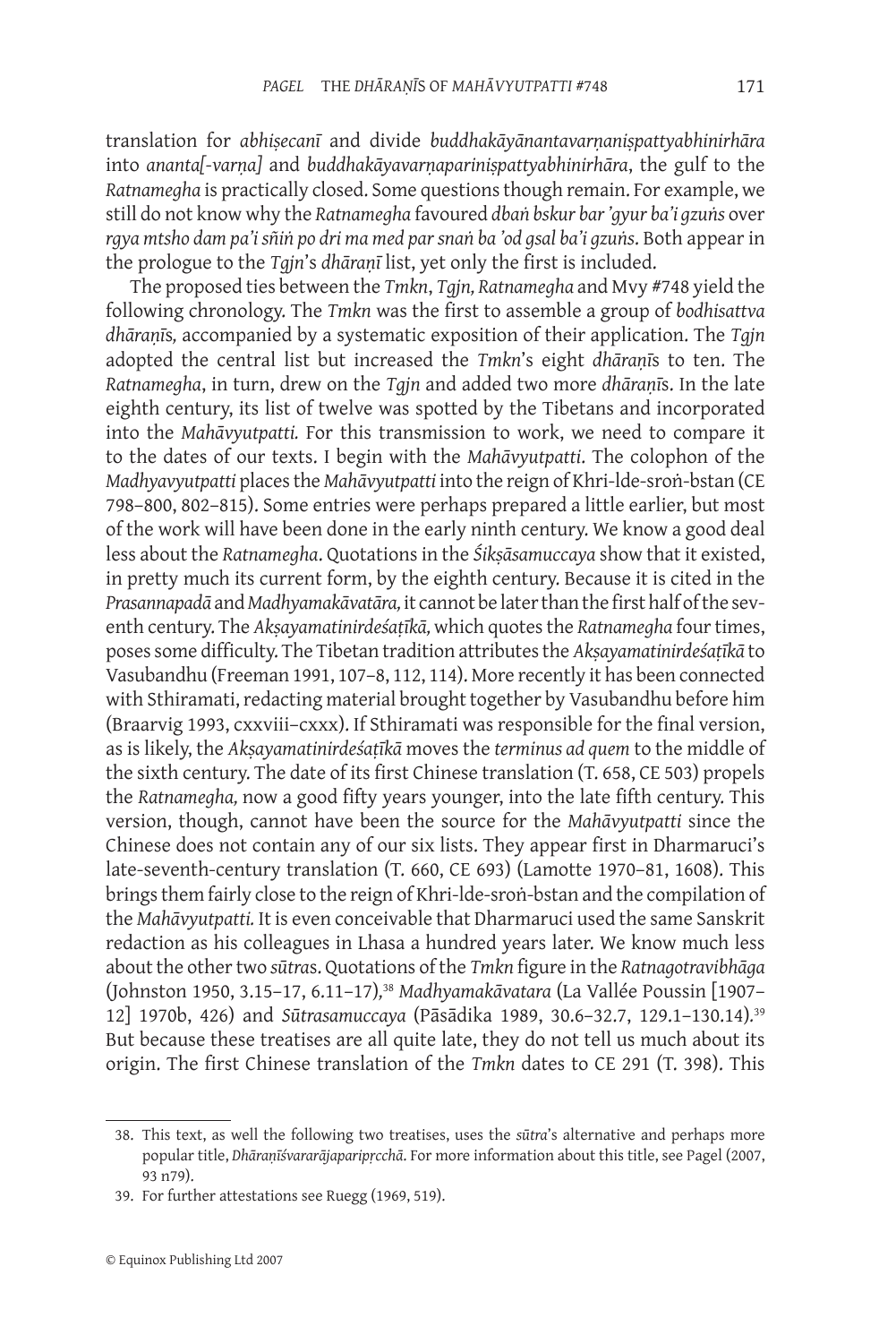establishes it as a third-century work. The *Tgjn* was less popular among commentators. It makes a brief appearance in the *Ratnagotravibhāga* (Johnston 1950, 3.7–10) and *Sūtrasamuccaya* (Pāsādika 1989, 14.11–24, 200.19–202.10) but nowhere else. It was rendered into Chinese between CE 334 and 431 (T. 302), but this translation is no longer extant. The earliest available Chinese version (T. 303) dates to the late sixth century (CE 585–601). Neither the *Tmkn* nor the *Tgjn* is cited in the *Akṣayamatinirdeśaṭīkā*.

Of course, none of these dates reveal the exact age of our texts. They tell us when they were first translated or called upon in *sūtra* exegesis. Some may have been around for centuries, others put together in the year of their translation. The dates are not without value though, for they issue benchmarks against which to measure text-internal data. In our case, they confirm that the proposed progression is chronologically feasible; that it all began with the *dhāraṇī*s of the *Tathāgatamahākaruṇānirdeśa,* the oldest of the four texts, continued with the *Tgjn* and ended in the *Ratnamegha*, which came to source Mvy #748.

## And again: *Ratnamegha* and *Mahāvyutpatti*

So far, my analysis of Mvy #748 drew primarily on the transmission of a single list of *bodhisattva dhāraṇī*s found in three different texts. I now shift focus and examine whether the *Ratnamegha* provided any other material for the *Mahāvyutpatti*. Because its exposition consists predominantly of lists, most would readily lend themselves to such a transfer*.* In the end, surprisingly few did.

Altogether, the *Ratnamegha* distinguishes 108 categories of Budddhist practice. Eighty-eight of those describe fairly minor components.<sup>40</sup> The remaining twenty contain important material about the *buddha* and *bodhisattva*. This includes, for example, four groups of *tathāgata* attributes that it shares with the *Mahāvyutpatti*: ten *tathāgata* powers (*bala*: Wa, 48v6–49r2; Mvy #117), four *tathāgata* assurances (*vaiśāradya*: 49r2–4; Mvy #128), eighteen exclusive *buddha* qualities (*āveṇika*: 49r4– 50r1; Mvy #133) and thirty-two types of *tathāgata* compassion (*karuṇā*, 49v1–51r5; Mvy #152). These are all well known and have parallels in other *sūtra*s.41 Their prominence makes it difficult to identify the text from which the *Mahāvyutpatti*  took those four lists*.* The *Ratnamegha* is a strong candidate. Its own *tathāgata* lists match the *Mahāvyutpatti*'*s* in content and organization. Moreover, if the *Ratnamegha* was the source for the *bodhisattva dharma*s, why not also for the *buddha dharma*s? But because the *buddha dharma*s appear in many *sūtra*s in exactly that format,<sup>42</sup> it is virtually impossible to tie them to any one text. This does not

<sup>40.</sup> I have reproduced the whole list, with *Mahāvyutpatti* parallels, in the appendix.

<sup>41.</sup> The list of 32 *tathāgata* compassions appears also in the *Brahmaviśeṣacintiparipṛcchā* (mDo sde, Ba, 45r7–47v3), *Bodhisattvapiṭaka* (Ga, 34r6–40r3) and the Tmkn (Pa, 175v4–182r3). For a good analysis of compassion in the Mahāyāna, see Lamotte (1970–81, 1705–17).

<sup>42.</sup> For a discussion of their format and early codification, see Lamotte (1970–81, 1505–1661).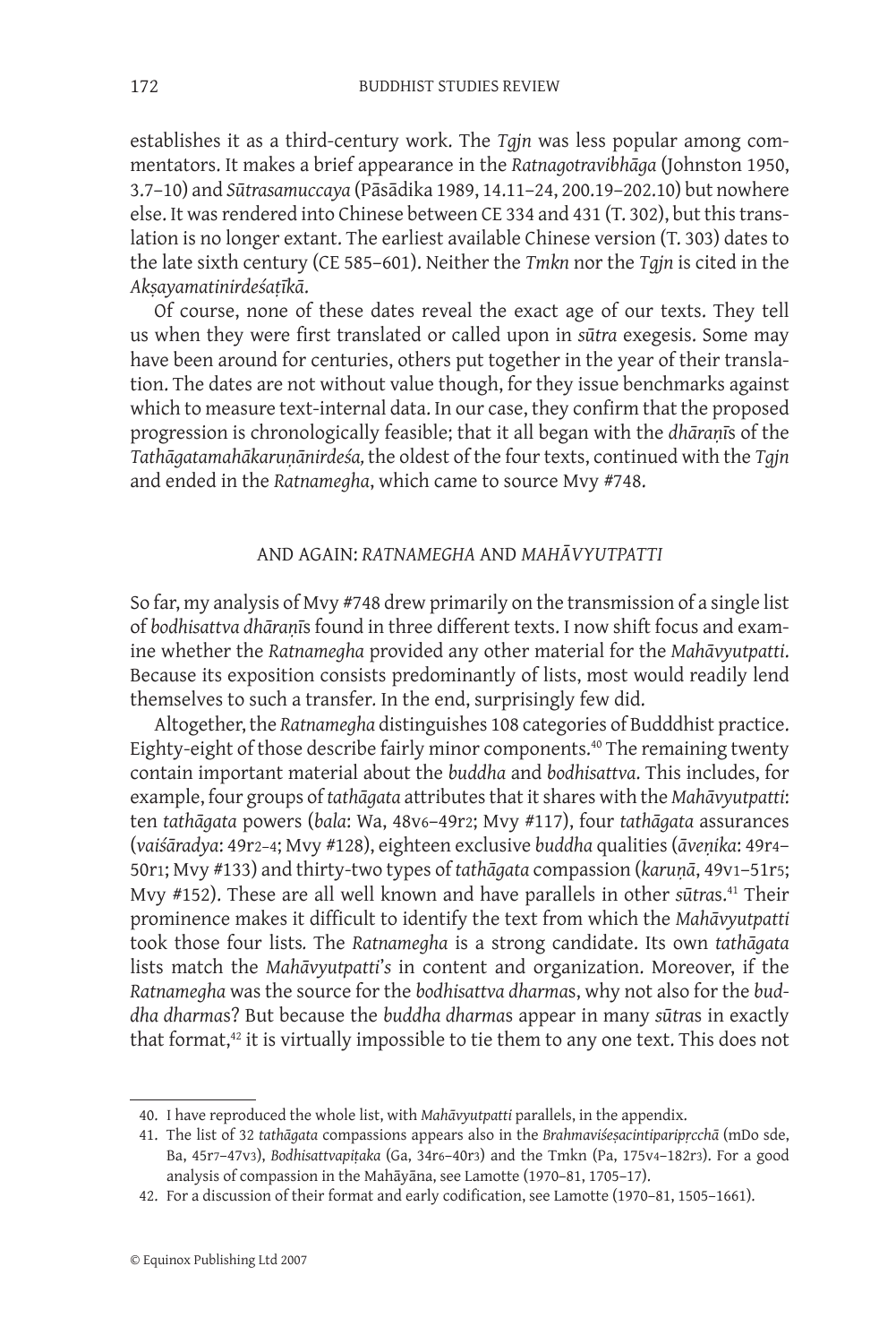apply to the minor *bodhisattva* qualities (Wa, 54v1–109r3). Each of these divides into ten factors connected to their cultivation. Some are well known and follow a clearly perceptible order (e.g. four *apramāṇa*s (25–28), twelve *dhūtaguṇa*s (41–52)). Most are strung together in random sequence. If there was ever a design behind their organization, it was not thought to require an explanation.

But how do they help us prove the link between the *Ratnamegha* and *Mahāvyutpatti*? On first impression, they have little in common. Fewer than half (38) possess a counterpart in the *Mahāvyutpatti.* Even those that have a match appear in a different order, sometimes scattered over many rubrics. Rtm 74 and 75, for example, correspond to Mvy #1099 and #6331; Rtm 83 and 84 parallel Mvy #2415 and #9130. But the clue, I think, lies in these variations. Within this chaos, there are a number of minor, faintly affiliated attributes that appear in both texts side by side. Some are not recorded elsewhere in the *sūtra*s, others have distant relatives. In many cases, their juxtaposition can only be explained if they were transported as a pair/group from the *Ratnamegha* to the *Mahāvyutpatti*. I give now some examples. Rtm 14 (*rigs pa'i spobs pa*, Wa, 65r3–v1) and Rtm 15 (*grol ba'i spobs pa*, 65v1–3) correspond to Mvy #876 (*yuktapratibhāna*) and Mvy #877 (*muktapratibhāna*). Rtm 22 (*stoṅ pa ñid kyi spyod yul ba*, 70v5–71r2), Rtm 23 (*mtshan ma med pa la gnas pa*, 71r2–71r4) and Rtm 24 (*smon lam thams cad la gnas pa daṅ bral ba*, Wa, 72v3– 4) match Mvy #820 (*śūnyatāgocara*), Mvy #821 (*animittavihārī*) and Mvy #822 (*sarvapraṇidhānaniśrayavigata*). *Śūnyatā*, *animitta* and *apraṇihīta* form of course a well-known triad that is recorded separately in the *Mahāvyutpatti* (#1545–7). Their connection in Mvy #820–3 is not clear. This applies also to the next five entries. Rtm 25 (*byams pa'i bdag ñid can*, 72v5–73r1), Rtm 26 (*sñiṅ rje'i bdag ñid can*, 73r1–5), Rtm 27 (*dga' ba la gnas pa*, 73r5–v4) and Rtm 28 (*btaṅ sñoms la gnas pa*, 73v4–74r2) correspond to Mvy #878 (*maitryātmaka*), Mvy #879 (*karuṇātmaka*), Mvy #880 (*muditāvihārī*) and Mvy #881 (*upekṣāvihārī*). The first four components derive from the immeasurables (*apramāṇa*)*.* Like *śūnyatā*, *animitta* and *apraṇihīta,*  the *apramāṇa*s constitute a discrete practice with its own *Mahāvyutpatti* rubric (#1506). The *Ratnamegha* divides them into pairs (*ātmaka*/*vihārī*) which is quite unusual. The *Mahāvyutpatti* reproduces them here in the same order (Mvy #878– 81). Both cite *abhijñāvikriḍita* next (Mvy #884, Rtm 29). A few entries earlier, we meet in both with *yutkapratibhāna* (Mvy #876, Rtm 13) and *muktapratibhāna* (Mvy #877, Rtm 14). The juxtaposition of these expressions is unlikely to be a coincidence. All eight were probably transfered as a group to the *Mahāvyutpatti.* There are not many texts that expound these practices. Most concentrate on more popular topics, such as the *pāramitā*s, *bhūmi*s and *bodhicittotpada*. But the *Ratnamegha* would have been also a very convenient parent. Three-quarters of its exposition consists of serial enumerations, stringing together hundreds of practices. Such format facilitates the identification and extraction of individual items in preparation for transfer to another text. At this point, we should also recall that the translators of the *Ratnamegha* (Ratnarakṣita, Dharmatāśīla) were both involved in the compilation of the *Mahāvyutpatti*. The fact that the two appear first in the list of Tibetan contributors (Simonsson 1957, 241) indicates that they must have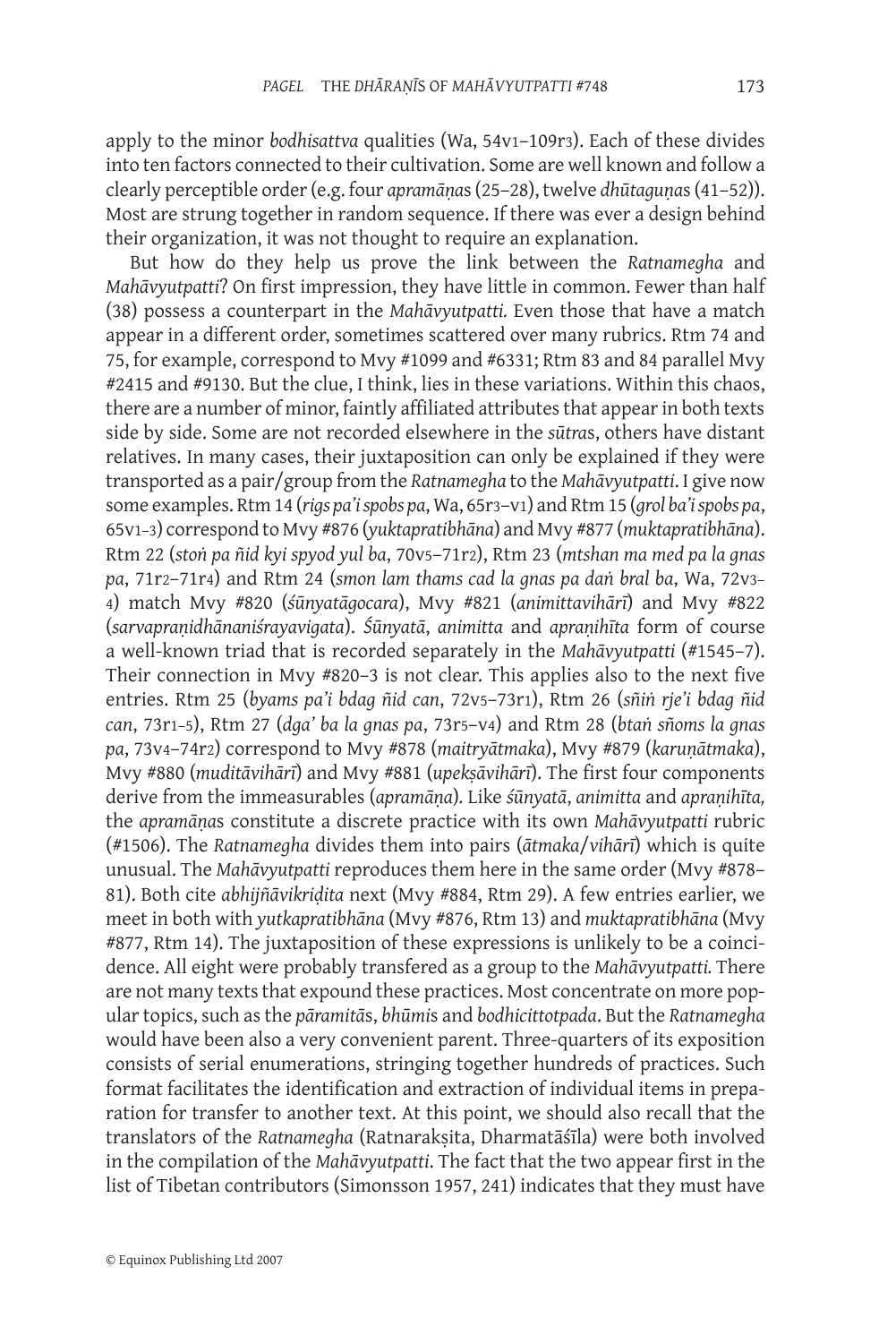been of senior rank and probably had some say in the selection of source materials. At the very least, they would have had intimate knowledge of the *Ratnamegha* and its enumerations.43

Let us now return to the *bodhisattva dhāraṇī*s and examine the factors behind their inclusion in the *Mahāvyutpatti*. The *Mahāvyutpatti* was comissioned as a register of Buddhist terminology for use in the translation of Indian canonical sources. The inclusion of an expression would have been determined by its frequency, centrality and popularity. While it is not too difficult to assess frequency or centrality, there are no ready criteria to measure popularity. Furthermore, most entries consist only of headwords without indication about content or application. This holds true also for Mvy #748. Thus, in order to learn more of the nature and purpose of its *dhāraṇī*s, we need to turn to the expositions from which they derive.

The *Ratnamegha* is a good starting-point since it contributes context and establishes the scope of the *dhāraṇī*s*.* Through their inclusion among six lists of *bodhisattva dharma*s, it places them firmly within the *bodhisattva* training. Their position between *bodhisattva* meditations and super-knowledges confirms the contemplative environment of their production. Most *sūtra*s embed *dhāraṇī*s similarly within the practice of meditation and mindfulness (Braarvig 1985, 22; Copp forthcoming; Gyatso 1992, 175–8; Inagaki 1987, 100–105; Lamotte 1970–81, 1855– 66). Since the *Ratnamegha* consists predominantly of bare lists, perhaps designed to achieve maximum coverage, it does not describe any of its *dhāraṇī*s*.* But because it constitutes the final stage of a long process of transmission, spanning four hundred years, it fixes their number at twelve.

The *Tgjn* provides context and gives us some sense of the evolution of our *dhāraṇī*s. Most appear also here in a bare list without commentary or annotation. As in the *Ratnamegha*, its list comes right after a group of meditations. In a separate section, several folios earlier, the *Tgjn* discusses the circumstances that lead to the production of three other *dhāraṇī*s*:* the *abhiṣecanī* (mDo sde, Tsa, 128v7), *anantavarṇa* and *buddhakāyavarṇapariniṣpattyabhinirhāra* (mDo sde, Tsa, 137r4–5). All three manifest through the company of virtuous friends (*kalyāṇamitra*). Mastery of the *buddhakāyavarṇapariniṣpattyabhinirhāra* allows the *bodhisattva* to pervade the spheres of the world with his newly acquired *buddha* body (Tsa, 137r7–8). Perhaps because the latter is a very advanced accomplishment, both *Ratnamegha* and *Mahāvyutpatti* place it at the top of their lists. In the *Tgjn*, strangely though, it ranks first. Since the Buddha does not explain its allocation, and we possess little other information about this particular *dhāraṇī*, it is difficult to make sense of this decision. I suspect that the *dhāraṇī* was positioned ahead of all other because

<sup>43.</sup> On the role of these two translators in the larger revision process and their connection to the *Ratnamegha*, see Scherrer-Schaub (2002, esp. 297–304). This important publication throws very interesting light on the historical events surrounding the compilation of the *Mahāvyutpatti* corpus and is the first to highlight, albeit from a very different angle, the connection between the *Ratnamegha* and *Mahāvyutpatti*. In many ways, Scherrer-Schaub's findings corroborate the close affiliation between the two brought out here through the twelve *dhāraṇī*s and surrounding bodhisattva practices.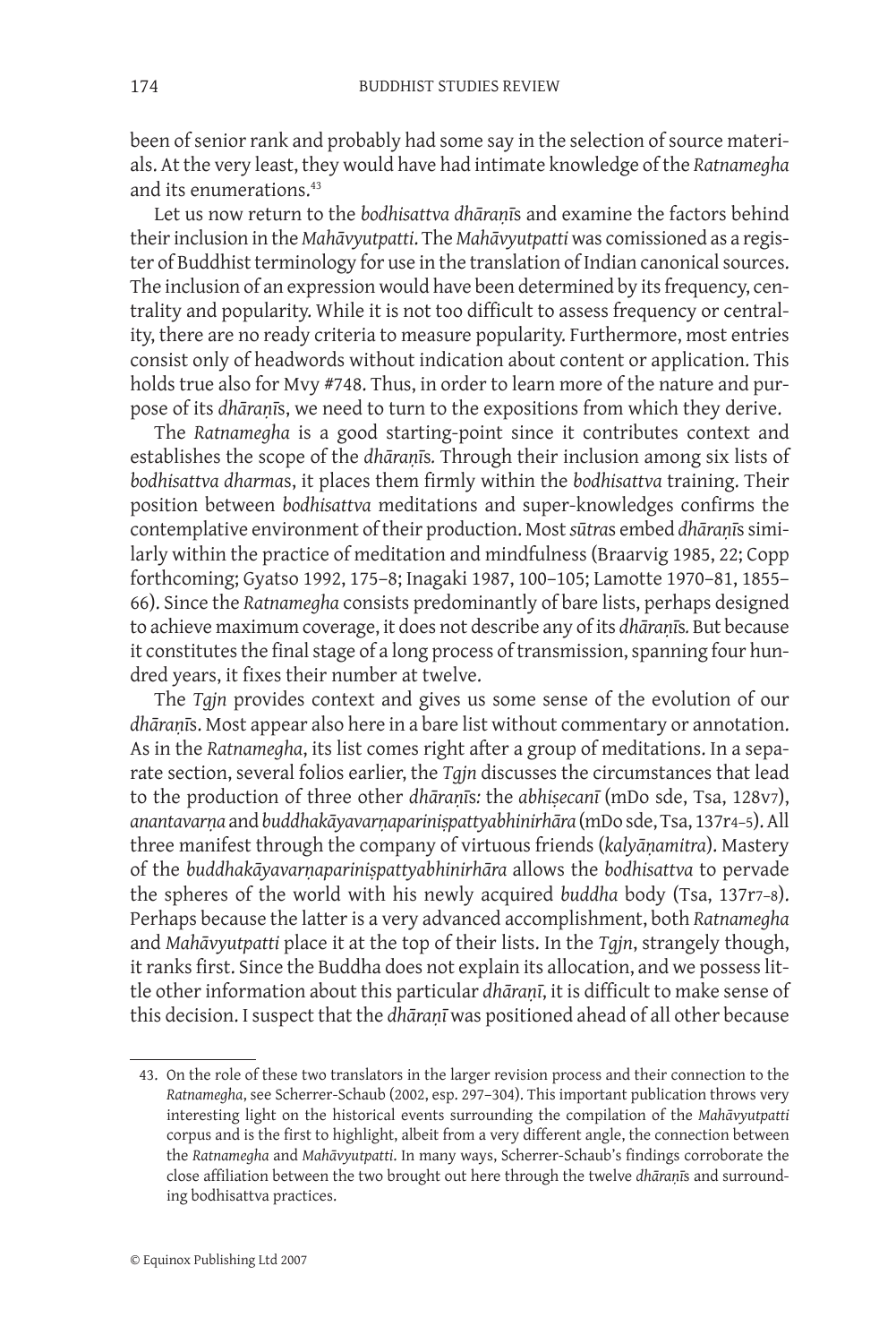it was considered fundamental to the whole group. The remaining *dhāraṇī*s (as well as the meditations and a host of other attainments) manifest through trust in the *Tgjn* (Tsa, 139v1–141r1). They do not appear to be connected to any specific practice or attainment. How does this compare to the exposition of the *Tmkn*? As the oldest of our sources, one would perhaps expect it to yield more detail.

# THE *DHĀRAṆĪ*S OF THE *TATHĀGATAMAHĀKARUṆĀNirdeśa*

The *Tmkn* preserves the most comprehensive description of *dhāraṇī* practice discovered so far. The liberal use of metaphors and profusion of examples indicate that its account may have been the first of its kind. Since its eight *dhāraṇī*s all appear in the *Mahāvyutpatti*, it is of considerable value to our investigation*.* According to the *Tmkn, dhāraṇī*s serve primarily to secure the transmission of the *Dharma* and thereby contribute to universal liberation (mDo sde, Pa, 219r4–5):

O son of good family, when *bodhisattva*s are established in the following [eight] *dhāraṇī*s, they hold in mind [the utterances] spoken by all the *buddha*s. The doctrine that they preached will not disappear. And because they are well spoken (*legs par bśad pas*) they appease all sentient beings.

As a group, the eight help the *bodhisattva* to improve his teaching skills. This they achieve in different ways. The first *dhāraṇī*, called *viśuddhasvaranirghoṣa* (219r7– 222v2), maps the resonance of the *Dharma* and its vast reach in the universe.44 It issues the ability to condense any number of sermons within the sound *A*. *A* stands here for the absence of attribution and prevents conditioned predication (mDo sde, Pa, 219v4–7):

In order to appease with such resolution as many sentient beings as he wishes, he makes appear by magic (*sbyin gyis brlabs te*) the lion throne

<sup>44.</sup> The *Mahāprajñāpāramitā-śāstra* contains in Chapter 43 a useful but short passage which describes a *ghoṣapraveśa-dhāraṇī* (Lamotte 1970–81, 1866). However, because this does not overlap with the *viśuddhasvaranirghoṣa*, it falls outside the remit of the present investigation. A similar discussion occurs already in Chapter 1 (Lamotte 1970–81, 319–21) where the *ghoṣapraveśa-dhāraṇī* is cited alongside two other *bodhisattva dhāraṇī*s (*śrutadhara, vibhajyajñāna*). Again, the description is quite different but it closes with an interesting list of ten *dhāraṇī*s reproduced here in Lamotte's conjectural Sanskrit titles (Lamottte 1970–81, 321): (1) *śāntī*, (2) *ananta*, (3) *bhūmyanupaśyanā*, (4) *anubhāva*, (5) *padmavyūha*, (6) *ghoṣapariśuddhi*, (7) *gaganagarbha*, (8) *sāgaragarbha*, (9) *sarvadharmabhūmiprabheda* and (10) *sarvadharmārthāloka*. Three of them appear in the *Gaṇḍavyūha* (5, 7, 8), two in the *Tmkn*, *Tgjn* and *Ratnamegha* (5, 6). Three more correspond in part with *dhāraṇī*s of the *Gaṇḍavyūha* list (1, 2, 3). The overlap between the *Mahāprajñāpāramitā-śāstra* and other canonical lists suggests that this particular cluster is probably composite, drawn from a range of *sūtra*s. Since three of its *dhāraṇī*s have no parallel in any of our six lists (4, 9, 10), it is possible that these derive from a seventh, as yet unidentified, source.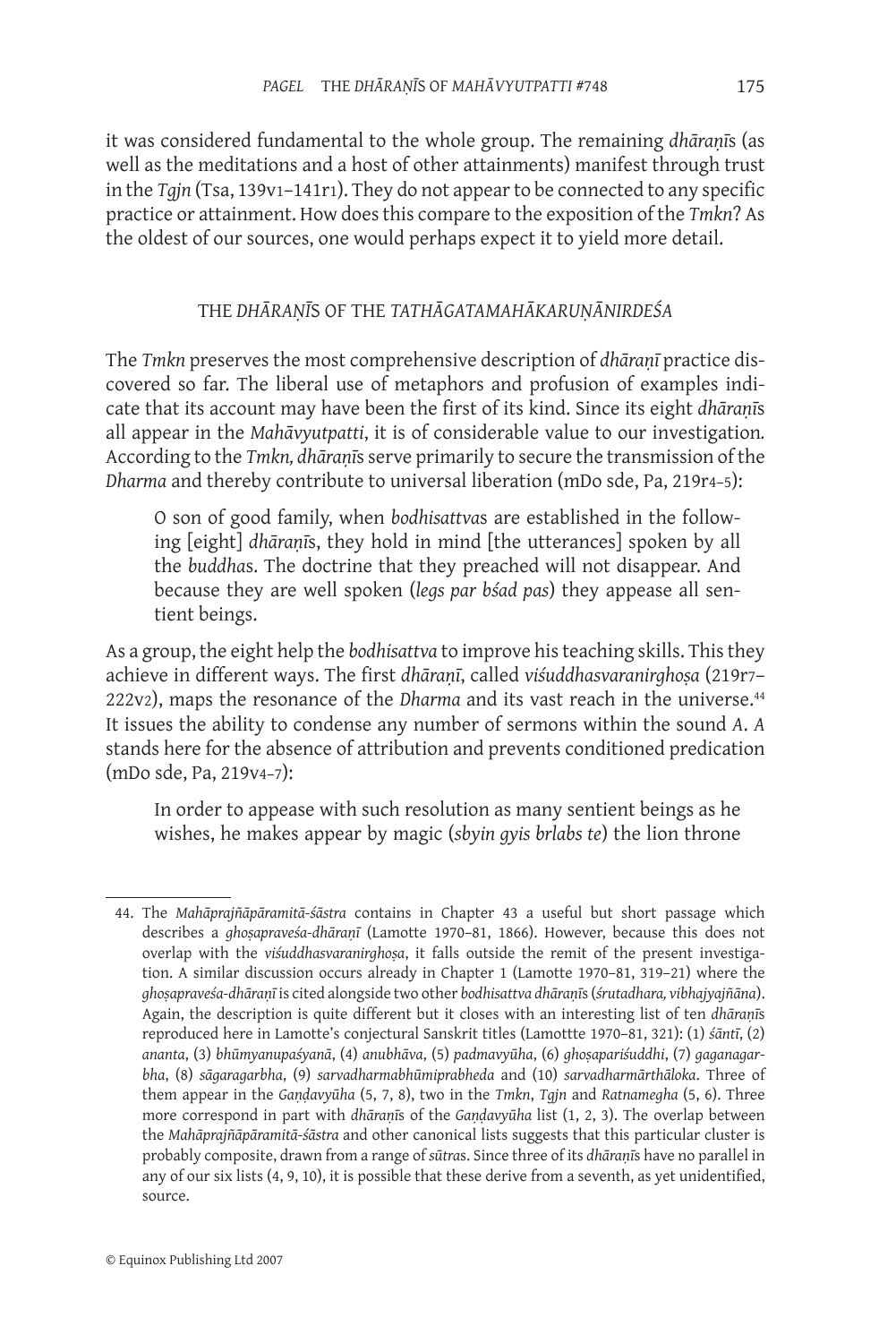that reaches as high as (*tshad tsam ma*) half a mile, a full mile, a mountain range and the *Brahmāloka*, sits down on it and teaches the *Dharma*. While he is sitting on the lion throne in that way, he illuminats all the buddha-fields of the ten directions and hears all the teachings that the *buddha*s, blessed ones have preached. And after he has heard them, he keeps them in mind with the help of the power of *dhāraṇī* and does not forget them. With the help of that quality (*chos*) he perceives (*so sor myoṅ ba*) the meaning (*don*) of the *Dharma*. Since he listens to other teachings (*chos*), he does not confuse (*sgrib par mi byed pa*) [his audience] while teaching the Doctrine. Since he teaches the *Dharma*, he does not confuse [his audience] while listening to the Doctrine. Since he penetrates the one sound of letters (*yi ge'i sgra gcig*), he teaches entry into all the sounds of letters. Through (*tshul gyis*) enunciating the first of the letters, called *A*, he enunciates the vast gateway to the *Dharma* (*chos kyi sgo mtha' yas*): through the characteristic of non-motion (*'oṅ ba med pa*), all factors of existence lack in motion; through non-transformation (*'pho ba med pa*), all factors do not transform; through non-fixation (*gnas med pa*), all factors lack fixation.

Mastery of the *viśuddhasvaranirghoṣa-dhāraṇī* enables *bodhisattva*s *to* purify their body, speech and mind (221v6–222r6) and to communicate with people regardless of language or spiritual disposition (222r6–v1):

A *bodhisattva* who is established in this *dhāraṇī* pervades (*rgyas par 'geṅs so*) with light as many buddha-fields as he has communicated (*go bar byed pa*) with his voice. That is to say, since he has attained the distinguished purity of this very *dhāraṇī* (*gzuṅs 'di ñid kyi ma 'dres pa'i khyad par*)*,* he will produce with the help of that light the *Dharma* method preached by all the *buddha*s of the ten directions.

The second *dhāraṇī*, entitled *akṣayakaraṇḍa*, addresses conceptual extension. It establishes the infinitude of the constituents of existence and describes its application to the *bodhisattva*'s knowledge of the *Dharma* (222v2–3, 224r3–4):

The teaching of this *dhāraṇī* is inexhaustible (*akṣaya*). The teaching about impermanence, saying 'matter (*gzugs*) is impermanent' is inexhaustible. The teaching about suffering, saying 'matter is suffering' is inexhaustible. The teaching about non-substantiality, saying 'matter is non-substantial' is inexhaustible. …

Knowledge how to speak of the inexhaustibility (*mi zad pa*) of this heap (*za ma tog*) of a body arisen from the four great elements, knowledge how to embark on the inexhaustible *Dharma* discourse *Ratnakaraṇḍaka* (Mvy #1408) and inexhaustible knowledge of the teaching (*bstan pa śes pa mi zad pa*), this is called *akṣayakaraṇḍa-dhāraṇī*. Through teaching this introductory exposition the *akṣayakaraṇḍa*[-*dhāraṇī*] will continue to be pronounced for a world age or more.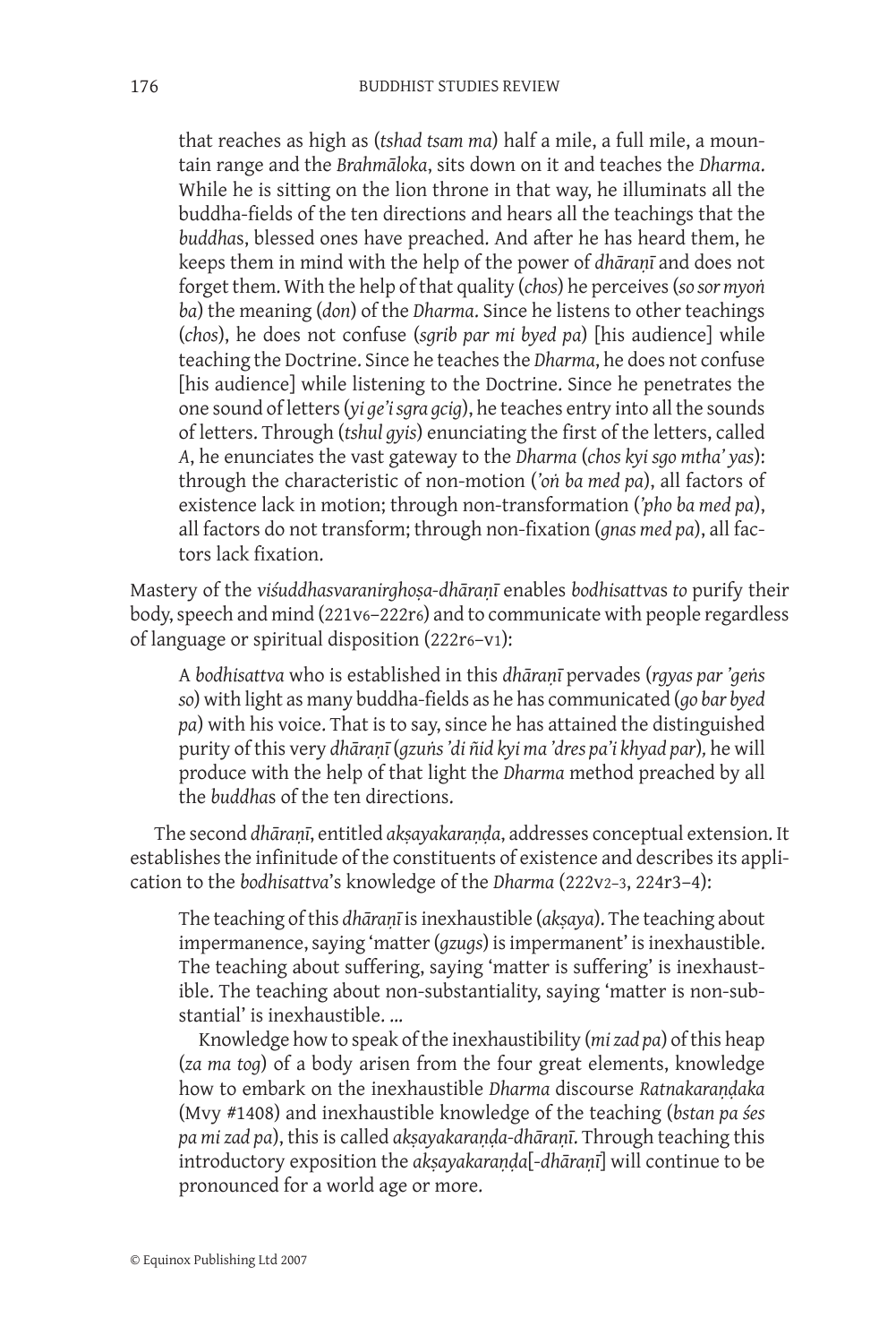The *anantāvarta-dhāraṇī*, the third in the *Tmkn*, sets the parameter of liberation and describes the process through which it is achieved. It explains their operations using the components *anta* (*mtha'*) and *āvarta* (*'khyil ba*) (224r4–v7):

The term *anta* [indicating parameter] is about annihilation (*chad pa*) and permanence (*rtag pa*). The term *āvarta* [indicating process] is about the twelve factors of dependent co-origination. Through the condition of ignorance the karmic forces arise. … Through the condition of becoming death, old age, affliction, suffering, unhappiness, etc., arise. … The term *anta* is about *saṃsāra* and *nirvāṇa*. The term *āvarta* [indicates] that all factors are by nature in *nirvāṇa*. O son of good family, both *anta* and *āvarta* are boundless teachings.

This *dhāraṇī*, if properly accomplished, prepares for the attainment of two other *dhāraṇī*s: *artha-dhāraṇī* and *vyañjana-dhāraṇī* (224v7–225r1):

The *bodhisattva* who is established in the *anantāvarta-dhāraṇī* complies [both] with infinitude (*mtha' yas pa*) and the turning of the Doctrine (*chos 'khyil ba*). Even though he teaches the Doctrine indefinitely [for] a hundred thousand world ages, he will not reach the limit of the gnosis (*ye śes*) of the *dhāraṇī* of meaning (*artha*) and syllables (*vyañjana*).45 This is to embark on pursuing the *anantāvarta-dhāraṇī*.

The *sāgaramudrā-dhāraṇī* charters the content of the Doctrine. The first component of this *dhāraṇī*, *sāgara* (*rgya mtsho*), is compared to a vast receptacle holding all earthly manifestations (*gzugs su snaṅ ba*) (e.g. trees, mountains, etc.) (225r2–6). The second element, *mudrā* (*phyag rgya*), refers to the defining features of the *Tathāgata*. They consist of forty-three letters that summarize individual points of the Doctrine. The letter *A* stands for the teaching of non-instigation (*anabhisaṃkāra*), *Ra* for the proposition that all factors of existence are originally pure (*rajas*), *Pa* for the concept of absolute truth (*paramārtha*), and so forth. As a group, these letters/ headwords constitute the *arapacana* syllabary (225r6-226r6):<sup>46</sup>

O son of good family, a *bodhisattva* who is thus established in the *sāgaramudrā-dhāraṇī* is of the same physical character (*lus rgya daṅ mtshuṅs pa*) as all sentient beings. He is of the same vocal character as all sentient beings. He is of the same mental character as all sentient beings. The *bodhisattva* describes (*kha'i sgo nas … 'byuṅ ṅo*) the *buddha*s, blessed ones in the ten directions who have embarked [on] the task

<sup>45.</sup> The Tibetan reads here *don daṅ tshig 'brus gzuṅs*. This phrase is certain to refer to the division of *dhāraṇī* practice into memory of meaning (*artha*) and memory of letters (*vyañjana*). Meaning and letter constitute the first two *dhāraṇī* categories of the *Bodhisattvabhūmi* (Wogihara 1930–36, 272.12–274.22) and other exegetical sources (Inagaki 1987, 103). For an analysis of the *Bodhisattvabhūmi* passage, see Gyatso (1992, 175–6), Inagaki (1987, 100–2) and Kapstein (2001, 237–8).

<sup>46.</sup> On the *arapacana* syllabary, see now Pagel (2007, 18–38).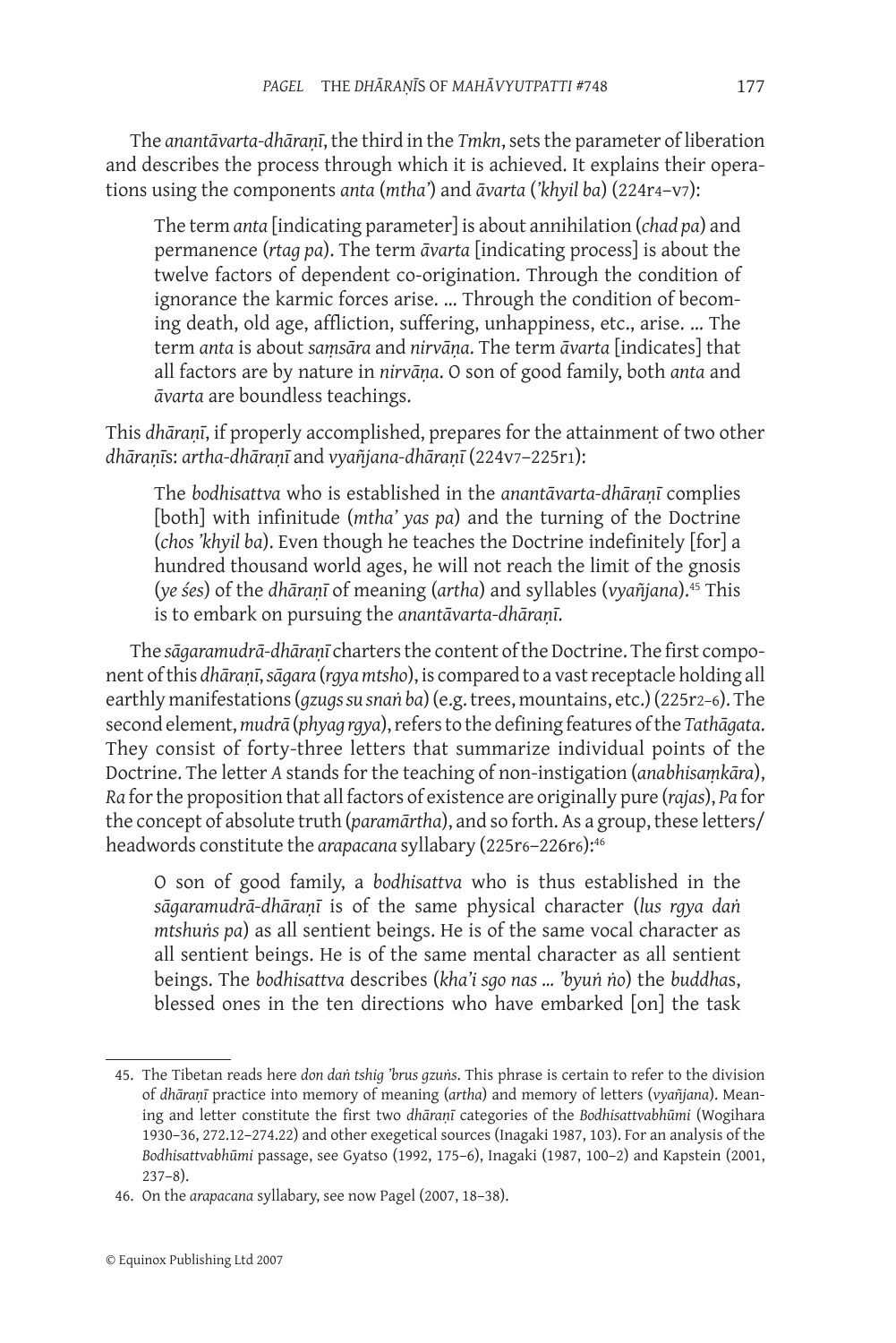of promulgating the teaching of the *Dharma* (*chos kyi ston pa*) bearing the same defining features (*phyag rygas btab ba daṅ mtshuṅs pa*). All the *bodhisattva*s who promulgate the defining features (*phyag rgya btab pa*) of the *Tathāgata* are not led [astray] by other (*ananyaneya*) when they describe, without conceptualising, all the defining features using the *tathāgata* marks. Now, they describe the defining features as follows: the letter *A* is the defining feature of *anabhisaṃskāra*; the letter *RA* is the defining feature. … O son of good family, in that way, every *bodhisattva* understands how to describe the defining features of all those sayings (*yi ge*) that [are used to] explain the Doctrine. O son of good family, this is to walk through the gate [leading] to the *sāgaramudrā-dhāraṇī*.

We are told here, I think, that *sāgaramudrā* prepares the *bodhisattva* for the ontological propositions encapsulated within the *arapacana* syllables. Put simply, it gives him the ability to penetrate the attributes and constituent processes of conditioned existence (226r5).

The fifth *dhāraṇī*, called *padmavyūha*, highlights the diversity of the *buddhadharma*. It compares the plurality of teachings with the variations among lotus flowers. Each lotus is the source of a particular *Dharma* genre. In order to illustrate the breadth of the *Dharma*, the Buddha divides his discourses into ten well-known subcategories: *sūtra, geya, vyākaraṇa, gāthā, uddāna, nidāna, itivṛttaka, jātaka, vaipulya* and (*dharma*)*upadeśa* (226r7–v1).47 But the lotus flower is more than a metaphor. It is the direct source of *buddha* activity (226v2–4):

The [*bodhisattva*] who issues from the lotus flowers that have thus appeared will not only eliminate the suffering which produces that [lotus] (*de byed pa'i sdug bsṅal*) but also perform *buddha* activity. Light rays will issue from all the pores of the *bodhisattva*'s body. And more lotus flowers will spring from those light rays. Then manifestations (*gzugs*) of the *bodhisattva* will issue from those lotus flowers. Once they disperse into the vast, immeasurable world sphere of the ten directions, the [*bodhisattva*s] perform *buddha* activity. This is to walk through the gate [leading] to the *padmavyūha-dhāraṇī*.

The *asaṅgamukhapraveśa-dhāraṇī* examines the *Dharma* from a different angle. It describes the *bodhisattva*'s attitude towards the teachings of the Buddha. The *asaṅgamukhapraveśa-dhāraṇī* requires him to remain detached from their content and expression, no matter how precious these may appear (226v6–227r4):

[The *bodhisattva*] is not attached (*la mi chags pa*) to one teaching (*bstan pa*), two teachings, three, four, five, six, seven, eight, nine or ten teach-

<sup>47.</sup> Most lists of *aṅga*s fall into one of two categories: they have either nine or twelve items. The present enumeration gives ten. This, of course, does not necessarily mean that it is two members short since lists fluctuate. For a good introduction to the *aṅga*s, see Lamotte (1958, 158–62).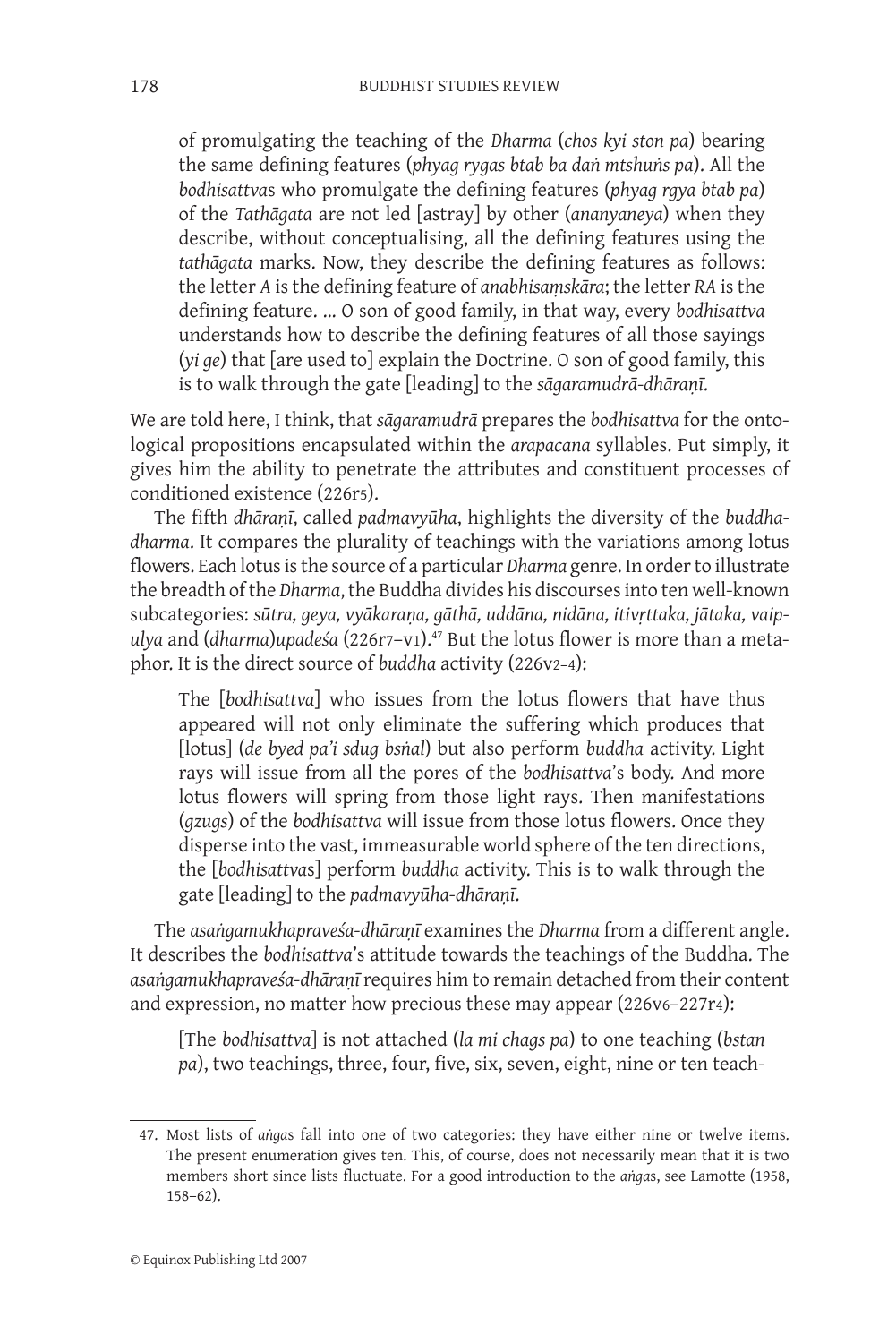ings. He is not attached to twenty, thirty, etc., teachings. … Although he teaches [the Doctrine] using grammatical coherent words (*ldan pa: anvita*), powerful language (*'byor ba*), definitions (*śin tu ṅes pa'i tshig*), meaning (*artha*) and syllables (*tshig 'bru*), he is not attached or fettered to [these teachings]. This is the *dhāraṇī* called *asaṅgamukhapraveśa*.

The *pratisaṃvinniścayāvatāra-dhāraṇī*, item seven in our list, draws on the four analytic knowledges (*pratisaṃvid*). It describes the universal reach of the *Dharma* when expounded by a *bodhisattva* in command of meaning (*artha*), referent (*dharma*), etymology (*nirukti*) and eloquence (*pratibhāna*). Each of the four knowledges is inexhaustible (*akṣaya*) (277r4–5) and appeals to a particular segment of the population (227r5–7):

All sentient beings of the eastern world assemble around [a *bodhisattva*] who has attained such [analytic] knowledge and inquire, using their own language (*raṅ raṅ skad kyis*), about skill in meaning (*don la mkhas pa*). The people of the southern world [assemble around him and] enquire about skill in referents. The people of the western world enquire about skill in etymology. The people of the northern world enquire about skill in eloquence.

For the *bodhisattva* to teach in all those languages simultaneously, he achieves command of a type of meta-language that allows him to engage in various discourses at the same time (*dus gcig tu brjod ciṅ skad sna tshogs la 'jug pa*). In the end, he relies no longer on conventional speech but communicates through the *Dharma* language (227v1):

Since he knows [how] to penetrate language, he [is able to] conform with all [types of] language. He appeases the mental manifestation (*sems kyi rnam par rig pa: cittavijñapti*) of all sentient beings using a single language.

The eighth *dhāraṇī, buddhālaṃkārādhiṣṭhita*, signals that the *bodhisattva* has attained buddhahood. It confers the activity of the *buddha*'s body, speech and mind. Nourished through the sustaining power of the *Tathāgata*, he casts aside weariness, understands the disposition of all people and adjusts his discourses to meet their spiritual needs. The *buddhālaṃkārādhiṣṭhita-dhāraṇī*, in short, confers receptivity to the infinity of teaching modalities (227v5–228r1):

Although [the *bodhisattva*] teaches the Doctrine continuously (*rgyud kyis*) without nourishment for as long as he wishes – one day, two days, three days, four days, seven days, two weeks, one month, etc., up to ten thousand years – because he persists (*śin tu yoṅs su bzuṅ ba'i phyir*) through the sustaining power of the *Tathāgata*, his *Dharma* introduction (*dharmamukha*) does not perish. His body and mind do not weary. [Instead] he acquires four [types of] high knowledge (*śes pa chen po*). Which four? He understands (*śes pa*) [how] to analyse the disposition and sayings of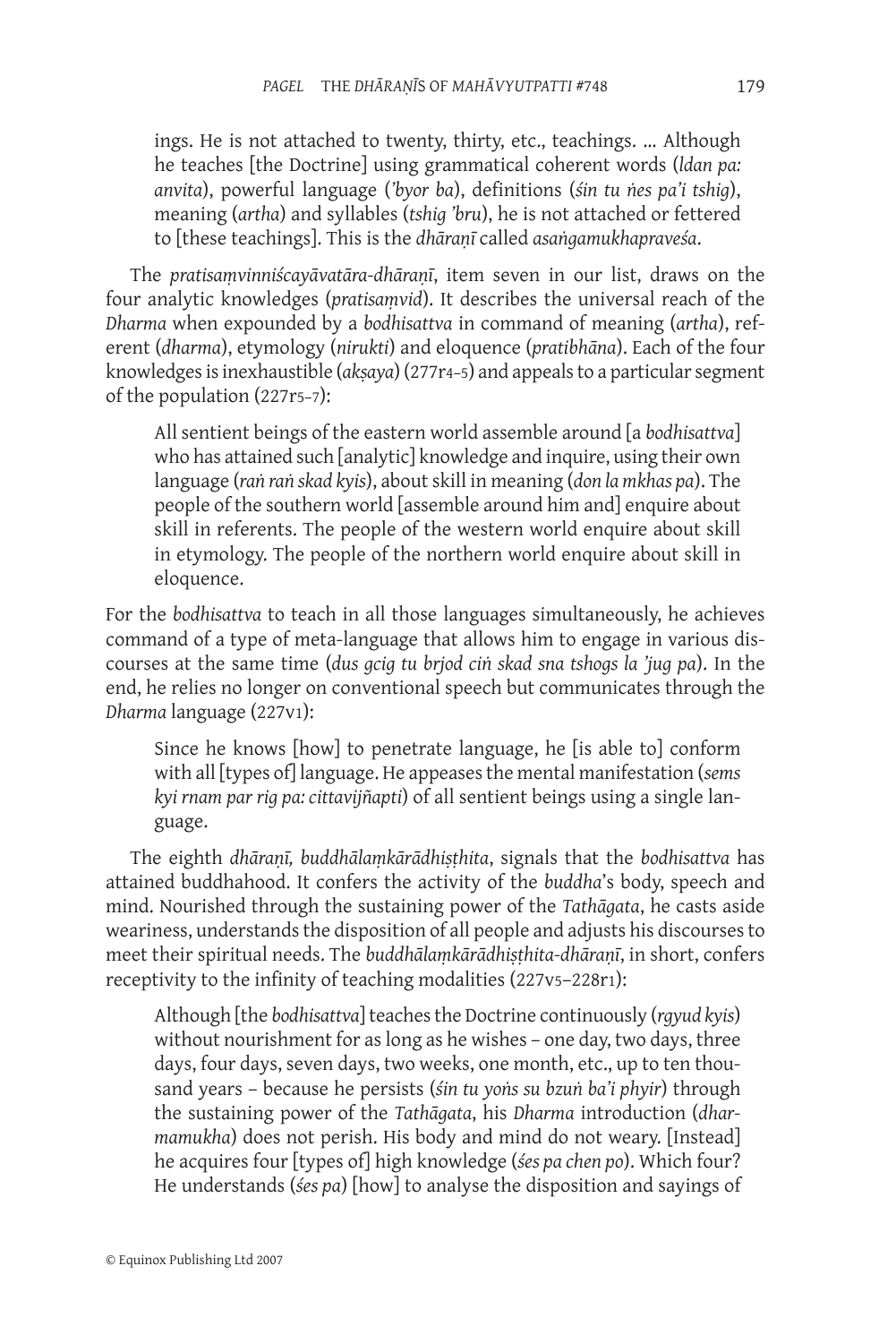sentient beings, he understands the [four] inexhaustible analytic knowledges, he understands how to differentiate between the vehicles (*theg pa ji ltar rnam par dgod pa*) and he understands [how] to teach the Doctrine suitably [adapted] to individual [people].

This *dhāraṇī,* therefore, just as its seven predecessors, is concerned with the spread and transmission of the Doctrine. But while the others focus on the *Dharma*  or the *bodhisattva*'s attitude towards the *Dharma* (its resonance (1), extension (2), parameter/processes (3), content (4), diversity (5), attitude (6) and reach (7)), the *buddhālaṃkārādhiṣṭhita* maps the intellectual capability of the audience. It signals the point where the *bodhisattva* fulfils his true teaching potential and acquires the body, speech and mind of a Buddha in its full glory. It is the moment of coronation (227v2–5):

O son of good family, in the upper part of [a place called] 'sPyi gtsug gi draṅ thad' located in the middle of the great *maṇḍaladhātu* there shall emerge the manifestation (*sku*) of a *Tathāgata* in gold, in the form of an image adorned with the *buddha*'s [thirty-two] physical characteristics and [eighty] features of beauty. That *tathāgata* image places its right hand on top of the head of a *bodhisattva* who has attained such *dhāraṇī* and is [now] sitting on the great *Dharma* throne. As soon as the hand touches [his head] the *bodhisattva* acquires the [*Tathāgata*'s] physical, vocal and mental conduct, beautified through *buddha* practices (*alaṃkāra*). Once he has acquired such qualities (*chos*), because he is [now able to] penetrate the mental disposition of the whole of *saṃsāra*, he teaches the Doctrine individually in a suitable manner.

These extracts reveal that the *Tmkn* posits a close link between *dhāraṇī,* scriptural memory and teaching. This association is well known from other sources.<sup>48</sup> Since its exposition suffers from a few loose ends and makes no attempt to stratify *dhāraṇī* practice, the *Tmkn* was probably among the first to write about *dhāraṇī* in detail. To a degree, it would have drawn on expositions in earlier sources. But because our understanding of the circumstances in which Mahāyāna *sūtra*s were composed is patchy, it is not clear how exactly it evolved*.*In the next section we learn that four of its eight *dhāraṇī*s are used in six other texts. But this by itself does not tell us a great deal. We need first to take a closer look at the ways in which these *sūtra*s describe them.

48. In addition to the passages discovered by Braarvig (1985; *Akṣayamatinirdeśa, Daśabhūmika, Saṃdhinirmocana*, etc.) there is one other explicit attestation for the connection between the three. It appears in the *Bhadramāyākāravyākaraṇa* and runs as follows:

O Bhadra, if a *bodhisattva* possesses four qualities he attains *dhāraṇī*. Which four? (1) He is insatiable in his striving for great learning. (2) He venerates devotedly those who possess great learning. (3) He applies himself to teach the *Dharma* to others. (4) He aims to understand the hidden meaning of the *Tathāgata*'s teachings by arranging the words and letters into the right sequence. (Régamey [1938] 1990, 46.3–8)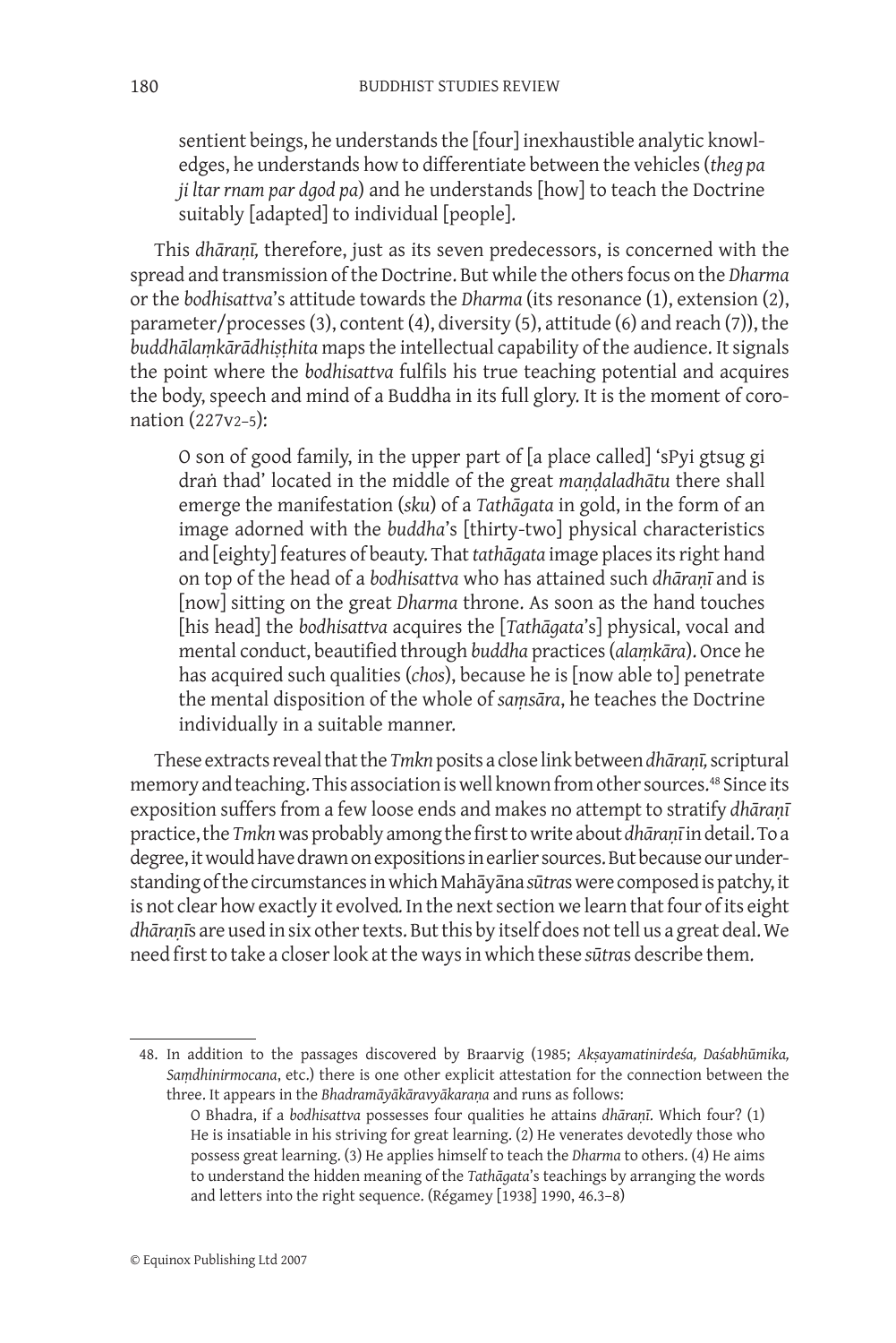#### THE NUCLEUS OF MVY #748

Four of the *dhāraṇī*s in our lists appear outside the Tmkn/Tgjn/Rtm/Mvy. They include the (1) *akṣayakaraṇḍa*, (2) *anantāvarta*, (3) *sāgaramudrā* and (4) *padmavyūha*. They are used in six different *sūtra*s: *Gaṇḍavyūha* (*anantāvarta*, *padmavyūha*), *Akṣayamatiparipṛcchā* (*akṣayakaraṇḍa*), *Sāgaranāgarājaparipṛcchā* (*akṣayakaraṇḍa*), *Pañcaviṃśatisāhasrikā* (*akṣayakaraṇḍa*, *sāgaramudrā*, *padmavyūha*), *Daśasāhasrikā* (*ditto*) and *Śatasāhasrikā Prajñāpāramitā* (*ditto*). As a group, the four make up the centre of the *Tmkn* cluster and constitute perhaps its nucleus*.* They appear also in identical position and order in the *Tgjn* and *Ratnamegha*. As time went by, their number was increased through additional *dhāraṇī*s. We noted earlier that in the longer lists the *dhāraṇī*s in the middle stayed put; only the *dhāraṇī*s at the periphery moved around. Unfortunately, the situation is not as simple as it may seem. First, the four are not attested jointly in any of the six texts. Three occur together in Prajñāpāramitā sources, but the fourth (*anantāvarta*) is cited only in the *Gaṇḍavyūha*. Secondly, in two of the Prajñāpāramitā texts (*Pañcaviṃśatisāhasrikā* and *Śatasāhasrikā*), the *akṣayakaraṇḍa-*, *sāgaramudrā-* and *padmavyūha-dhāraṇī*s are accompanied by a fourth *dhāraṇī* which is not included in the *Tmkn.* It is called \**pragrāhaka-dhāraṇī* (*yoṅs su 'dzin pa'i gzuṅs*).49 A similar *dhāraṇī* is already known from the *Ajātaśatrukaukṛtyavinodanā* (mDo sde, Tsha, 239r4):

O son of good family, \**dhāraṇī-dhāraṇī* (*gzuṅs gzuṅs źes bya ba ni*) is correct conduct (*nan tan: pratipatti*) that complies with the Doctrine (*chos*) [applied] to those teachings (*chos de dag la*). Therefore it is called *dhāraṇī*.

The Prajñāpāramitā *dhāraṇī*s surface all in the same chapter (*phyir mi ldog pa'i le'u*) and carry similar definitions. Above all, they help safeguard the transmission of the *Dharma* (Ñi khri, Kha, 371v2-7; Khri pa, Na, 366v2-7; 'Bum, Tha, 143v3-144r1):

 [The Blessed One said:] 'Furthermore, O Subhūti, a *bodhisattva*, *mahāsattva* who does not fall back does not harbour any doubt or ambiguity about the Doctrine which the *Arhant, Tathāgata Samyak Saṃbuddha* teaches. He holds in mind everything that the *buddha*s, blessed ones say. Once he commits that to memory, he does not allow it to perish (*chud za bar mi byed do*). Why? Because in that way he attains memory (*dhāraṇī*)'. Then the venerable Subhūti spoke the following words to the Blessed One: 'O Blessed One, what [kind of] memory does the *bodhisattva*, *mahāsattva* attain so that he does not seek for the *sūtra*s preached by his (*de'i*) *Tathāgata* to vanish (*cha ba pa mi 'tshal ba lags*)?' The Blessed One replied:

<sup>49.</sup> Both texts use the same Tibetan expression: *de bźin du rgya mtsho'i phyag rgya daṅ* | *pad mo rnam par bkod pa daṅ* | *yoṅs su 'dzin pa'i gzuṅs*); *Pañcaviṃśatisāhasrikā*, Ñi khri, Kha, 371v6; *Śatasāhasrikā*, 'Bum, Tha, 43v7.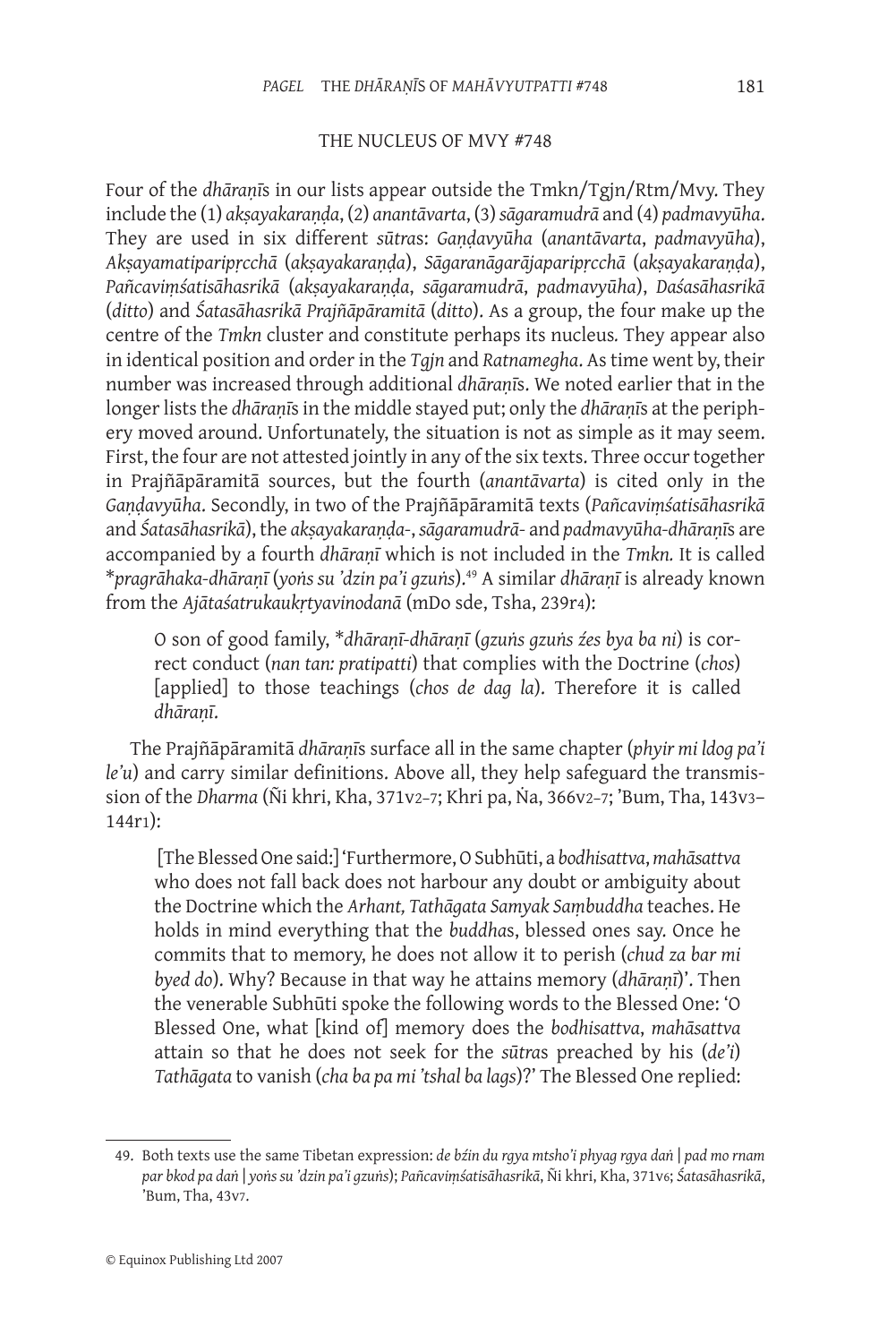'O Subhūti, it is when he attains the *akṣayakaraṇḍa-dhāraṇī* that the *sūtra*s preached by his *Tathāgata* do not perish. Likewise, it is when he attains the *sāgaramudrā-dhāraṇī*, *padmavyūha-dhāraṇī* and \**pragrāhaka-dhāraṇī*  that the *sūtra*s preached by his *Tathāgata* do not perish.'

This passage mirrors the application of *dhāraṇī* found in so many other *sūtra*s. *Dhāraṇī*s constitute an instrument which enables the *bodhisattva* to hold in mind the teachings he received from the *Tathāgata*. But the Prajñāpāramitā texts go a little further and include all spoken words ('Bum, Tha, 44r1–4; Ñi khri, Kha, 371v7–372r3):

Subhūti asked: 'O Blessed One, does [the *bodhisattva*] not seek for anything [ever] spoken by *śrāvaka*s, gods, *nāga*s, *yakṣa*s, *gandharva*s, *asura*s, *garūḍa*s and *mahoraga*s, let alone what is preached by the *Tathāgata Arhant Samyak Saṃbuddha*, never to vanish (*cha ba*)?' The Blessed One replied: 'O Subhūti, the *bodhisattva*, *mahāsattva* does not harbour doubt or ambiguity about any of their sayings (*skad*), expressions (*brda*) or sounds (*sgra*) whatsoever (*ruṅ ste*). Why? Because he attains memory (*gzuṅs*)'.

Since the transmissional history of the long Prajñāpāramitā works is intricate and largely unresolved, I am not able to explain why all three texts contain almost identical *dhāraṇī* extracts. It is likely that the passages are connected and drew on each other, but it is not clear which of the three came first. The fact that the *Pañcaviṃśatisāhasrikā* and *Śatasāhasrikā* yield four *dhāraṇī* titles, while the *Daśasāhasrikā* records only three (omitting \**pragrāhaka-dhāraṇī*), shows that they are a little closer. Since the *Daśasāhasrikā* contains the shortest list, it preserves perhaps the earliest version. On the other hand, because the Prajñāpāramitā texts are intertwined, all three passages could also derive from a single source. We simply cannot tell.

There is not much point in turning to the *Gaṇḍavyūha* either, since its *padmavyūha* appears in a bare list, without indication of its purpose, scope or context. Its neighbours (*tejovatī-*, *svaravivikta-dhāraṇī*) are quite different too. In fact, apart from the last (*sāgaragarbha*), none of the remaining nine can be linked with the Prajñāpāramitā *dhāraṇī*s*.* And even this might be quite unrelated, since we have no means to establish that *sāgaragarbha* and *sāgaramudrā* possess the same content.

The situation in the *Akṣayamatiparipṛcchā* is similar. It too has one *dhāraṇī* with a match among the Prajjñāpāramitā *dhāraṇī*s. This time it is *akṣayakaraṇḍa*. The *akṣayakaraṇḍa-dhāraṇī* is the last of its list. It marks the end of the path and manifests on the tenth stage (Cha, 181v6). The advanced position indicates that the *akṣayakaraṇḍa* might rank highest, but because the *Akṣayamatiparipṛcchā* does not explain its *dhāraṇī*s either, this cannot be verified. The other *dhāraṇī*s have no counterpart in our lists. Two might derive from similar attainments (Akṣ 1: *khyad par gyi byin gyis brlabs* (\**viśeṣādhiṣṭhāna*) with Tmkn 8: *buddhālaṃkārādhiṣṭhita* and Akṣ 9: *sgo mtha' yas pa'i rgyan* (\**anantamukhālaṃkāra*) with Tmkn 3: *anantāvarta*), although again, without description, we cannot substantiate such a link.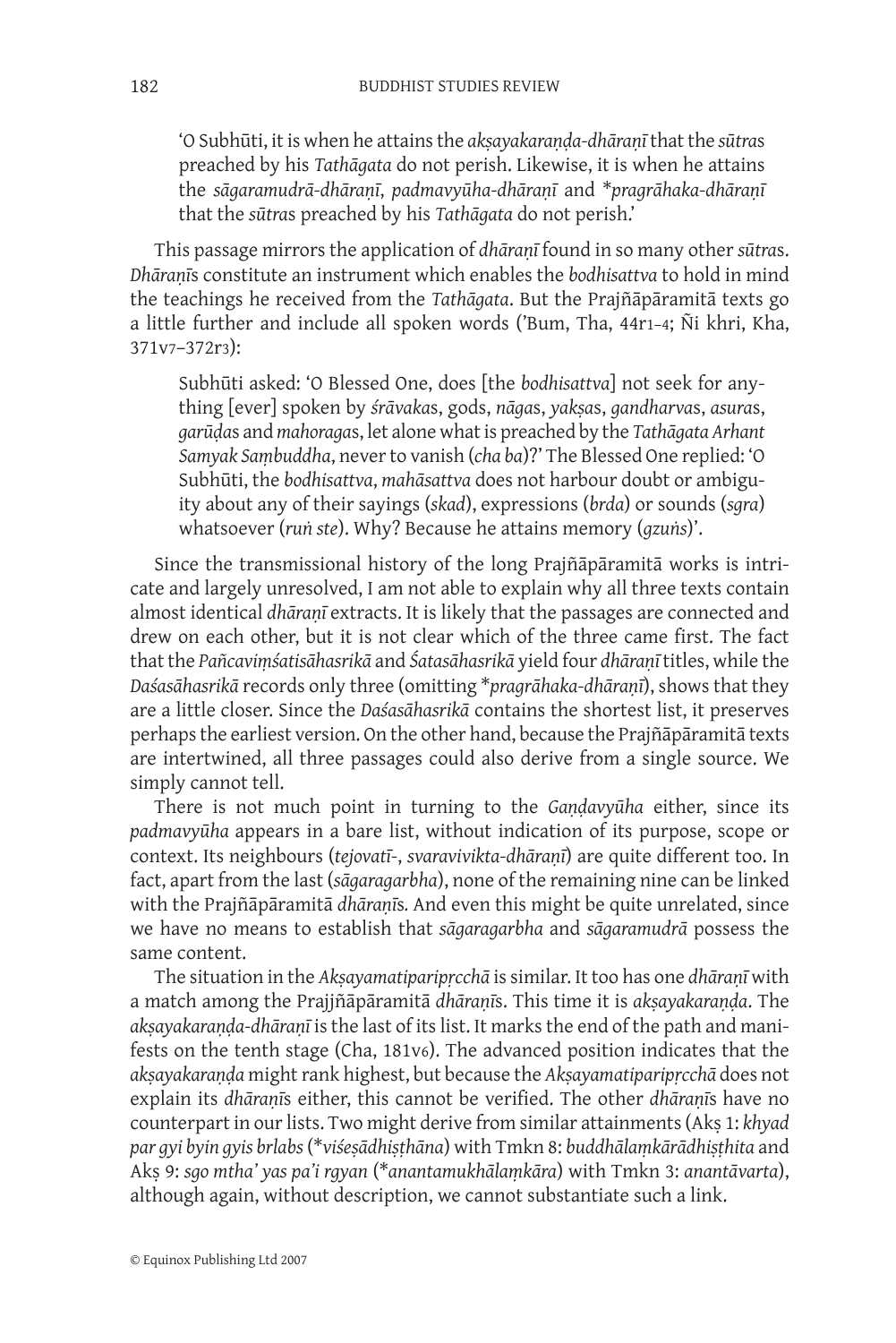Our last stop is the *Sāgaranāgarājaparipṛcchā*. This text holds much promise since it devotes a whole chapter to a single *dhāraṇī*: the *akṣayakaraṇḍa-dhāraṇī* (*mi zad pa'i za ma tog gi gzuṅs kyi le'u*, Pha, 135r1–145v6). No other *sūtra* describes a *dhāraṇī* in that much detail. For the *Sāgaranāgarājaparipṛcchā, akṣayakaraṇḍa* embodies the inexhaustibility of the *Dharma*. This it tackles from two perspectives. First, it defines the scope of the Buddha's discourses (*gtam*). These it considers are infinite in nuance, reach and variation (Pha, 137r4-v7). Put simply, the text confirms the diversity of expression within the Doctrine. Second, the *Sāgaranāgarājaparipṛcchā* argues that the *Dharma* is conceptually inexhaustible because it derives from components that are inexhaustible by themselves. To make its point, the *sūtra* lists sixteen groups of practices,<sup>50</sup> all connected with *akṣayakaraṇḍa*. I reproduce the first three (137v7–138r3):

O lord of serpents, the *akṣayakaraṇḍa-dhāraṇī* should be understood through four inexhaustibilities (*mi zad pa ñid*). What four? The inexhaustibility of analytic knowledge (*pratisaṃvid*), gnosis (*jñāna*), discriminative understanding (*prajñā*) and inspiration of recollection (*dhāraṇīpratibhāna*). Those are the four.

O lord of serpents the *akṣayakaraṇḍa-dhāraṇī* should be understood through four things difficult to fathom (*duravagāha*). What four? Intention (*bsam pa*) difficult to fathom, intellect (*blo*) difficult to fathom, *Dharma* entry (*chos la 'jug pa*) difficult to fathom and embarking on the conduct of people (*sems can kyi spyod pa la 'jug pa*) difficult to fathom. Those are the four.

O lord of serpents, the following four should be understood as the quintessence (*sñiṅ po*) and components (*yi ge*) of the *akṣayakaraṇḍa-dhāraṇī*. What four? It is the quintessence (*sñiṅ por byed pa*) for understanding (*śes rab*), for accomplishment (*sgrub pa*), [for] fixation in patient acceptance (*bzod pa la gnas pa*) and [for] carrying out (*uttāraṇa*) one's planned undertakings (*brtsams pa ñams 'og tu chud par byed pa*). Those are the four.

This extract portrays the *akṣayakaraṇḍa-dhāraṇī* as a receptacle of advanced practices and insights. Its holder gains access to analytic knowledge, gnosis, and so on, as these are its very constituents. Bhāvaviveka makes use of this interpretation when he refers to this passage in the *Tarkajvāla* to challenge the efficacy of

<sup>50.</sup> The full list runs as follows: (1) inexhaustibility (*mi zad ba ñid: akṣayatva*), (2) difficult to fathom (*gtiṅ dpag dka' ba: duravagāha*), (3) quintessence and letters (*sñiṅ po daṅ yi ge*), (4) ascertainment (*ṅes par 'byed pa: niścaya*), (5) light (*snaṅ ba: āloka*), (6) zeal (*rtun pa: ātāpin*), (7) perpetual *Dharma* search (*chos yoṅs su tshol ba mthar thug pa med pa*), (8) insatiability (*chog mi śes pa: atṛpta*), (9) difficult to reach (*tshugs par dka' ba*), (10) absence of contamination (*ma 'dres pa: asaṃbhinna*), (11) absence of blame (*smad du med pa*), (12) power (*stobs: bala*), (13) inexhaustible, great treasure (*gter chen po mi zad pa*), (14) immeasurability (*tshad med pa ñid*), (15) presence of purpose (*don yod pa ñid: sadarthatva*), (16) attainment of assurance (*mi 'jigs pa thob pa*) (Pha, 137v7–139v2).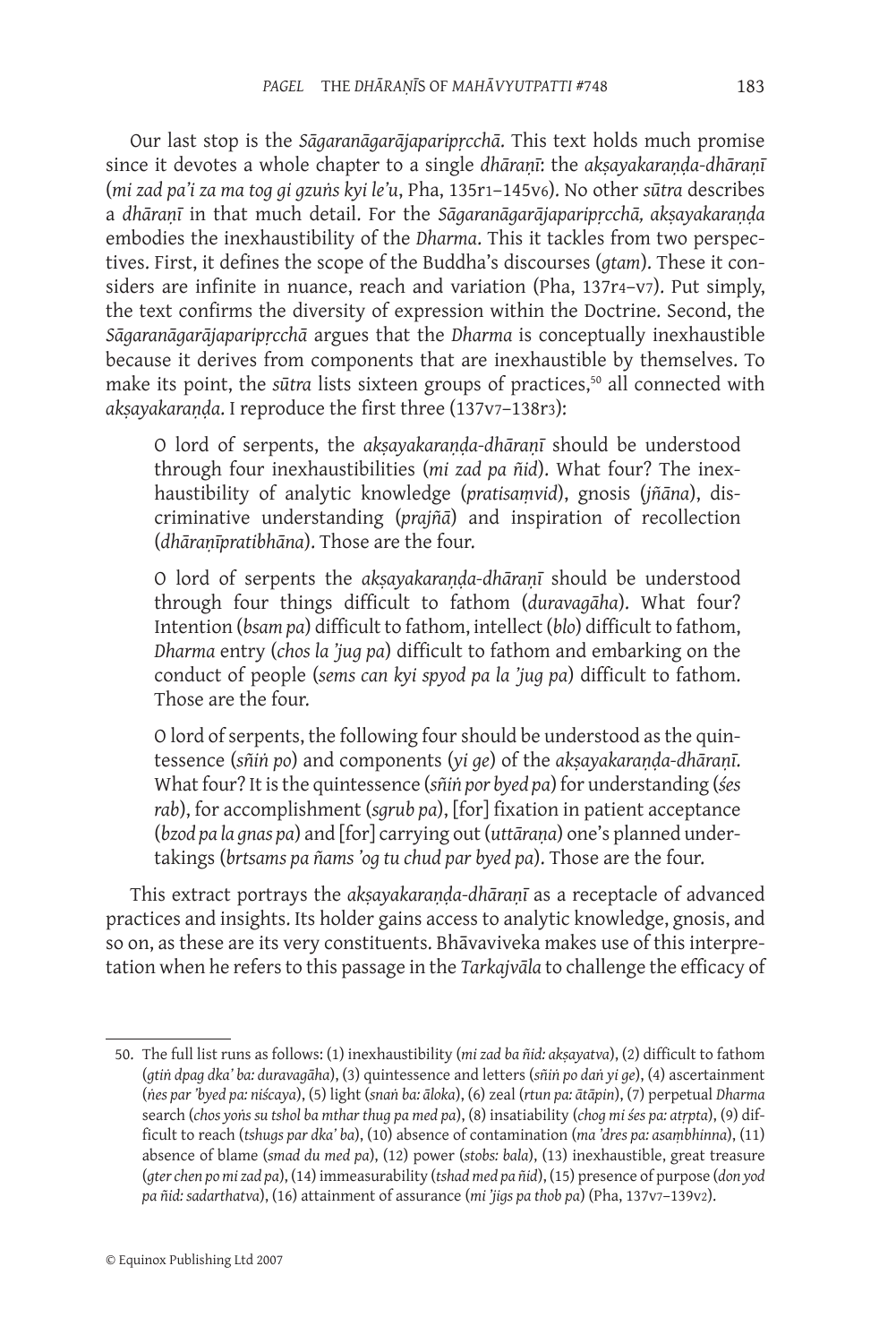mantra practice (Kapstein 2001, 246, 250).<sup>51</sup> Towards the end of the *aksayakarandadhāraṇī* chapter, the Buddha describes the achievements that spring from the practice of this *dhāraṇī*. It places the *bodhisattva* on the seat of awakening, reveals the various sources (*'byuṅ gnas*) of the Doctrine and turns him into their receptacle (*za ma tog*: *karaṇḍa*) (Pha, 144r5–6). Ultimately, *akṣayakaraṇḍa* achieves comprehension of all sounds (*sgra thams cad la 'jug pa*) (Pha, 144r7). Bhāvaviveka, again in the *Tarkajvāla,* discloses the individual components used in communication (Kapstein 2001, 250.14–17):

[The *bodhisattva* who embarks upon the *akṣayakaraṇḍa-dhāraṇī*] penetrates (*'jug pa*) the phonetic systems (*yi ge'i lugs*), names (*miṅ*), expressions (*brda ba*) and *Dharma* terminology (*chos kyi brda ba*).

The passage brings us back to the first, and perhaps quintessential quality of *akṣayakaraṇḍa*: competence in language and the constitutent discourses of the *Dharma*. The *Tmkn* puts forward a very similar interpretation (Pa, 224r1–3):

Likewise, [a *bodhisattva*] who understands (*'jug pa*) [how] to pronounce a single sound (*sgra*) [taken from] amongst (*bar la*) the aggregates, elements and sensefields, [from amongst] all accumulations of names (*miṅ*), phrases (*tshig*) and phonemes (*yi ge*) as well as all factors of existence (*chos*), once he perceives [the *akṣayakaraṇḍa-dhāraṇī*] as an inexhaustible teaching (*bstan pa mi zad pa śes par*), will engage at length in all [teachings] (*thams cad la rgyas par sbyar ro*).

This extract, in turn, connects the *akṣayakaraṇḍa-dhāraṇī* with the ability to preach the *Dharma*. Any one sound, provided it is produced through this *dhāraṇī*, has the potential to secure the diffusion of the Doctrine. The practice of *akṣayakaraṇḍa*, then, is primarily about the preservation of the Buddha's teachings and their circulation among men. In a sense, it is both the most fundamental and advanced form of *dhāraṇī*: it lays the foundation for the path and constitutes its high point when brought to perfection.

The *akṣayakaraṇḍa* is the only *dhāraṇī* of our twelve that is described in two sources. The disappointing attestation of the others reduces the value of our findings since they cannot be independently confirmed. As a result, they do not carry over to other sources or traditions within Buddhism, let alone apply to Buddhism as a whole. What we have achieved today places *dhāraṇī*s on the map, but it does not charter their application or explain their rise to prominence in the tantras. This, in any case, was not what we set out to do. Our aim was to identify the origin

<sup>51.</sup> Bhāvaviveka does not quote the whole passage, but produces a summary of the principal elements. Furthermore, he does not consider the remainder of the chapter where the Buddha connects the *akṣayakaraṇḍa*-*dhāraṇī* with the *bodhisattvapiṭaka* (Pha, 139v3) and the attendant practices. Both Braarvig (1997) and Kapstein (2001) consult this passage in order to extrapolate Bhāvaviveka's stance on the application of mantras.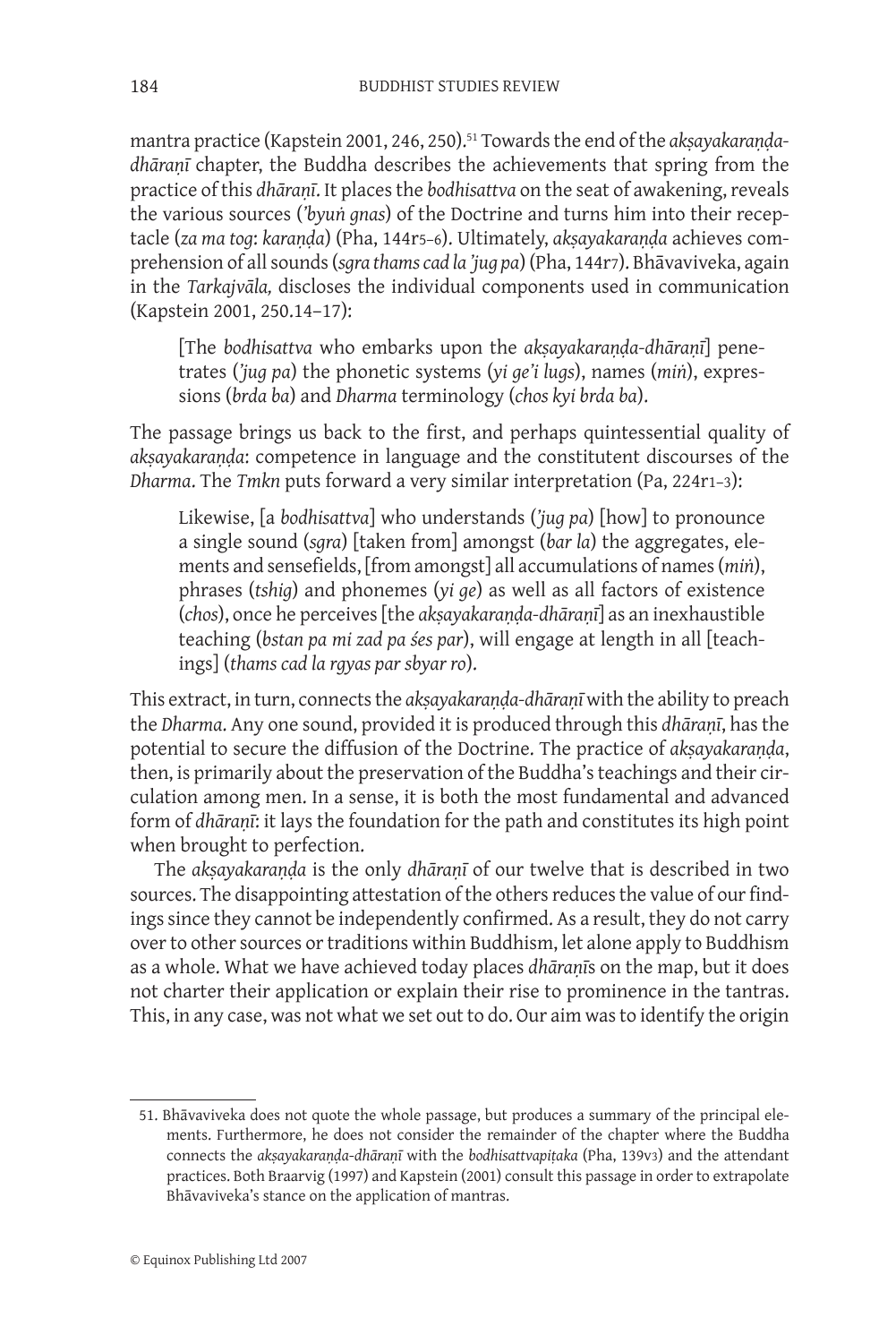and formation of the *bodhisattva dhāraṇī*s in the *Mahāvyutpatti*. In this, I believe, we had some success.

#### **CONCLUSIONS**

Our investigation identified the *Ratnamegha* as the probable source for the twelve *dhāraṇī*s of the *Mahāvyutpatti.* The *Ratnamegha* contains a cluster of *dhāraṇī*s with identical content and sequence. Since it is not included in all Chinese versions, but appears only in a late-eighth-century translation – a mere hundred years before the compilation of the *Mahāvyutpatti* – it is possible that the cluster was added subsequently. If this is true, the *Mahāvyutpatti* might well have used a similar redaction as the Chinese.

We also managed to chart the transmission of the *dhāraṇī*s before their inclusion in the *Ratnamegha*. Similar but shorter lists are used in the *Tmkn* and *Tgjn.* Their format and content suggests that the *dhāraṇī*s appeared first in the *Tmkn.* From here, they entered the *Tgjn*, which in turn became the source for the *Ratnamegha*. It is difficult to sketch the history of Mvy #748 prior to the *Tmkn*. Three of its twelve *dhāraṇī*s (*akṣayakaraṇḍa*, *sāgaramudrā*, *padmavyūha*) feature as a group in the *Śatasāhasrikā*, *Daśasāhasrikā* and *Pañcaviṃśatisāhasrikā*. But because the passages in which they occur are almost identical and may go back to a single source, we should not give too much weight to this attestation. If they derive from the same text, they are not independent. By the same token, their transfer from text to text would underpin their collective popularity. Because the three sit in the middle of all *dhāraṇī* lists in identical order, they may have been their early core.

The *Tmkn* gave us an opportunity to examine the purpose and diversity of the *dhāraṇī* genre. Its account records important progression in *dhāraṇī* conception. By the time the *Tmkn* was composed, the Mahāyāna had begun to catalogue, and differentiate between, a growing number of *dhāraṇī*s. For the first time perhaps, its scholars felt sufficiently confident to define their content, rank them and connect the *dhāraṇī*s to other practices.

While investigating the transmission of Mvy #478, we saw that also its adjacent rubrics (#738, #761–88) derive in all likelihood from the *Ratnamegha*. In content and organization, the five are virtually identical in both texts. Many depict categories of *bodhisattva* practice that have no known parallel in other *sūtra*s. Like the *dhāraṇī*s, they too appear only in the *Ratnamegha*'s late Chinese and Tibetan translations.

But to map their origin and transmission, one would need to prepare a study similar to this for each category. And even that would not necessarily yield firm results. In fact, also much of what I have said about *dhāraṇī*s must remain tentative. There are about four dozen other *sūtra*s that speak of *dhāraṇī* practice. Although none is linked to Mvy #748, they will need to be examined before too long. We have made a start, but there is still a long way to go.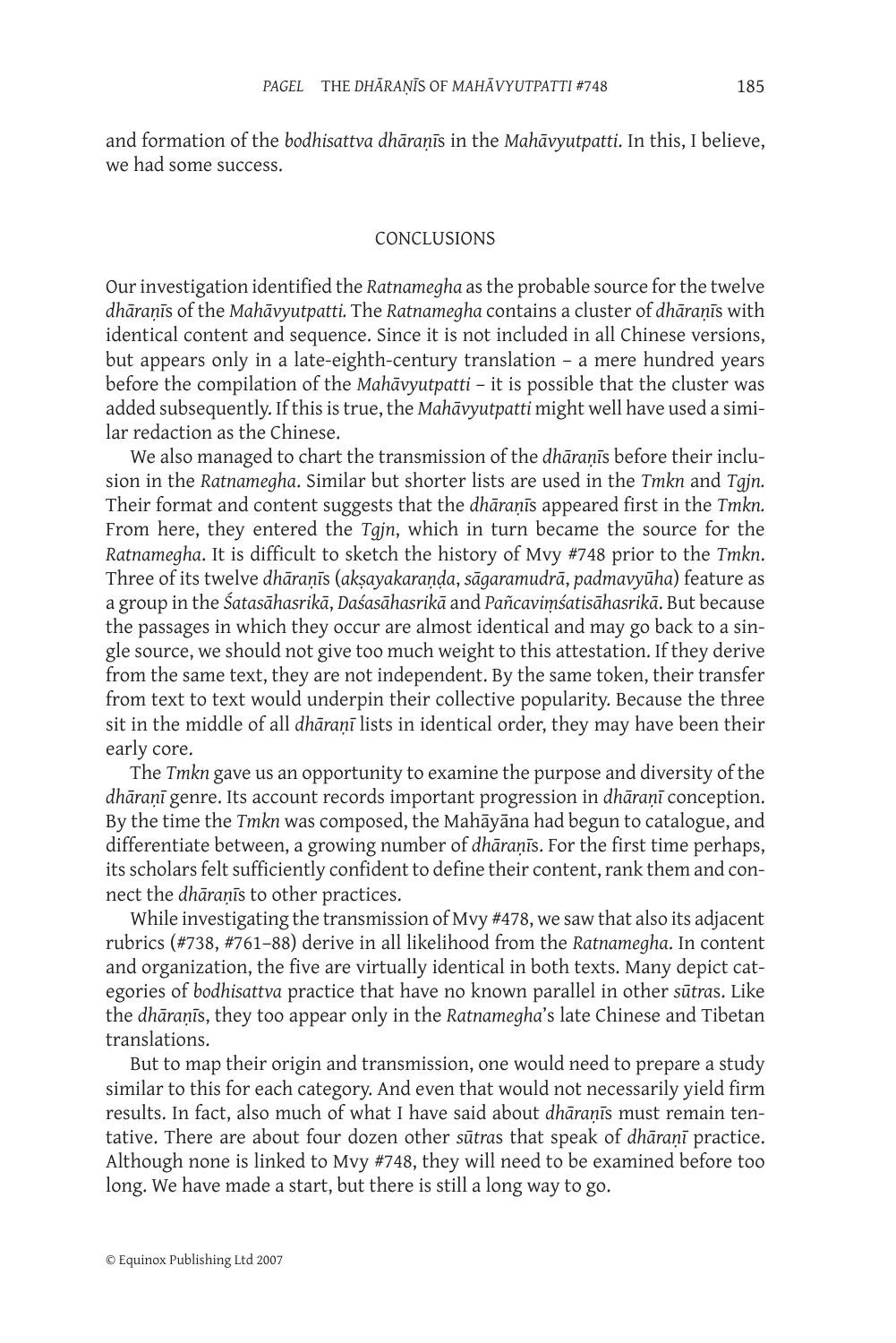#### ABBREVIATIONS

#### *Sanskrit*

| Aks | Akṣayamatiparipṛcchā            | Tgjn | Tathāgatagunajñānācintyaviṣayāvatāranirdeśa-sūtra |
|-----|---------------------------------|------|---------------------------------------------------|
|     | Dharmas Dharmasangraha (Müller) |      | Tmkn Tathāgatamahākarunānirdeśa-sūtra             |
| Mvy | Mahāvyutpatti                   |      | Rtm Ratnamegha-sūtra                              |

#### *Tibetan*

| Phal po che   | Buddhāvatamsaka in Tibetan bKa''gyur                                       |
|---------------|----------------------------------------------------------------------------|
| dKon brtsegs  | Ratnakūta collection in Tibetan bKa''gyur                                  |
| mDo sde       | Sūtra collection in Tibetan bKa''gyur                                      |
| Ñi khri       | Section title of Pañcavimśatisāhasrikā Prajñāpāramitā in Tibetan bKa''gyur |
| Khri pa       | Section title of Daśasahāsrikā Prajñāpāramitā in Tibetan bKa''gyur         |
| 'Bum          | Section title of Śatasahāsrikā Prajñāpāramitā in Tibetan bKa''gyur         |
| Ka, Kha, etc. | Indicates volume numbers in bKa' 'gyur                                     |

#### *Other*

| Tib | Tibetan                                     |
|-----|---------------------------------------------|
|     | Entry/Rubric reference in the Mahāvyutpatti |

#### BIBLIOGRAPHY

Alper, Harvey. 1991. *Understanding Mantras*. Delhi: Motilal Banarsidass.

Barber, A. W., ed. 1991. *The Tibetan Tripitaka*. sDe dge (Derge) bKa' 'gyur. Taipei: SMC Publishing Inc.

- Bendall, Cecil, ed. 1897–1902. *Śikṣāsamuccaya*. Bibliotheca Buddhica 1. St Petersburg: Bibliotheca Buddhica.
- Bernhard, Franz. 1967. 'Zur Entstehung einer *Dhāraṇī*'. *Zeitschrift der Deutschen Morgenländischen Gesellschaft* 117: 148–68.

Braarvig, Jens. 1985. '*Dhāraṇī* and *Pratibhāna*: Memory and Eloquence of the Bodhisattvas'. *Journal of the International Association of Buddhist Studies* 8(1): 17–29.

Braarvig, J., ed. & trans. 1993. *The Akṣayamatinirdeśasūtra*, 2 vols. Oslo: Solum Forlag.

- Braarvig, Jens. 1997. 'Bhavya on Mantras: Apologetic Endeavours on Behalf of the Mahāyāna'. In *Aspects of Buddhism: Proceedings of the International Seminar on Buddhist Studies* (Liw, 25 June 1994), eds Agata Bareja-Starzynska & Marek Mejor, 31–9. Warsaw: Oriental Institute, Warsaw University.
- Copp, Paul. Forthcoming. 'How did the Medieval Chinese Understand Dhāraṇī?'. *Bulletin of the School of Oriental and African Studies*.
- Cousins, L. S. 1997. 'Aspects of Esoteric Southern Buddhism'. In *Indian Insights: Buddhism, Brahmanism and Bhakti*, eds Peter Connolly & Sue Hamilton, 185–207. London: Luzac Oriental.
- Dotson, Brandon. Forthcoming. 'Emperor Mu-rug-btsan and the 'Phang thang ma Catalogue'. *Journal of the International Association of Tibetan Studies*.

Dutt, Nalinakṣa, ed. 1934. *The Pañcaviṃśatisāhasrikā Prajñāpāramitā*. London: Luzac & Company.

- Edgerton, Franklin. 1953. *Buddhist Hybrid Sanskrit Grammar and Dictionary*. New Haven, CT: Yale University Press.
- Eimer, Helmut. 1985. 'Chapter CCLXX of the Mahāvyutpatti in Comparison with the Pravrajyāvastu'. *Berliner Indologische Studien* 1: 41–6.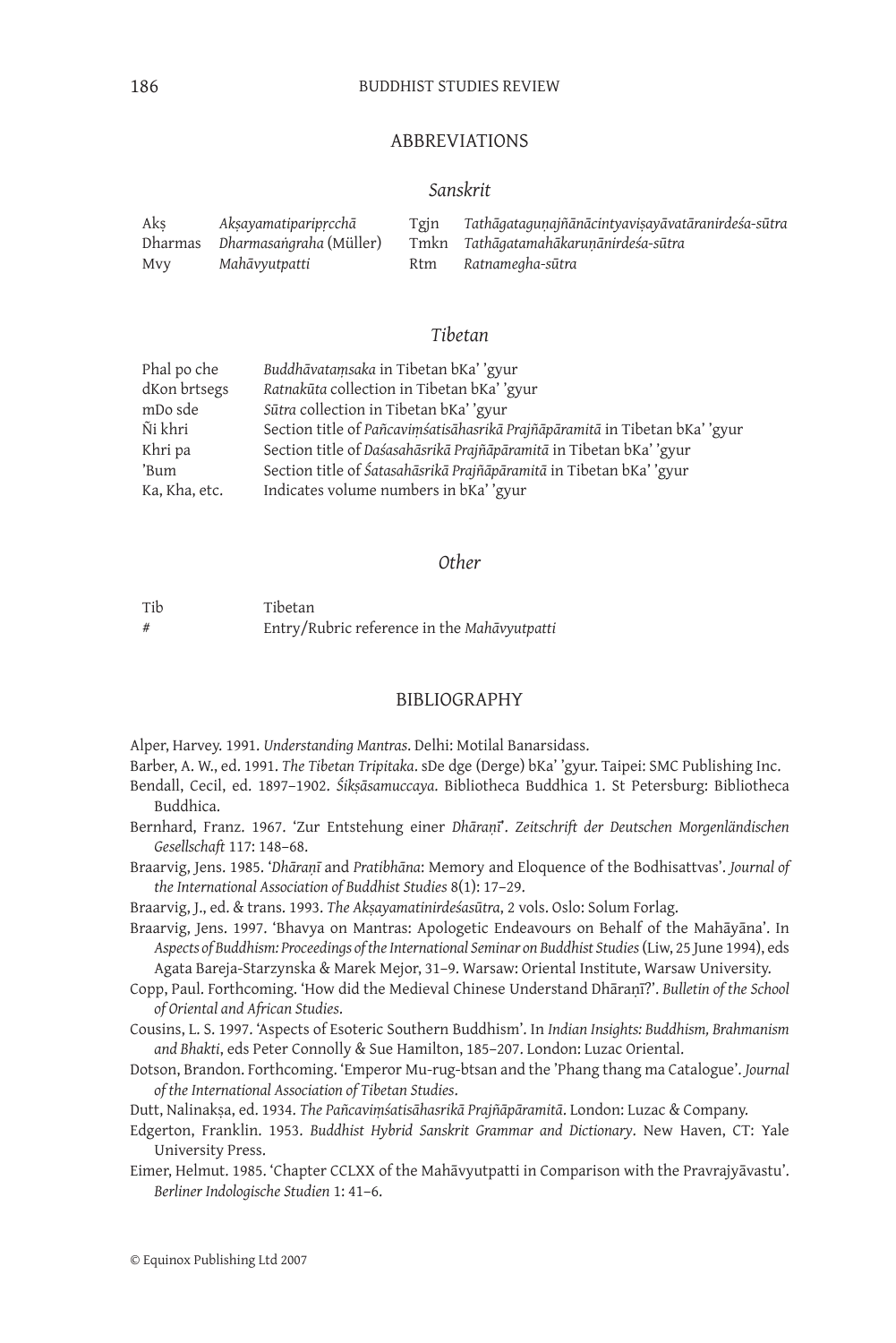- Freeman, Charlotte. 1991. 'Saṃvṛtti, Vyavahāra and Paramārtha in the Akṣayamatinirdeśa and its Commentary by Vasubandhu'. In *The Buddhist Forum* 2, ed. T Skorupski, 97–114. London: School of Oriental and African Studies.
- Frauwallner, Erich. 1957. 'Zu den buddhistischen Texten in der Zeit Khri-sroṅ-lde-brtsan'. *Wiener Zeitschrift für die Kunde Süd- und Ostasiens* 1: 95–103.
- Ghoṣa, Pratapacandra, ed. 1902–14. *Śatasāhasrikā-Prajñā-Pāramitā*: *Theological and Philosophical Discourse of the Buddha with his Disciples*. 18 fasc. Calcutta: Asiatic Society.
- Gonda, Jan. 1975. 'The Meaning of the Word Alaṃkāra'. In his *Selected Studies* 2. Leiden: Brill. Originally published in *A Volume of Eastern and Indian Studies in Honour of FW Thomas*, eds S. M. Katre & P. K. Gode, 97–114 (Bombay: NIA Extra Series, 1939).
- Gyatso, Janet. 1992. 'Letter Magic: A Peircean Perspective on the Semiotics of Rdo Grub-chen's *Dhāraṇī* Method'. In *In the Mirror of Memory*, ed. J. Gyatso, 173–213. Albany, NY: SUNY Press.
- Harada, Sastori. 1979. 'Mahāvyutpatti no seritsu jijō' (On the compilation of the Mahāvyutpatti). *Nihon Chibetto Gakkai Kaihō* (Journal of the Japanese Society for Tibetan Studies) 25: 10–13.
- Harrison, Paul., ed. 1978. *The Tibetan Text of the Pratyutpanna-buddha-sammukhāvasthita-samādhi-sūtra*. Tokyo: Reiyukai Library.
- Harrison, Paul. 1990. *The Samādhi of Direct Encounter with the Buddhas of the Present: An Annotated English Translation of the Tibetan Version of the Pratyutpanna-Buddha-Saṃmukhāvasthita-Samādhi-Sūtra*. Studia Philologica Buddhica 5. Tokyo: International Institute for Buddhist Studies.
- Harrison, Paul, ed. 1992. *Drumakinnararājaparipṛcchāsūtra: A Critical Edition of the Tibetan Text (Recension A*) *based on Eight Editions of the Kanjur and the Dunhuang Manuscript Fragment*. Tokyo: International Institute for Buddhist Studies.
- Hauer, Jacob W. 1927. *Die Dhāraṇī im nördlichen Buddhismus und ihre Parallelen in der sogenannten Mithraliturgie.* Stuttgart: Kohlhammer.
- Hu-von Hinüber, Haiyan. 1997a. 'On the Sources of some Entries in the Mahāvyutpatti: Contributions to Indo-Tibetan Lexicography I'. In *Untersuchungen zur buddhistischen Literatur (II): Gustav Roth zum 80. Geburtstag gewidmet*, eds Heinz Bechert, Sven Bretfeld & Petra Kieffer-Pülz, 181–99. SWTF 2nd Series, Supplement 8. Göttingen: Vandenhoeck und Ruprecht.
- Hu-von Hinüber, Haiyan, 1997b. 'The 17 Titles of the Vinayavastu in the Mahāvyutpatti: Contributions to Indo-Tibetan Lexicography II'. In *Bauddhavidyāsudhākaraḥ: Studies in Honour of Heinz Bechert on the Occasion of his 65th Birthday*, eds Petra Kieffer-Pülz & Jens-Uwe Hartmann, 339–45. Indica et Tibetica 30. Swisttal-Odendorf: Indica et Tibetica.
- Inagaki, Hisao, ed. 1987. *The Anantamukhanirhāra-Dhāraṇī Sūtra and Jñānagarbha's Commentary*: *A Study and the Tibetan Text*. Kyoto: Nagata Bunshodo.
- Ishihama, Yumiko & Yoichi Fukuda, eds. 1989. *A New Critical Edition of the Mahāvyutpatti: Sanskrit– Tibetan–Mongolian Dictionary of Buddhist Terminology*. Materials for Tibetan-Mongolian Dictionaries 1. Tokyo: Toyo Bunko.
- Ishikawa, Mie, ed. 1990. *A Critical Edition of the sGra sbyor bam po gñis pa: An Old and Basic Commentary on the Mahāvyutpatti*. Studia Tibetica 18. Tokyo: The Toyo Bunko.
- Johnston, Edward H., ed. 1950. *Ratnagotravibhāga Mahāyānottaratantraśāstra*. Patna: Bihar Research Society.
- Kagawa, Takao. 1958. 'On the Compilation Date of the Mahāvyutpatti'. *Indogaku bukkyogaku kenkyu* (*Journal of Indian and Buddhist Studies)* 7(1): 160–61.
- Kapstein, Matthew. 2001. 'Scholastic Buddhism and the Mantrayāna'. In *Reason's Traces: Identity and Interpretation in Indian & Tibetan Buddhist Thought*, ed. M. Kapstein, 233–55. Boston, MA: Wisdom Publications.
- Kern, Hendrik & Bunyiu Nanjio, eds. [1908–12] 1970. *Saddharmapuṇḍarīka*, Bibliotheca Buddhica 10. Osnabrück: Biblio Verlag.
- Kurumiya, Yenshu, ed. 1978–9. *Ratnaketuparivarta: Sanskrit and Tibetan Text*, 2 vols. Kyoto: Heirakuji-Shoten.
- La Vallée Poussin, Louis de, ed. [1903–13] 1970a. *Mūlamadhyamakakārikās (Mādhyamikasūtras) de Nāgārjuna avec la Prasannapadā Commentaire de Candrakīrti*. Bibliotheca Buddhica 4. Osnabrück: Biblio Verlag.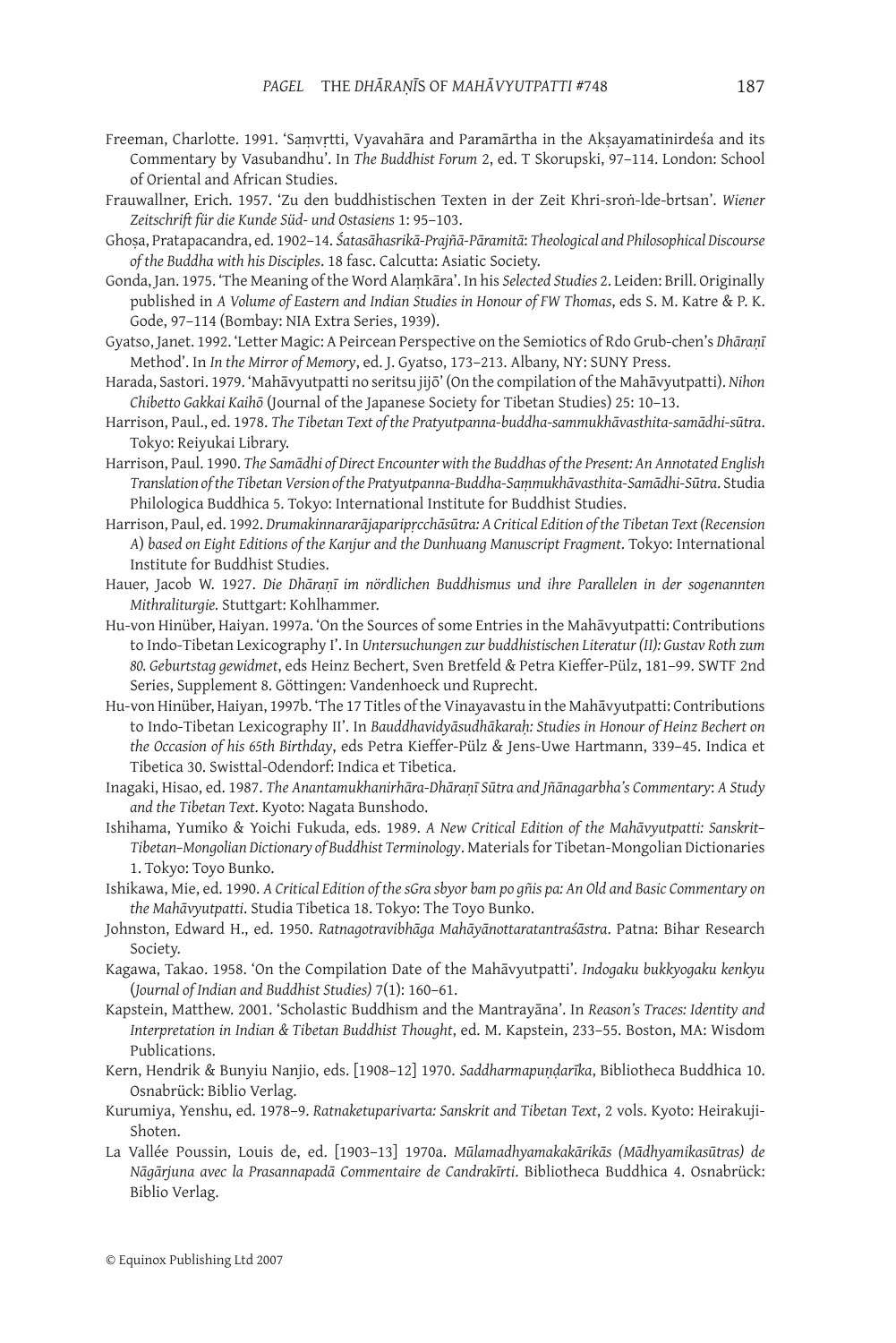- La Vallée Poussin, Louis de, ed. [1907–12] 1970b. *Madhyamakāvatāra par Candrakīrti: Traduction Tibétaine*. Bibliotheca Buddhica 9. Osnabrück: Biblio Verlag.
- Lalou, Marcelle. 1953. 'Les Textes bouddhiques au temps du roi Khri-sroṅ-lde-bcan'. *Journal Asiatique* 241: 313–53.
- Lamotte, Étienne. 1958. *Histoire du bouddhisme indien: Des origines à l'ère Śaka*. Publications de l'Institut Orientaliste de Louvain 14. Louvain: Institut Orientaliste de Louvain.
- Lamotte, Étienne. 1970–81. *Le Traité de la Grande Vertu de Sagesse de Nāgārjuna (Mahāprajñāpāramitāśāstra)*, 5 vols. Louvain: Institut Orientaliste Louvain.
- Laufer, Berthold. 1898. 'Studien zur Sprachwissenschaft der Tibeter: Zamatog'. *Sitzungsberichte der Bayerischen Akademie der Wissenschaft, Philosophisch-historische Classe* (1898): 519–94.
- Lévi, Sylvain, ed. & trans. 1911. *Mahāyānasūtrālaṃkāra: Exposé de la Doctrine du Grand Véhicule selon le système Yogācāra*, vol. 2. Paris: Librairie Honoré Champion.
- Mitra, Rajendralala, ed. 1888. *Aṣṭasāhasrikā Prajñāpāramitā: A Collection of Discourses on the Metaphysics of the Mahāyāna School of the Buddhists*. Bibliotheca Indica New Series 603, 620, 629, 645, 671, 690. Calcutta: G. H. Rouse.
- Müller, Max & H. Wenzel, eds. [1885] 1981. *Dharmasaṃgraha: An Ancient Collection of Buddhist Technical Terms.* New Delhi: Cosmo Publications.
- Pagel, Ulrich. 1995. *The Bodhisattvapitaka: Its Doctrines, Practices and their Position and their Position in Mahāyāna Literature*. Tring: Institute of Buddhist Studies.
- Pagel, Ulrich. 2007. *Mapping the Path: Vajrapadas in Mahāyāna Literature*. Studia Philologica Buddhica 21. Tokyo: International Institute for Buddhist Studies.
- Padoux, André. 1990. *Vāc: The Concept of the Word in Selected Hindu Tantras*, trans. Jacques Gontier. Albany, NY: SUNY Press.
- Padoux, André. Forthcoming. *Tantric Mantras: Studies on Mantraśāstra*. London: Routledge.

Pāsādika, Bhikkhu, ed. 1989. *Nāgārjuna's Sūtrasamuccaya: A Critical Edition of the Mdo kun las btus pa*. Fontes Tibetici Havnienses 2. Copenhagen: Akademisk Forlag.

- Rahder, Johannes, ed. 1926. *Daśabhūmikasūtra et Bodhisattvabhūmi (Chapitres Vihāra et Bhūmi).* Paris: Paul Geuthner.
- Régamey, Konstanty, ed. & trans. [1938] 1990. *The Bhadramāyākāravyākaraṇa: Introduction, Tibetan Text, Translation and Notes*. Delhi: Motilal Banarsidass.
- Ruegg, David Seyfort. 1969. *La Théorie du tathāgatagarbha et du gotra*. Publications de l'École Française d'Extrême-Orient 70. Paris: École Française d'Extrême-Orient.
- Ruegg, David Seyfort. 1973. 'On Translating the Buddhist Canon'. In *Studies in Indo-Asian Art and Culture*, vol. 3, ed. P Ratnam, 243–61. New Delhi: International Academy of Indian Culture.
- Ruegg, David Seyfort. 1998. 'Sanskrit-Tibetan and Tibetan-Sanskrit Dictionaries and Some Problems in Indo-Tibetan Philosophical Lexicography'. In *Lexicography in the Indian and Buddhist Cultural Field* (Proceedings of the Conference at the University of Strasbourg, 25–27 April 1996), ed. Boris Oguibénine, 115–42. Munich: Kommission für Zentralasiatische Studien, Bayerische Akademie der Wissenschaften.
- Sakaki, Ryōzaburo. 1962. *Mahāvyutpatti/Honyaku meigi daishū. Bonzō Kanwa. Chibetto yaku-taikō*, 2 vols. Kyōto: Suzuki Research Foundation. Originally published Tokyo: Shingonshū Kyōto Daigaku, 1925. Sanskrit index complied by Kyōo Nishio, 1936.
- Sárközi, Alice, ed. 1995. *A Buddhist Terminological Dictionary: The Mongolian Mahāvyutpatti*, in collaboration with János Szerb. Asiatische Forschungen 130. Wiesbaden: Otto Harrassowitz.
- Scherrer-Schaub, Cristina. 1992. 'Śa-cu: Qu'y-a-t-il au programme de la classe de philologie bouddhique?'. In *Tibetan Studies: Proceedings of the 5th Seminar of the International Association for Tibetan Studies Narita 1989*, eds Shōren Ihara & Zuihō Yamaguchi, 209–20. Narita: Naritasan Shinshoji.
- Scherrer-Scbaub, Cristina A. 2002. 'Enacting Words: A Diplomatic Analysis of the Imperial Decrees (*bkas bcad*) and their Application in the sGra sbyor bam po gñis pa Tradition'. *Journal of the International Association of Buddhist Studies* 25(1–2): 263–340.
- Simonsson, Nils, 1957. *Indo-Tibetische Studien: Die Methoden der tibetischen Übersetzer, untersucht in Hinblick auf die Bedeutung ihrer Übersetzungen für die Sanskritphilologie*. Uppsala: Almsquist & Wiksells.
- Skilling, Peter. 1992. 'The Rakṣa Literature of the Śrāvakayāna'. *Journal of the Pali Text Society* 16: 109–83.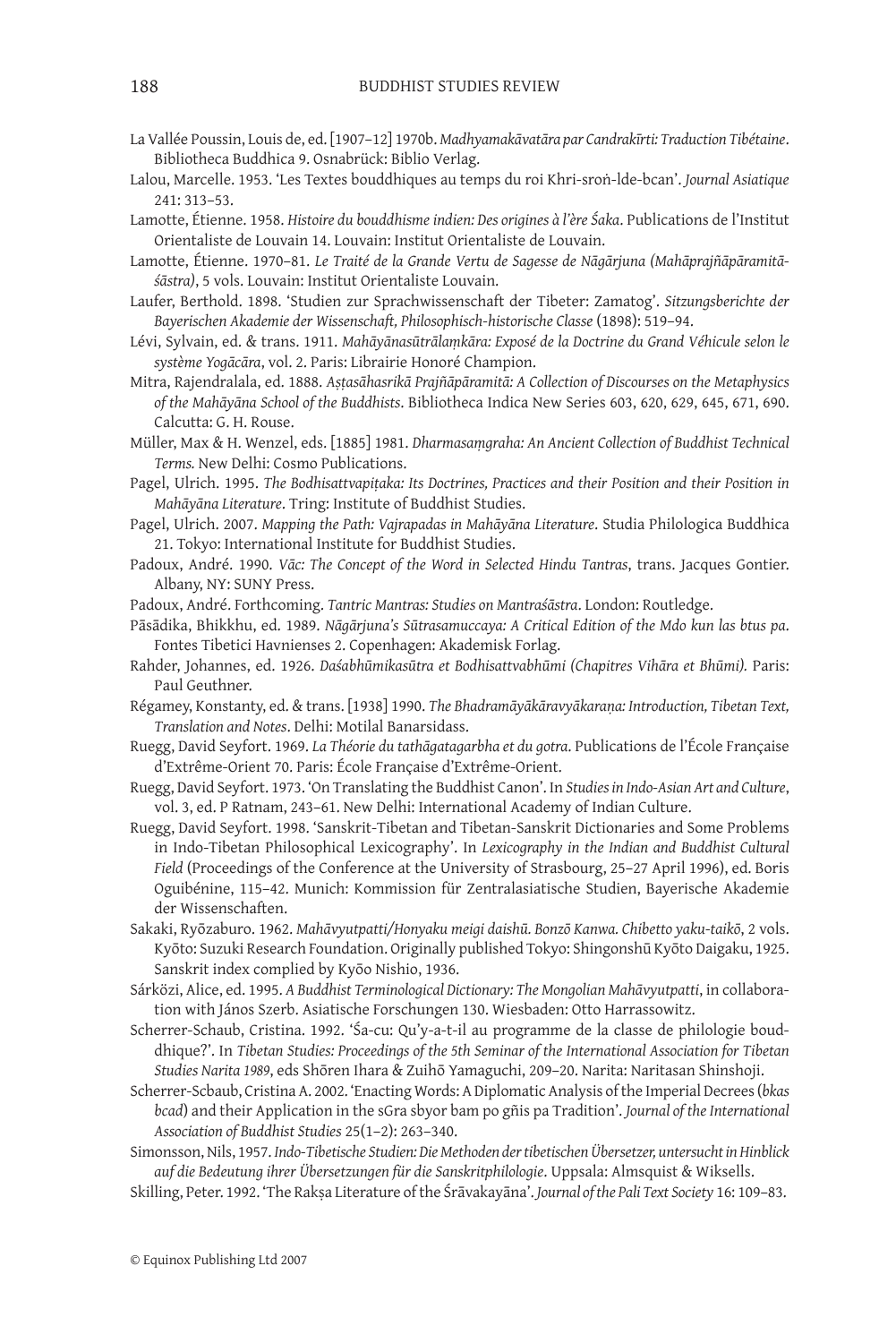Skilling, Peter. 1994. *Mahāsūtras: Great Discourses of the Buddha*, vol. 1. Oxford: Pali Text Society. Skilling, Peter. 1997. *Mahāsūtras: Great Discourses of the Buddha*, vol. 2. Oxford: Pali Text Society.

- Study Group on Buddhist Literature, ed. 2004. *Jñānālokālaṃkāra: Transliterated Sanskrit Text Collated with Tibetan and Chinese Translations*. The Institute for Comprenhensive Studies of Buddhism. Taisho University. Tokyo: Taisho University Press.
- Suzuki, Daisetz T. & H. Idzumi, eds. [1934] 1949. *The Gandavyuha Sutra*, rev. edn. Kyoto: Society for the Publication of Sacred Books of the World.
- Taube, Manfred. 1978. 'Zu einigen Texten der tibetischen brda-gsar-rñiṅ Literatur'. *Asienwissenschaftliche Beiträge*, eds Eberhardt Richter & Manfred Taube, 169–201. Berlin: Akademie Verlag.
- Tucci, Giuseppe, ed. 1978. *Minor Buddhist Texts: Part 1 & 2*. Serie Orientale Roma 9. Kyoto: Rinsen Book Company. Originally published (Rome: Is. MEO, 1956, 1958).
- Uray, Geza. 1989. 'Contributions to the Date of the *Vyutpatti* Treatises'. *Acta Orientalia Hungarian Academy of Sciences* 43: 3–21.
- Vaidya*,* Parashuram Lakshman, ed. 1964. *Mahāyānasūtrasaṃgraha*, vol. 2. Buddhist Sanskrit Texts 18. Darbhanga: Mithila Institute.
- Verhagen, Pieter. 1988. 'Tibetan Expertise in Sanskrit Grammar A Case Study: Grammatical Analysis of the Term Pratītyasamutpāda'. *Journal of the Tibet Society* 8: 21–48.
- Verhagen, Pieter. 1993. 'Mantra and Grammar: Observations on the Study of the Linguistic Aspects of Buddhist 'Esoteric Formulas' in Tibet'. In *Aspects of Buddhist Sanskrit: Proceedings of the International Symposium on the Language of Sanskrit Buddhist Texts* (1–5 October 1991), ed. K. N. Mishra, 334–7. Sarnath: Central Institute of Higher Tibetan Studies.
- Verhagen, Pieter. 1994. *A History of Sanskrit Grammatical Literature in Tibet*: *Transmission of the Canonical Literature*. Handbuch der Orientalistik 8. Leiden: Brill.
- Verhagen, Pieter. 1997. 'Studies in Tibetan Indigenous Grammar (3): Sanskrit Nipāta, Tibetan Tshig-Phrad'. In *Tibetan Studies: Proceedings of the 7th Seminar of the International Association for Tibetan Studies, Graz 1995*, eds Helmut Krasser, Michael Torsten Much, Ernst Steinkellner, Helmut Tauscher, 1011–22. Vienna: Verlag der Österreichischen Akademie der Wissenschaften.
- Wayman, Alex. 1984. 'The Significance of Mantras, from the Veda down to Buddhist Tantric Practice'. Reprinted in *Buddhist Insight: Essays by Alex Wayman*, ed. George Elder, 413–30. Delhi: Motilal Banarsidass.
- Wogihara, Unrai, ed. 1930–36. *Bodhisattvabhūmi*. Tokyo.
- Wogihara, Unrai, ed. 1932. *Abhisamayālaṃkārālokā Prajñāpāramitā.* Tokyo: Sankibo Buddhist Book Store*.*
- Yoshimura, Hiromi. 1987. 'How to Interpret Dhāraṇī in Early Mahāyāna Buddhism and How Buddhists Interpret Mantra'. *Ryūkoku Kiyō* 9(1): 1–16.

#### APPENDIX: EIGHTY-EIGHT CATEGORIES OF MINOR *BODHISATTVA* PRACTICES

#### *RATNAMEGHA: MDO SDE, WA, 54V1–109R3*

- (1) nam mkha' daṅ mtshuṅs pa
- (2) nam mkha' daṅ mtshuṅs pa
- (3) zla ba daṅ 'dra ba
- (4) ñi ma daṅ 'dra ba
- (5) seṅ ge daṅ 'dra ba
- (6) 'dul ba (Mvy 10, *damya*)
- (7) caṅ śes pa (Mvy 1083, *ājāneya*)
- (8) pad ma daṅ 'dra ba
- (9) sems rgya che ba
- (10) rnam par dag pa (Mvy 289, *viśuddha*)
- (11) sems nem nur med pa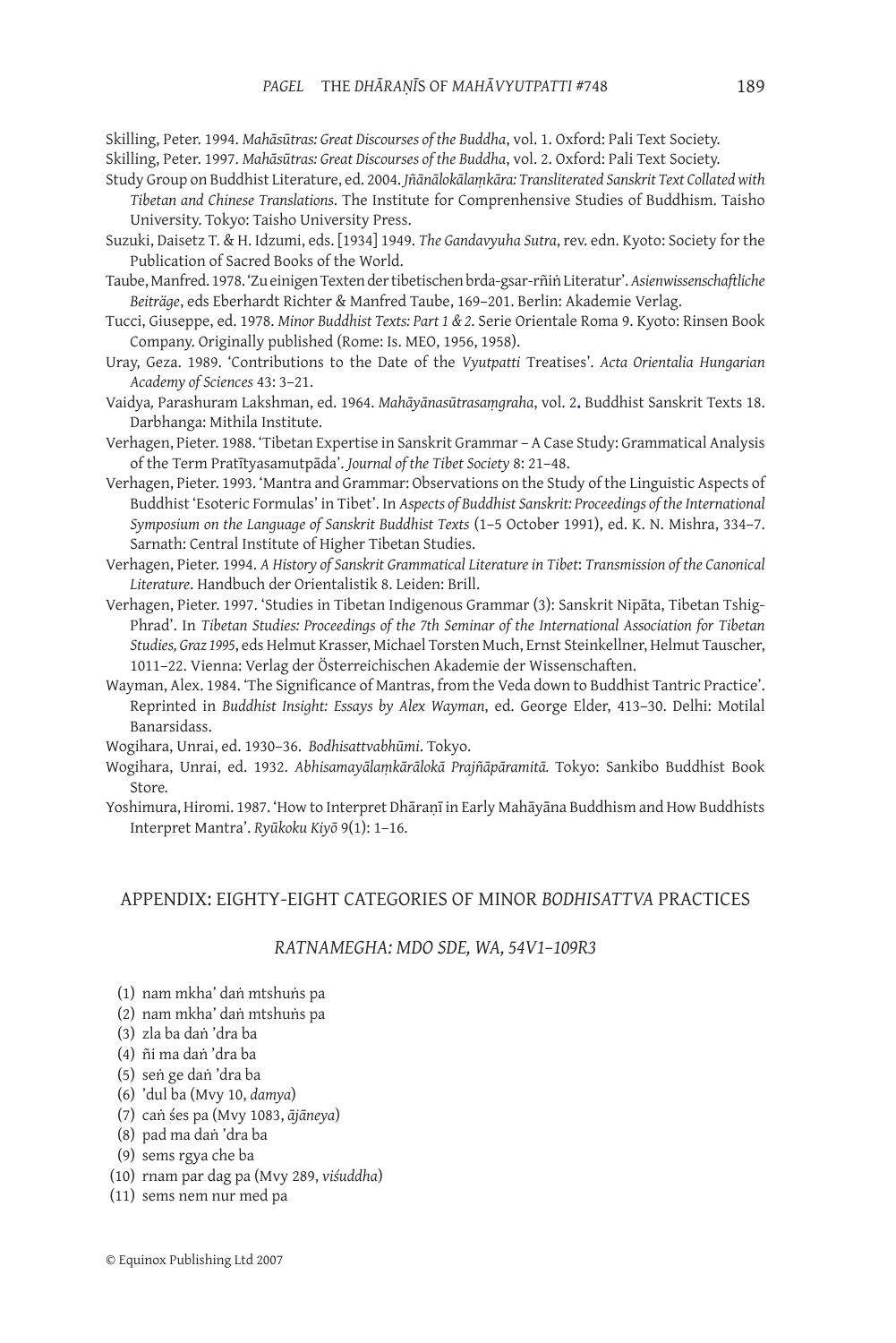- (12) blo rgya mtsho daṅ mtshuṅs pa
- (13) blo źib pa
- (14) rigs pa'i spobs pa can (Mvy 876, *yukta-pratibhāna*: rigs par spobs pa)
- (15) grol ba'i spobs pa can (Mvy 877, *muktapratibhāna*: spobs pa grol ba)
- (16) rnam par dag pa'i spobs pa can
- (17) sems can thams cad mgur bar byed pa'i spobs pa can
- (18) tshig gzuṅ bar 'gyur ba
- (19) chos brjod pa
- (20) chos kyi rjes su 'braṅ ba (Mvy 1024, *dharmānusāsrī*)
- (21) chos kyi dbyiṅs la mkhas pa (Mvy 1092, *dharmadhātukuśala*)
- (22) stoṅ pa ñid kyi spyod yul ba (Mvy 820, *śūnyatāgocara*)
- (23) mtshan ma med pa la gnas pa (Mvy 821, *animittavihārī*)
- (24) smon lam thams cad la gnas pa daṅ bral ba (Mvy 822, *sarvapraṇidhānaniśrayavigata*)
- (25) byams pa'i bdag ñid can (Mvy 878, *maitryātmaka*)
- (26) sñiṅ rje'i bdag ñid can (Mvy 879, *karuṇātmaka*)
- (27) dga' ba la gnas pa (Mvy 880, *muditāvihārī*)
- (28) btaṅ sñoms la gnas pa (Mvy 881, *upekṣāvihārī*)
- (29) mṅon par śes pas rnam par rol pa (Mvy 884, *abhijñāvikriḍita*)
- (30) mi khom pa brgyad rnam par spaṅs pa
- (31) byaṅ chub kyi sems ma stor ba
- (32) tshe rabs dran pa (Mvy 227, *jātismara*)
- (33) dge ba'i bśes gñen daṅ ma bral ba
- (34) sdig pa'i grogs po yoṅs su spaṅs pa
- (35) de bźin gśegs pa'i sku'i chos ñid thob pa
- (36) lus rdo rje ltar sra ba
- (37) ded dpon chen po
- (38) lam la mkhas pa
- (39) lam ma log par ston pa
- (40) rtag tu rgyun mi chad par sems mñam par gźag pa
- (41) phyag dar khrod pa (Mvy 1131, *pāṃśukūlika*)
- (42) chos gos gsum pa (Mvy 1132, *traicīvarika*)
- (43) phyiṅ pa can (Mvy 1133, *nāma(n)tika*)
- (44) bsod sñoms pa (Mvy 1134, *paiṇḍapātika*)
- (45) stan gcig pa (Mvy 1135, *aikāsanika*)
- (46) zas phyis mi len pa (Mvy 1136, *khalupaścād-bhaktika*)
- (47) dgon pa pa (Mvy 1137, *āraṇyaka*)
- (48) śiṅ druṅ pa (Mvy 1138, *vṛkṣamūlika*)
- (49) bla gab med pa (Mvy 1139, *ābhyavakāśika*)
- (50) dur khrod pa (Mvy 1140, *śmāśānika*)
- (51) cog bu pa (Mvy 1141, *naiṣadika*)
- (52) gźi ji bźin pa (Mvy 1142, *yāthāsaṃstarika*)
- (53) rnal 'byor spyod pa (Mvy 1644, *yogācāra*)
- (54) mdo sde 'dzin pa (Mvy 5138, *sūtradhara*)
- (55) 'dul ba 'dzin pa (Mvy 5139, *vinayadhara*)
- (56) cho ga daṅ spyod yul daṅ spyod pa daṅ spyod lam phun sum tshogs pa
- (57) ser sna daṅ phrag dog daṅ bral ba
- (58) sems can thams cad la sems sñoms pa
- (59) de bźin gśegs pa la mchod pa daṅ rim gro bya ba la mkhas pa
- (60) ṅa rgyal bcom pa
- (61) dad pa maṅ ba
- (62) kun rdzob la mkhas pa
- (63) don dam pa la mkhas pa
- (64) rten ciṅ 'brel bar 'byuṅ ba la mkhas pa